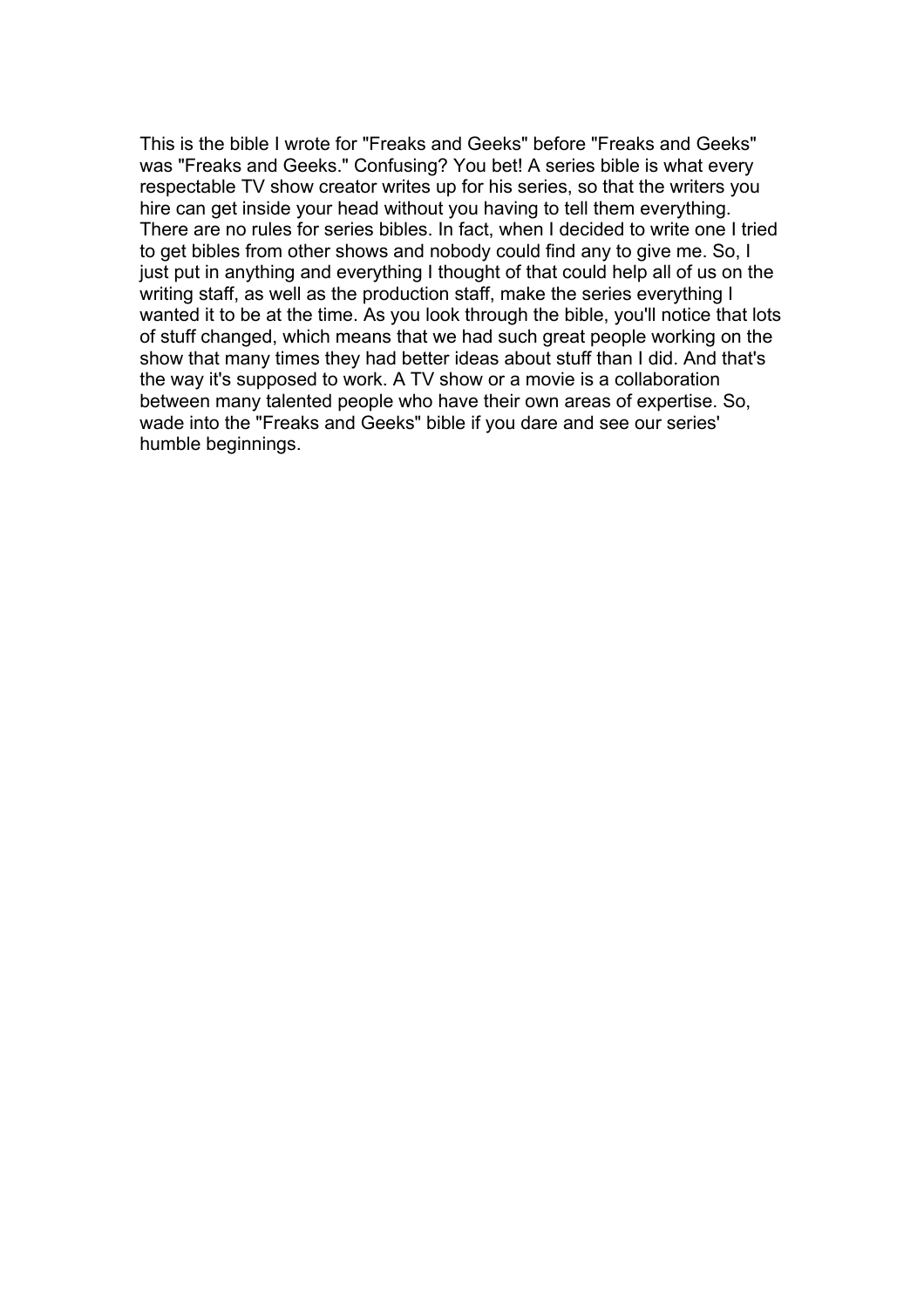## "FREAKS AND GEEKS"

The Series Bible

"Dawson's Creek."

"Party of Five."

"Beverly Hills 90210."

Did any of us really know people like that in high school?

Did any of us ever look like that in high school?

Did any of us ever have those problems in high school?

For most of us, high school was about trying to get through each day without getting beaten up or humiliated. It was about constantly being faced with evidence that contradicted the way our parents and churches told us the world was supposed to work. Life wasn't fair. People weren't that nice. Things didn't always work out for the best. And, unlike the kids on TV, we rarely if ever confided in our parents or came to them for help. We never even really bothered to confront them if we were mad at something they'd done. We just tried to get through life as best we could, usually in the face of overwhelming adult, parent and peer pressure.

This isn't a show so much about what teenagers do but about the way they think, perceive and deal with the world around them. It's about confronting the first real obstacles that life throws at you outside the safety of your home and parents. It's about the gradual loss of innocence. For some teenagers, this entails a fight to keep that innocence at all costs and for others, it's about the desperation to get rid of that innocence as quickly and as harshly as possible.

A lot of high school shows deal mainly with dating and the drama that surrounds that. But my experience was that even though dating was something you thought about back then, it was something you rarely had the nerve to do because it entailed actually having to interact with and expose part of your psyche to the opposite sex. And who had the time or nerve to do that? High school was really much simpler than that when you got right down to it.

High school was about survival. And it still is.

It's about avoiding getting beaten up or humiliated or in trouble or even drawing attention to yourself if you can help it. Because for most of us, attention only brought persecution.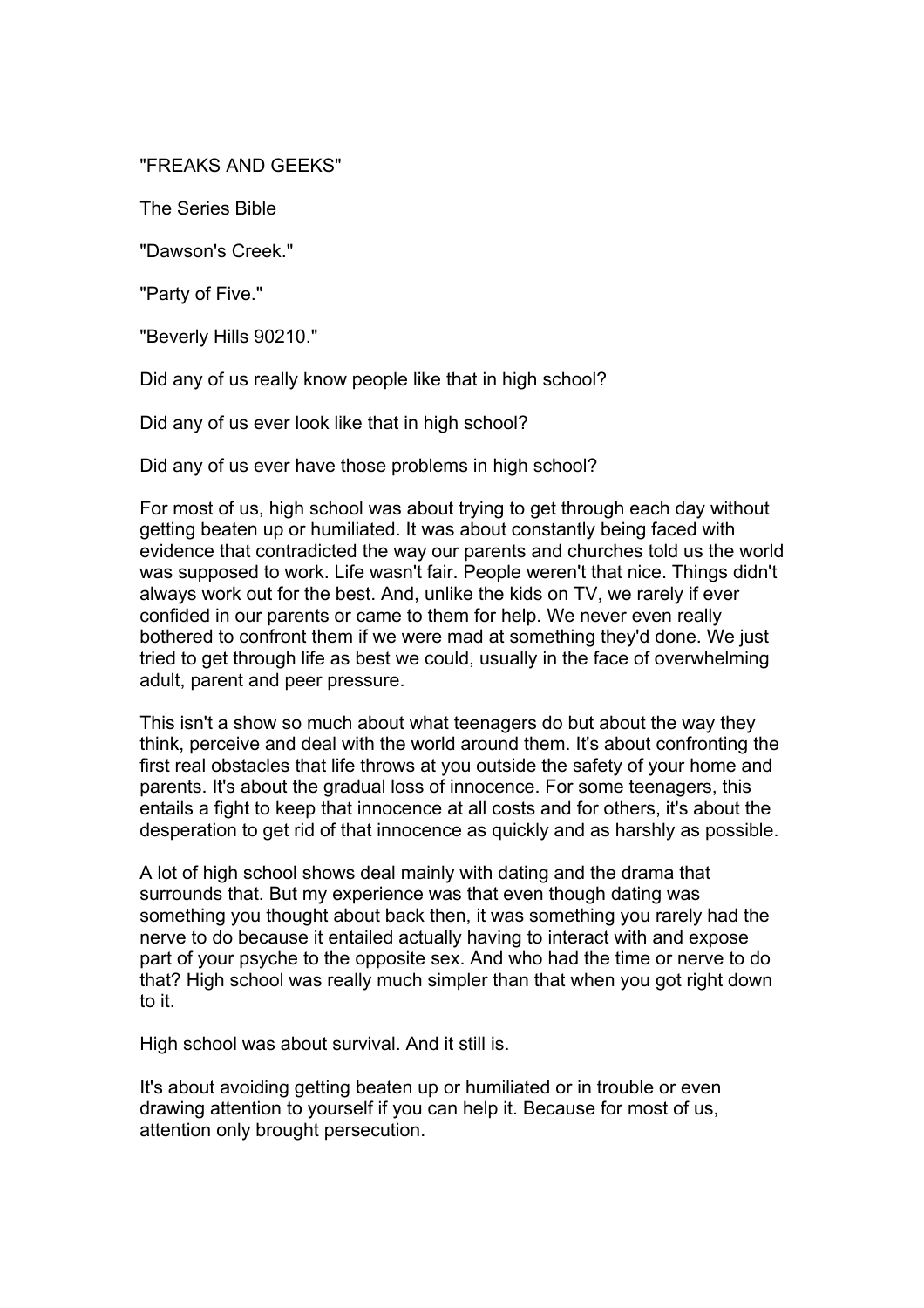In its simplest form, high school broke down to:

- a) who you liked,
- b) who you didn't like,
- c) who you were attracted to (strictly on a physical level) and

d) who you were afraid of.

It was about what group you became part of -- because no high school student doesn't belong to one group or another (because even if you weren't in a group, you were in a group that was comprised of other people who decided to not be part of a group -- ergo, you were in a group). And the interaction within the groups and the interaction between groups was and continues to be the politics of high school and adolescence.

For most kids, high school represents one thing -- something they're simply trying to get through. Unfortunately, there's no TV show that tells kids that what they're going through day to day, all the little obstacles and aggression that seem so terrible and epic at the moment they're happening, are just the way it's always been and always will be when you stick a group of young to mid-teens together in a large cinderblock building and hope that they'll socialize.

That is, there wasn't a show like that until now ...

"Freaks and Geeks" is a weekly one hour comedy/drama about high school that follows the parallel stories of a brother and sister -- Sam and Lindsay Weir. Each belongs to a different group in the high school caste system -- the two groups that seem to dwell farthest outside of the rest of the school:

The "freaks" and the "geeks."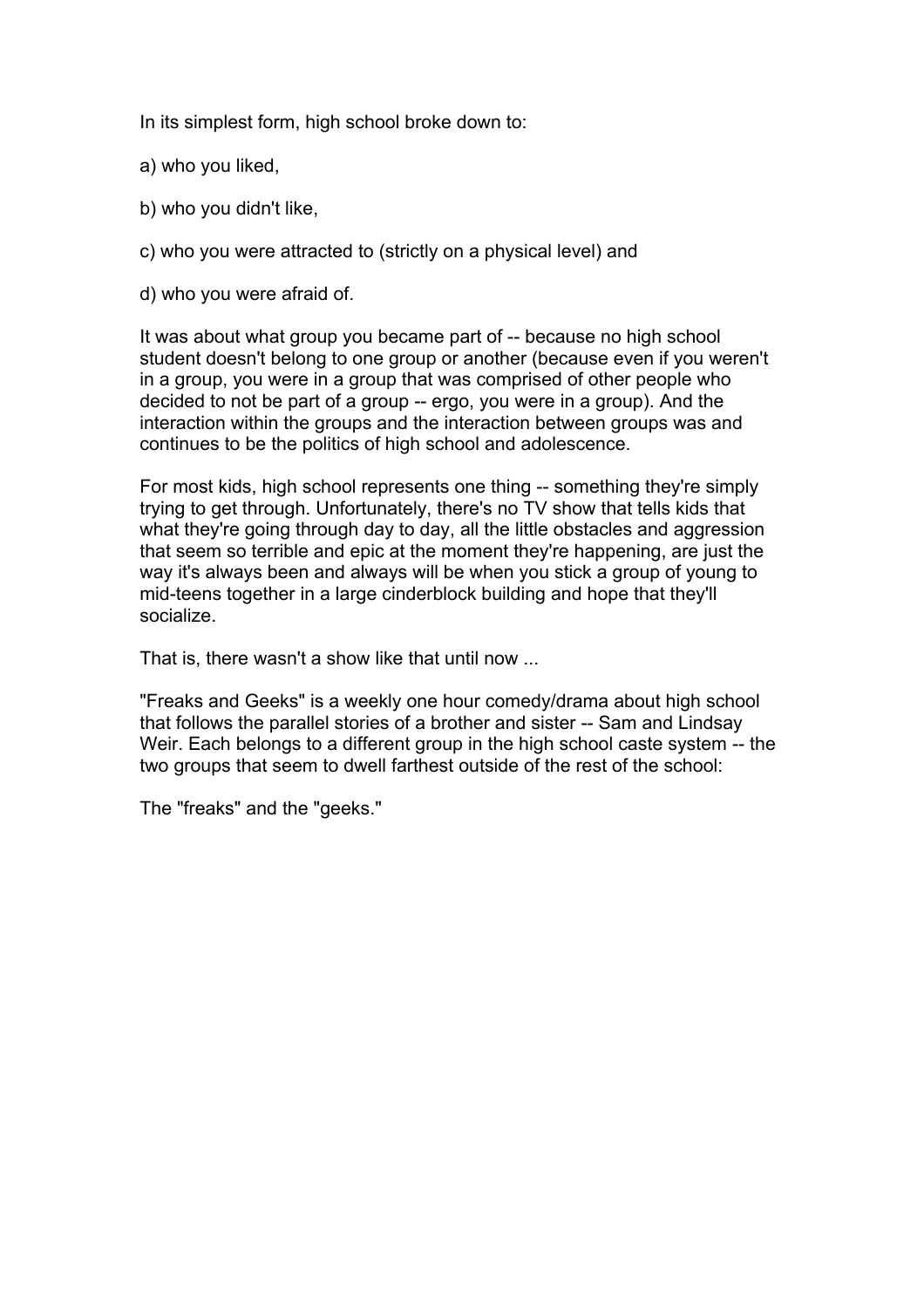#### SAM & LINDSAY WEIR

Sam Weir is 13 and what we currently refer to as a "geek." He's not a nerd in the classical Hollywood sense -- he doesn't wear glasses with tape in the middle or snort when he laughs. He's not even into computer programming. He's just part of the group in school that didn't really fall into any category.

He and his friends are all a little backwards and immature. They're obsessed with things like Monty Python, Warner Brothers cartoons and Star Wars. They work on the school plays and in the Audio/Visual room.

They think about girls from time to time, but only as mysterious and sometimes scary creatures. The thought of sex overwhelms them -- the concept of being exposed both physically and emotionally in front of a female other than their mothers is far too terrifying to even consider. Imagining themselves on a date that ends with a kiss on the lips is about the most that they can handle without having their minds blown.

They're also the group that's the most susceptible to the school bullies, mainly because they're a group of guys who quite simply won't fight back. So, every bully and wannabe tough guy cuts his teeth on these gentle beings with no fear of reprisal.

The geeks are the group that will probably end up doing the best in the real world but for now, every day is filled with the danger of persecution and humiliation.

Sam is a little different from his friends in that he's a hopeless romantic, albeit a 13 year old version of the term "hopeless romantic." His life is filled with crushes on basically unattainable girls. Usually falling for the most beautiful, popular girls in the school, he also develops crushes on the smart, active girls (like the ones who are always head of student council or student government).

But his idea of romance has been shaped by old movies and his religious upbringing. He doesn't long to have sex. Like his fellow geeks, the thought of it fills him with fear. Just having to change clothes in the locker room in front of other guys is the ultimate traumatic experience for Sam, so the thought of stripping down and being intimate with a girl is more than Sam's young mind can even process.

But the thought of holding hands, of kissing (close mouthed, of course -- he's a quite germ conscious too), of walking her down the hall to her class or getting to kiss her, of dancing with her and having her look into his eyes and profess her love for him -- that to Sam is the ultimate goal. However, it's one that's probably better left unfulfilled. Sam has too much fun with his male friends and enjoys his life as a kid. An actual relationship is just too scary and filled with responsibility.

Still, he'd be happy to straddle the two worlds from time to time ...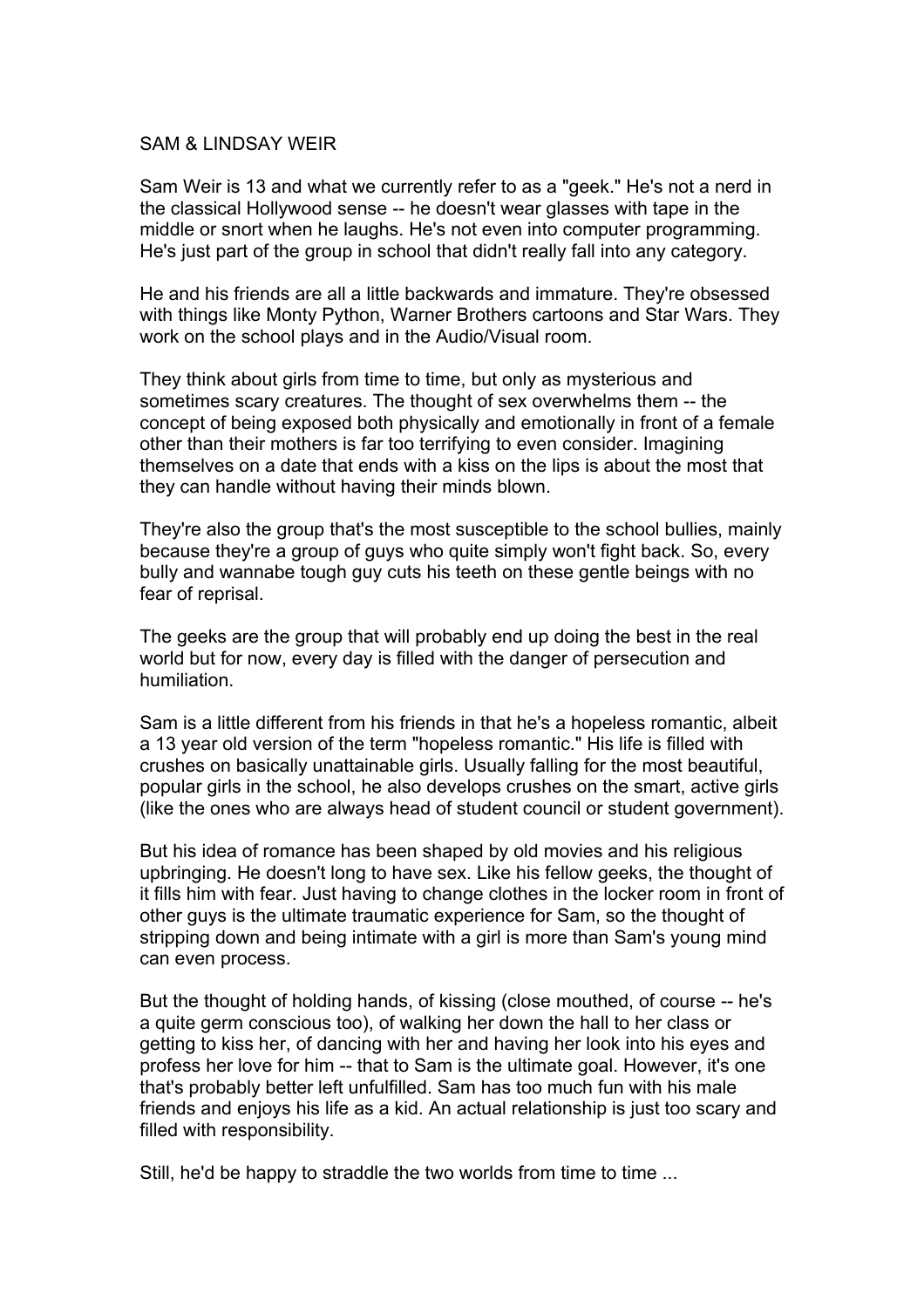Sam's ultimate goal in his high school life is basically to get through it as painlessly as possible. If he could have fun and get to participate in the things he loves -- drama club, A/V, watching and listening to comedy, having his crushes and maybe getting a girlfriend -- he'd be more than happy. Unfortunately, high school isn't about smooth sailing.

He's tormented by bullies constantly, he's judged by other students outside of his group to be "weird" and "immature," he's told by his teachers that he has to "grow up and be a man," and he has a hard time coping with any and all aspects of adult life.

Responsibility is his worst nightmare. He wants to do everything but doesn't want to be in charge of anything. He wants the glory but doesn't want to put in the time. He's afraid of being in charge because being in charge means the possibility of people getting mad at you or yelling at you or you having to yell at them. This is what Sam doesn't want to do.

He simply wants everybody to like him, and in high school this just isn't possible. But he's constantly trying.

Lindsay Weir is a modern day, female Holden Caulfield.

She's 16 and has just gone through a major change in her life. She had always been a devoted student. She was easily on her way to being class valedictorian. She was a model girl, believing in God, believing in her future and believing that the world was a fair place.

Then her grandmother died -- a vibrant woman who loved life more than anything. It challenged Lindsay's belief in God and it made her think that maybe there is no point to everything. It sent her into a personal crisis, far deeper than the normal teenage, Sylvia Plath-reading malaise. It really rocked everything she ever believed in and set her on a course of questioning everything she encounters.

The problem is, deep down she longs to be the person she once was. But she knows that to go back to would be to step backwards, to deny the answers to the questions she's already uncovered. It would mean she was going back to blind faith, something she is no longer able to do. She feels a profound loss of innocence and this makes her questioning of the world all the more bitter.

During the summer, no longer able to relate to her goal-oriented, "smart" friends, she fell in with a group of burn-outs -- the "freaks." These were all kids who were also having a hard time accepting the world on the terms that school and society were telling them to. They weren't as profound as Lindsay, but since they were questioning things regardless, she found them to be her soulmates for the moment.

She knows (or maybe she doesn't know, but we do) that they'll all eventually grow apart, that their quests for answers will end much easier than hers,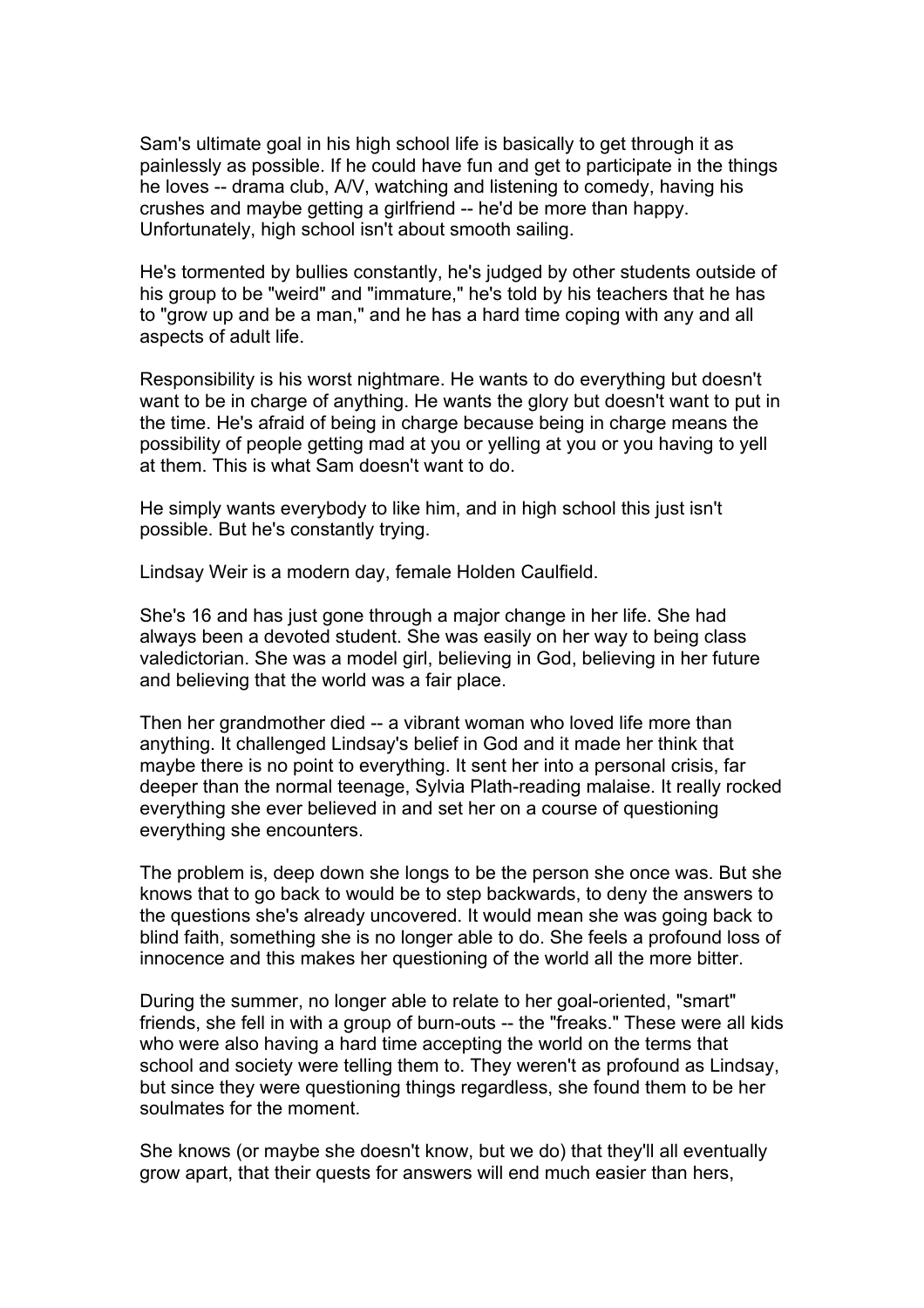because they are ultimately not as driven as she is. When they find an answer or situation that approximates what they've been looking for, they'll settle in and get on with their lives. Or else they'll self-destruct.

But Lindsay is in it for the long haul, and it's the knowledge that she's been forced by the world and herself to start her quest for the truth earlier and more intensely than most of the population ever will (if they do at all -- most of them won't and will probably be much happier with their lives -- but ultimately not as enlightened) that makes her search all the more consuming.

Is it good or bad to be like Lindsay? We don't know, but the person who knows least of all is Lindsay herself.

Lindsay is always looking for something meaningful to get involved in. Any kind of humanistic endeavor is her favorite thing, although she is still a 16 year old girl and is susceptible to teenage judgments and fears. This keeps her in a state of fluctuation and anger at herself when ingrained, teenage girl responses rise up in her decision making processes.

She likes her freak friends but feels let down by them whenever they do something that reveals they're not as serious as she is about most things. They love to rebel against what she rebels against, but many times they enjoy it just because for them it's rebelling for the sake of rebellion, a means of upsetting the teachers and authority figures for whom they have a deep seated mistrust and disrespect.

Lindsay wants to change the world. Her friends want to upset it. And so, she ultimately has no one she can truly turn to ... especially with her grandmother gone.

#### THE WEIR FAMILY

The people Lindsay and Sam are most likely not to turn to for help are their parents, Harold and Jean Weir. Harold is in his early-50's. He and Jean, mid-40's, both married later in life and started their little family.

Harold is just that much older than his kids so that he'll never really get them. He's not really into music (he was into it as a kid but that was more about big band music and then early 50's rock until it got too "wild" -- he's one of those dads who only has an AM radio in the car which has never been tuned to a music station -- he's a news and talk radio guy). All he knows about rock and roll is what he reads in the Wall Street Journal. He's up on how rock stars are all into drugs and that rock music is ruining the youth of America and he from time to time he finds articles in various church publications and other conservative newspapers that try to analyze rock and pass them on to Sam and Lindsay (usually those articles that begin with sentences like "As the drummer pounds out a sex-simulating beat, the drug-crazed audience is overcome with a loss of self-control ...").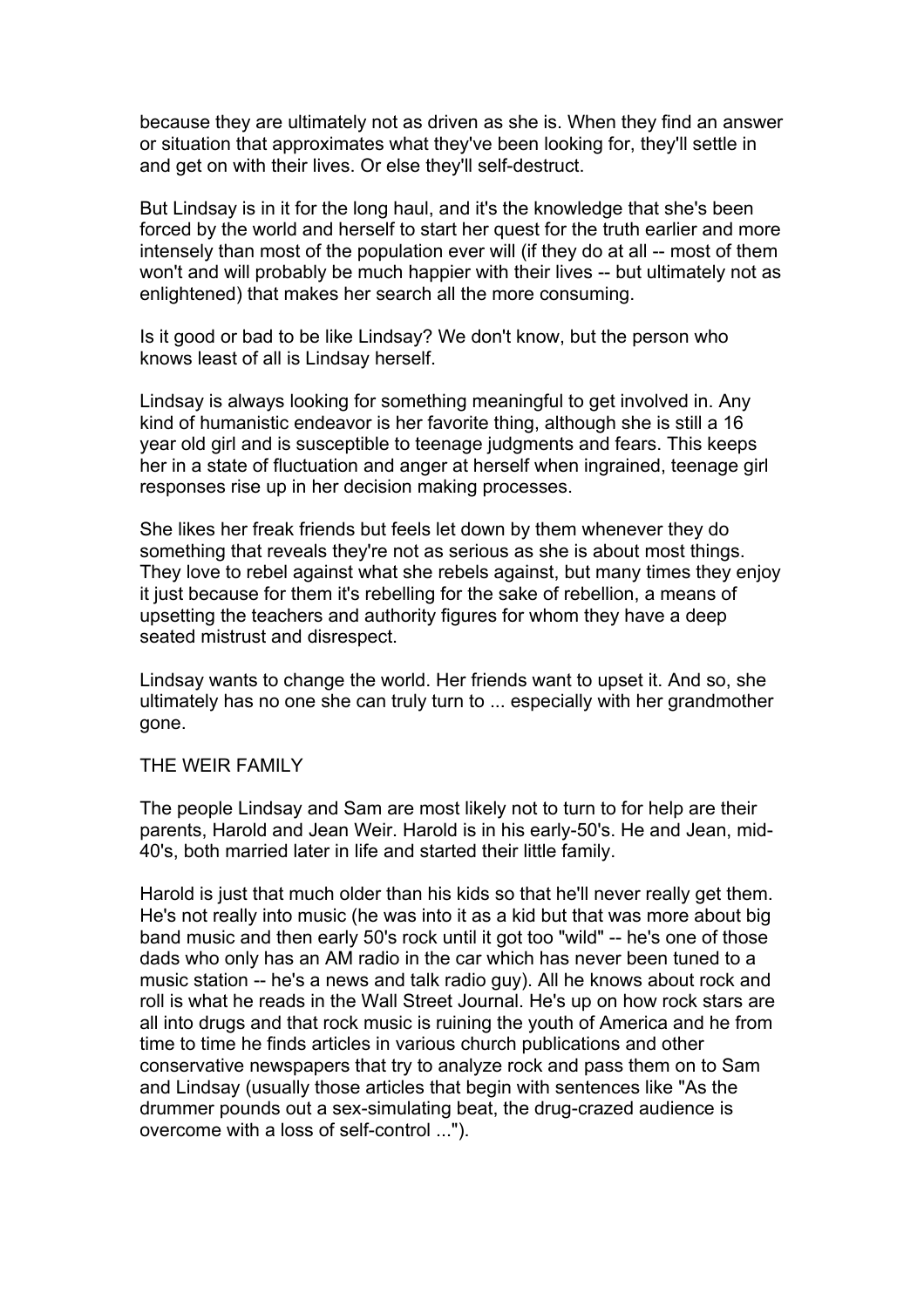The world of fashion and peer pressure alludes him. He sees the world as a businessman and so has no real sympathy for the gray areas of life. In his store, if something's selling, you order more of it. If it's not, you get rid of it. If an employee's not doing good work, you fire them. If somebody's having trouble at home, they should leave their problems at the doorstep of the store. If it's cold out, you wear the warmest jacket you can find, regardless of how weird it looks. If it's raining, you pull on black buckle-up rubbers and go. If people make fun of them, that's their problem.

In other words, he's the last guy you go to if you're a teenager who has a problem with the people at school. The trouble is, Harold really wants to help and thinks he has good advice (and in actuality, his advice is all good ... if you're a guy in your 50's -- as far as being good advice for a teenager, well, generally it couldn't be worse).

Harold is basically married to his sporting goods store. He loves his family and tries to be a good husband and father but he works long hours and is never really home. He usually tries to be home for dinner every night but usually goes back to the store to catch up on paperwork or else works in his den at home. But he loves his family and is very concerned and feels a little bit guilty about how Lindsay is turning out, thinking it's his fault for not being around enough. He will always make time for Sam and Lindsay if he can and likes to feel that makes an effort to be there for them.

The best solution he's come up with to keep Sam and Lindsay on the straight and narrow is to make them work at his store after school. The problem is, Lindsay seldom shows up and Sam is usually too busy with his friends or the drama club to come in. But at least Harold feels like he's trying. He also tries to keep his kids in line with "scared straight" horror stories about ex-friends of his that died doing whatever it is he's afraid his kids are getting into. Harold thinks this to be a very effective method for controlling his kids, fairly unaware that they simply laugh about his stories behind his back (it's this goofy way of handling problems that almost makes Sam and Lindsay want to do whatever it is he's trying to scare them away from).

Harold has a very cynical view of the world sometimes, nurtured by the fact that he has to deal with a lot of the dregs of society in his sporting goods store -- bikers, hunters, rednecks, crazy army vets, survivalists. His business motto is "The Customer is King" but deep in his heart he doesn't really believe that. He has to deal with everything from white trash guys trying to return worn out work boots they've obviously worn for years, claiming that the boots are defective, to whacked out Vietnam vets who come in looking for old army Crations because it's the only thing they can eat. Harold also takes a lot of heat from his customers because he doesn't sell guns. He sells everything else a hunter would need -- camouflage clothes, bows and arrows, ammo, knives - but he refuses to sell guns. Part of the reason is because the paperwork for selling guns is overwhelming but more than that, Harold simply hates guns. He's not comfortable around them, he didn't like using them in the army and he just doesn't want to be responsible for his customers who would buy guns. Lindsay admires this about her dad, even though she sometimes thinks it's a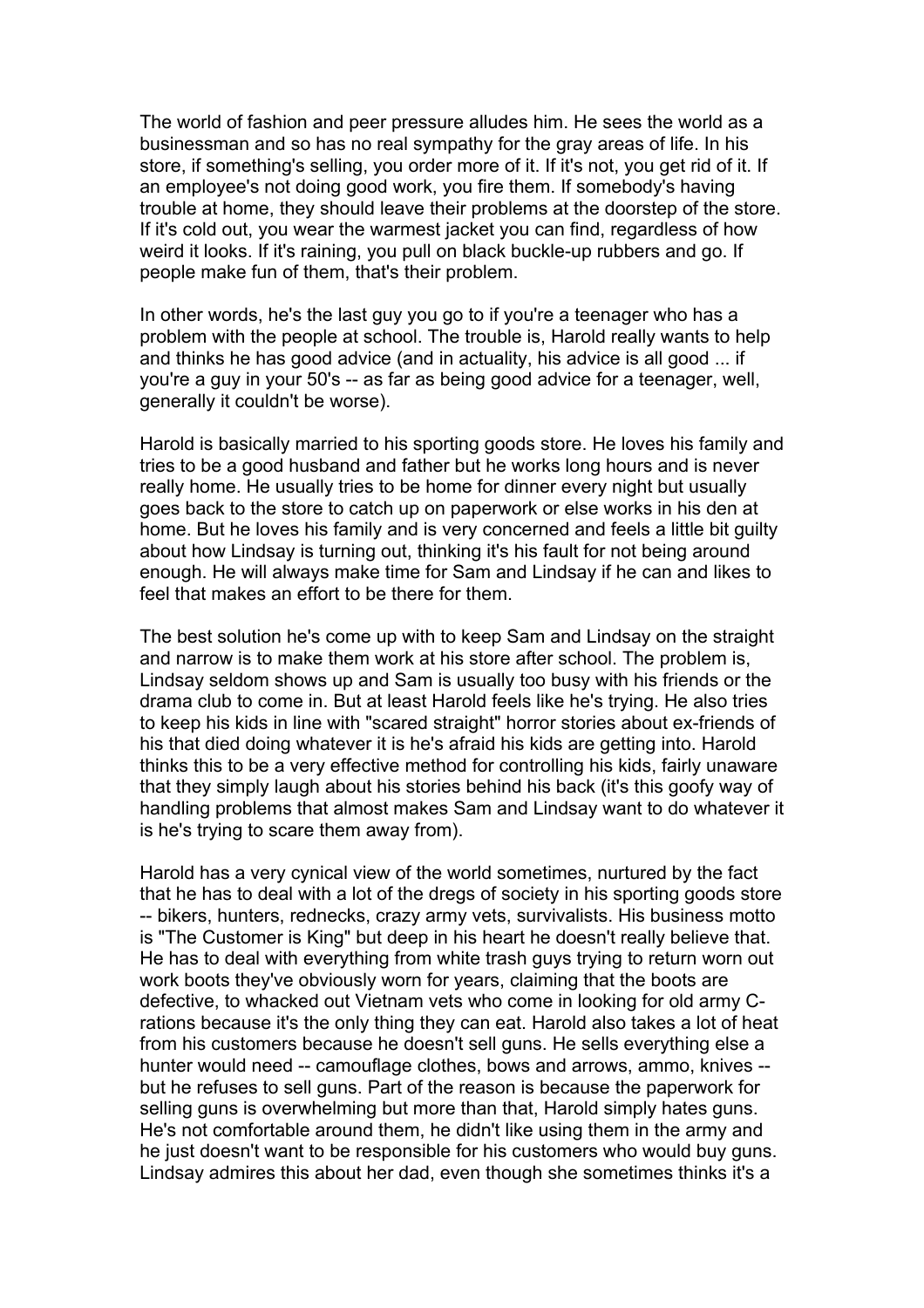little hypocritical that he sells everything else for hunting. The one kind of guns that Harold does sell are BB guns, which Sam is forever trying to convince his dad to let him buy. However, Harold refuses to let Sam have one.

Jean spends most of her time these days either going to the mall or working at Harold's store in the back office, balancing the books and doing whatever accounting she can. She loves being part of Harold's business and feels that she's finally got the professional life in retail that she always secretly dreamed of.

One thing the Weirs are not is an emotional family. Harold and Jean aren't demonstrative of their love for each other in front of the kids (in fact, Sam and Lindsay can't recall ever seeing their parents kiss in front of them). Jean would like to be more affectionate with her kids but Sam and Lindsay put the kibosh on any hugging and kissing from their parents as soon as they became teenagers. This saddens Jean and yet she's probably just as comfortable without all the excess emotion around the house.

Jean was brought up quite religiously and was a cold fish for a long time in her dating days with Harold. Even after they were married, Jean was not quite the girl Harold had hoped for. Bottom line, she's a bit of a prude. But Harold loves her just the same.

Jean is an eternal optimist and longs for a world where everything runs smoothly and no one is ever angry or doubtful. She deals with Lindsay's defection to the freak side in the only way she knows how -- by not handling it. She convinces herself that Lindsay's just going through a phase, and if Lindsay says that she's not smoking cigarettes and pot, then Lindsay can only be telling the truth because both Jean herself and Sunday school taught Lindsay it's a sin to lie. Deep in her heart, Jean knows that Lindsay probably is having problems but Jean would rather just pretend they don't exist and know that God will sort everything out. She also knows that if she can just get Lindsay to start going to the mall with her again, everything will be fine.

#### THE GEEKS

Neal Schweiber - One of Sam's entourage, Neal is strangely self-confident for being a little guy. He's a 50 year old Borscht Belt comedian wrapped in a 14 year old's body. He's obsessed with his hair and will only lash out at another person if somebody messes with his hair. The irony is that his hair's so thick that you really couldn't mess it up with a wind machine and an egg beater. Sam and Bill affectionately refer to Neal as having "gorilla hair." Neal's also obsessed with his clothes and always tries to dress nice. Unfortunately, his definition of nice and the school's definition of being nicely dressed are polar opposites. But his shirt's always tucked in and he's always ready to burst into his William Shatner impersonation at a moment's notice.

Neal is very smart and is usually the top student in his classes, especially science. However, intelligence seems to be in his genes. His father, Franklin, is a dentist and his mom, Julie, is a medical researcher. Franklin has his own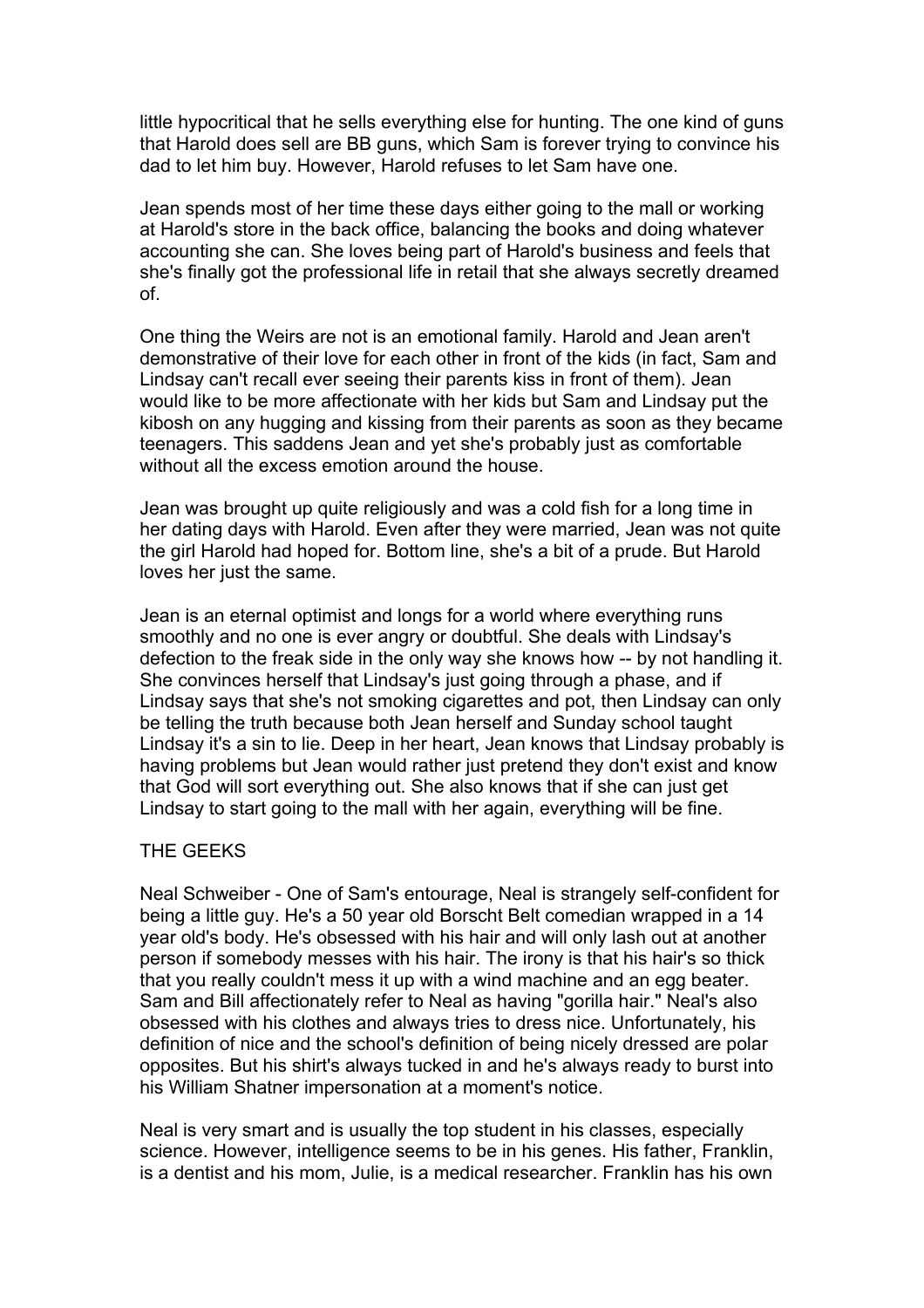very successful dental practice and Julie works for a local drug company doing testing on animals (this will pit her against Lindsay in an episode, in which Lindsay will try to champion the cause of animal rights and basically turn Neal's mother into a pariah to many in the school).

Neal's brother, Kurt, is older than him and is attending the University of Michigan, studying nuclear engineering. Kurt is a very serious guy who Neal has never really had any kind of conversation with that wasn't about science. Kurt's one of those guys from high school who you always saw but never talked to, and who most the people you knew had never talked to. You know, the kind of guy that either becomes Bill Gates or a psycho-killer.

Franklin and Julie are at an odd point in their lives. Basically put, Franklin's bored. Having married his high school sweetheart, Franklin was a virgin and had only been with Julie when they wed. So, it goes without saying that Franklin is about to experience a severe mid-life crisis.

Julie thinks that their lives are about to begin again because in a few years Neal will be heading off to college and then she and Franklin can do everything they said they were going to do for years -- travel and be romantic again. Unfortunately, Franklin has lost his spark for Julie and, now that he considers his life half over and his youth gone, he's in a panic to live the life he gave up before he's too old to do it.

As the series begins, we meet Neal's parents just as the discontent is starting to well up in Franklin. By the end of the first season, after a slow dissolving of their relationship, Franklin and Julie will end up officially separating, throwing Neal into crisis (as well as Julie, who is not at all prepared mentally for the life of a single woman). This will also make Neal one of the few students in his school with divorced parents. Even though other students' parents are having problems, the community is too religious and Midwestern for most people to actually leave their spouses. And so Neal becomes a bit of an anomaly, which only helps to heighten his depression. This in turn makes him become more dependent on Sam and Sam's family to be a surrogate happy home environment. He'll start spending more time at Sam's house and will almost become another son for Harold and Jean.

Neal is connected to Sam through a love of science fiction. He likes comedy also, but only the more intellectual shows like Monty Python. Neal is obsessed with Star Trek and there's constant battles between Sam and Neal over which is better, Star Wars or Star Trek.

Neal considers himself to be much more worldly than his fellow geeks, mainly because his parents have exposed him to every book and movie that deals with more adult themes. He also watches the news all the time and is very up on current events and he never passes up a chance to show the other geeks how smart he is.

Bill and Neal have an interesting love/hate relationship. Since Bill is rather slow, Neal has adopted him almost as a ward but spends most of his time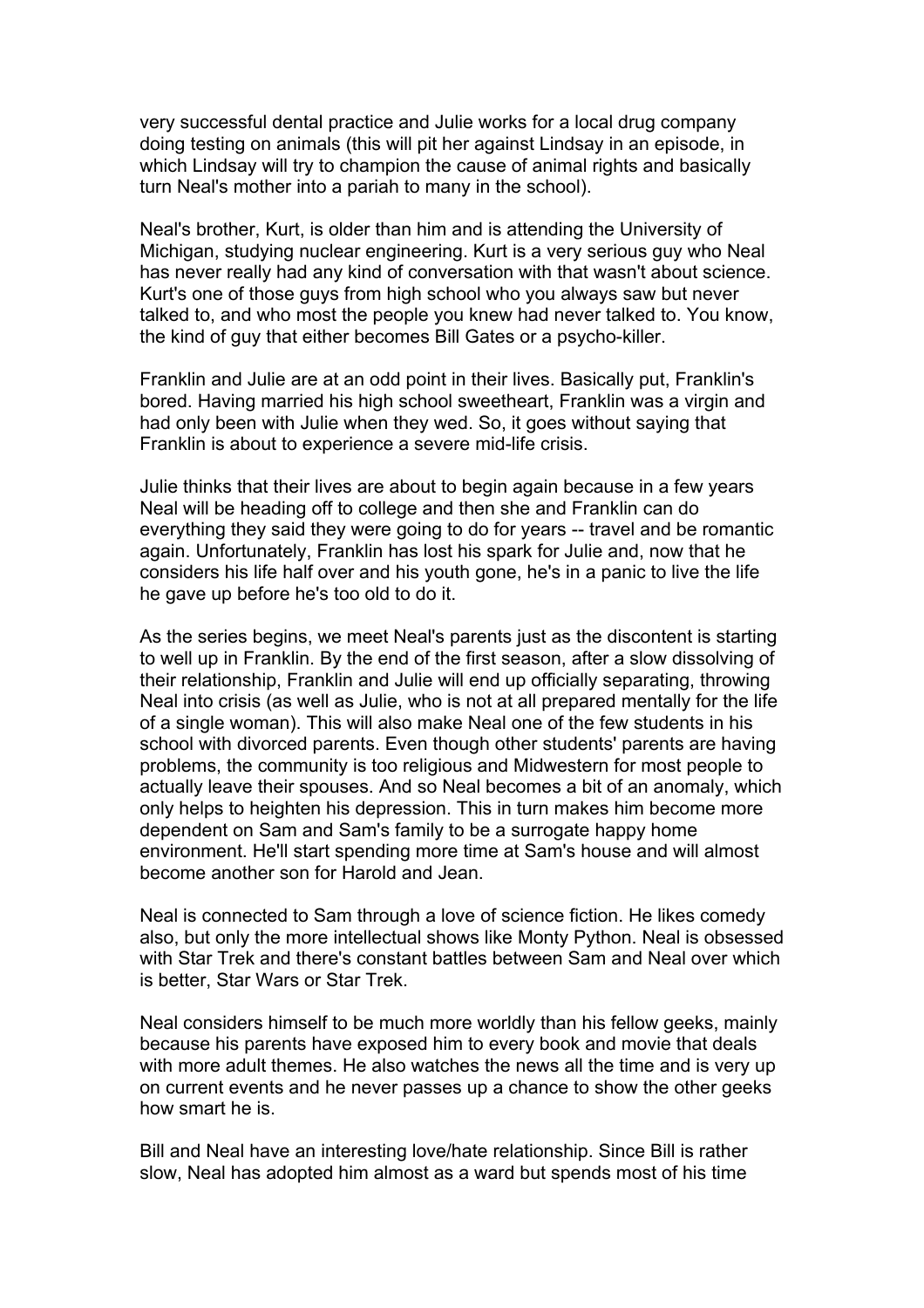getting aggravated at how dumb Bill can be. However, Neal likes having Bill around because it just makes him feel all the smarter. Neal also likes having what basically amounts to a groupie. Bill thinks that Neal's the greatest and would follow him anywhere and do anything for him.

All in all, Neal's a good guy. He's a guy who wouldn't necessarily help you out of a jam, but he'd at least give you good advice and then let you vent to him afterwards.

Bill Haverchuck - a mentally slow tall guy, Bill is another of Sam's core entourage and a guy no one can figure out. He's seems like he should be in special ed and there's been times that the school has tried to place him there, but he and his mom refuse to go along with it. So, Bill gets bad grades but he tries as best he can.

Bill is an only child and a TV junkie, spending most of his hours in front of the set. He's a science fiction and comedy fan like the other geeks but, then again, he's a fan of everything. There's constantly arguments going on because Bill thinks that "Silver Spoons" and "Different Strokes" are the two funniest shows on TV.

Bill's also given to excessive daydreaming and is just this side of being a pathological liar. He believes everything that everybody tells him and is constantly passing on bad information. If there's one source for every untrue rumor in the school, it's Bill. He's also one of those guys who you never know if he's serious or not. Lots of what he says can either be taken as him being dumb and not understanding what you're saying or else he's just giving you shit. He does both, so there's no way to even tell (he's constantly getting almost beaten up by both jocks and freaks because of this). Bill's problems in class and in life are due to the fact that he probably has Attention Deficit Disorder but that hasn't really been diagnosed yet and so he's just labeled as slow and unable to concentrate and must remain getting bad grades.

Bill is the product of a single mother. Gloria Haverchuck is the neighborhood's resident hot mom. She is a former biker babe who decided to leave the biker world once she became pregnant with Bill. She's always been a chain smoker and so her smoking during the pregnancy probably did Bill no good. Bill's father, Morris, is still a biker and never comes around to see Bill, except on the rare occasion when he's in the area. But Gloria has really tried to be a good mother. The problem is, well, she's just not that bright.

Right after Bill was born, the only way she could think of to make money was to become a stripper. She did this for several years and saved up enough money to buy the house that she and Bill currently live in. She quit stripping and eventually landed a job as Franklin Schweiber's dental receptionist. She's very good at the job and is constantly trying to improve herself. Alas, she still has a lot of her white trash biker genes clouding her judgment and she's usually in some form or another of bad relationship.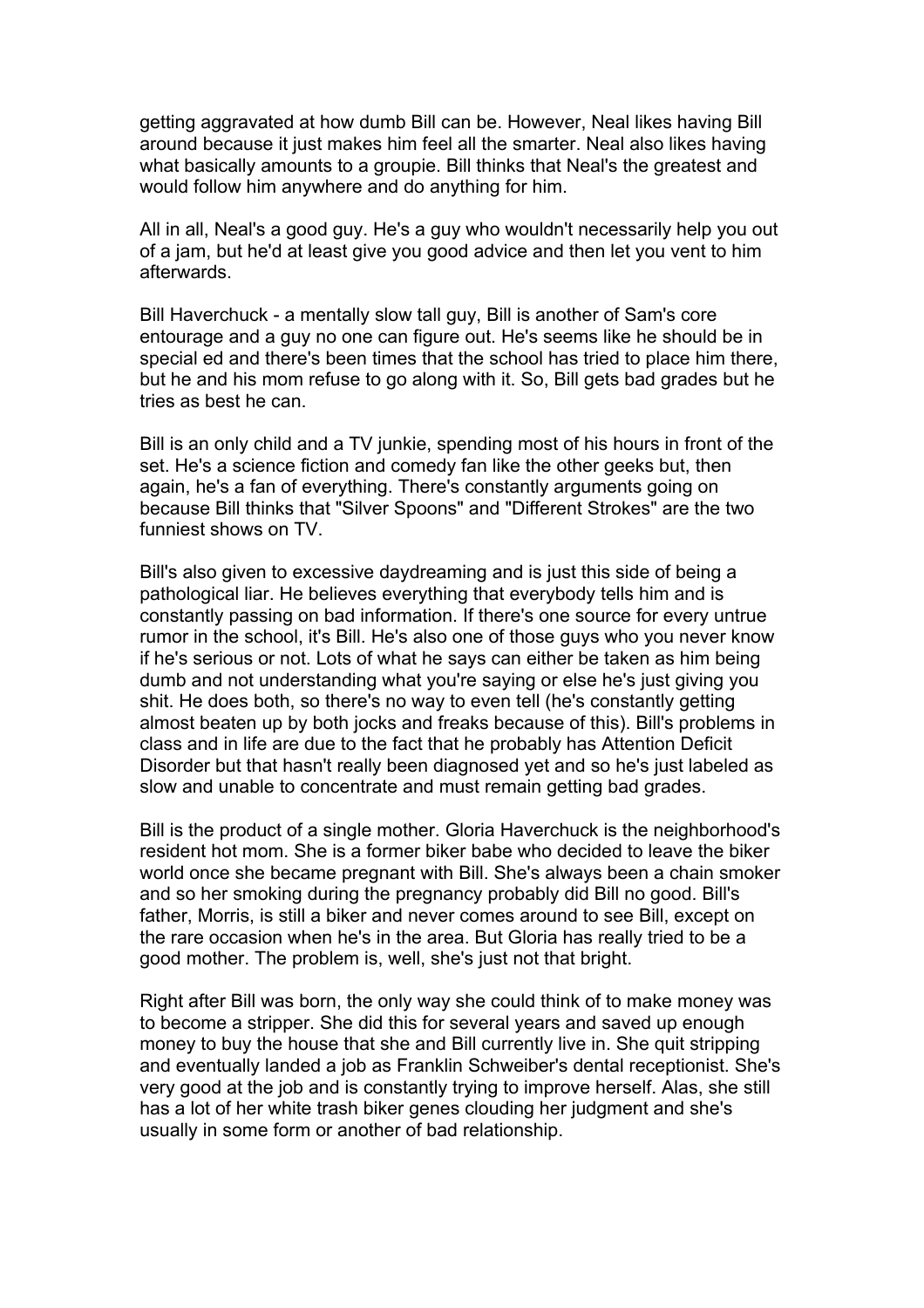Since she lives in the same neighborhood as the Weirs, she is constantly calling Jean to talk and get advice. Jean tries to help her but can't help shake her head at the way Gloria runs her life. But Gloria's a sincere woman and you somehow can't help but like her.

All the geeks, as well as many freaks and other boys in the neighborhood, are enamored with Gloria. She's the hot mom who sunbathes in the front yard wearing a very revealing bikini (nobody sunbathes in Michigan), mows the lawn in cut-off shorts and a halter top and has been rumored to do her housework in the nude when Bill's at school. Many a geek fantasy has been fueled by Mrs. Haverchuck and Bill is constantly telling people to stop talking about his mom.

Millie Kentner - the class brain. Millie is the daughter of very conservative parents. Her father, Tom, is on the city council and her mother, Sandy, owns a Christian bookstore. Known for being a staunch Republican, Tom Kentner is a very strict, yet loving father. He and Sandy are the very definition of family values and provide Millie with a happy, yet cloistered life.

Tom and Sandy met in college (a conservative Christian college), where they were both members of several campus organizations and student governments. They both demonstrated against Vietnam protesters during the war, convinced that a fight against the godless Communists was a holy battle that the US should be engaged in. They met and married as virgins and even now treat sex as a necessary evil (at least Sandy does -- Tom's always trying to convince her that husbandly needs are sanctified by the Good Book - which they are, but still, the bottom line is Sandy's a cold fish).

One of Tom and Sandy's biggest causes is violence, sex, drug and alcohol use on TV (one of Tom's biggest city council crusades is to ban all cigarette and alcohol billboard advertising from their town) and so they heavily monitor Millie's TV viewing and prohibit her from any movies bearing more than a PG rating (and even a PG merits discussion as to what may be in it that keeps it from getting a G).

Millie loves her parents and enjoys her home life, for the most part. There are times when she wishes she had a little more freedom, but that wish is quickly abandoned when she sees how wild and unfocused most of the kids at school are. She's quite susceptible to her father's philosophies of Christian values, Republican values and any other values that hope to keep you from "vice" of any kind. The sad truth is that Millie may very well end up being wild either in college or, more realistically, once she enters the work force as a young woman.

Millie is Lindsay's former best friend from Lindsay's ace student days. Millie will most definitely be the class valedictorian. She studies constantly and is a member of any and all high-end extra cirricular activities -- debate, student government, student United Nations -- anything that will go onto her record to get her into a top college.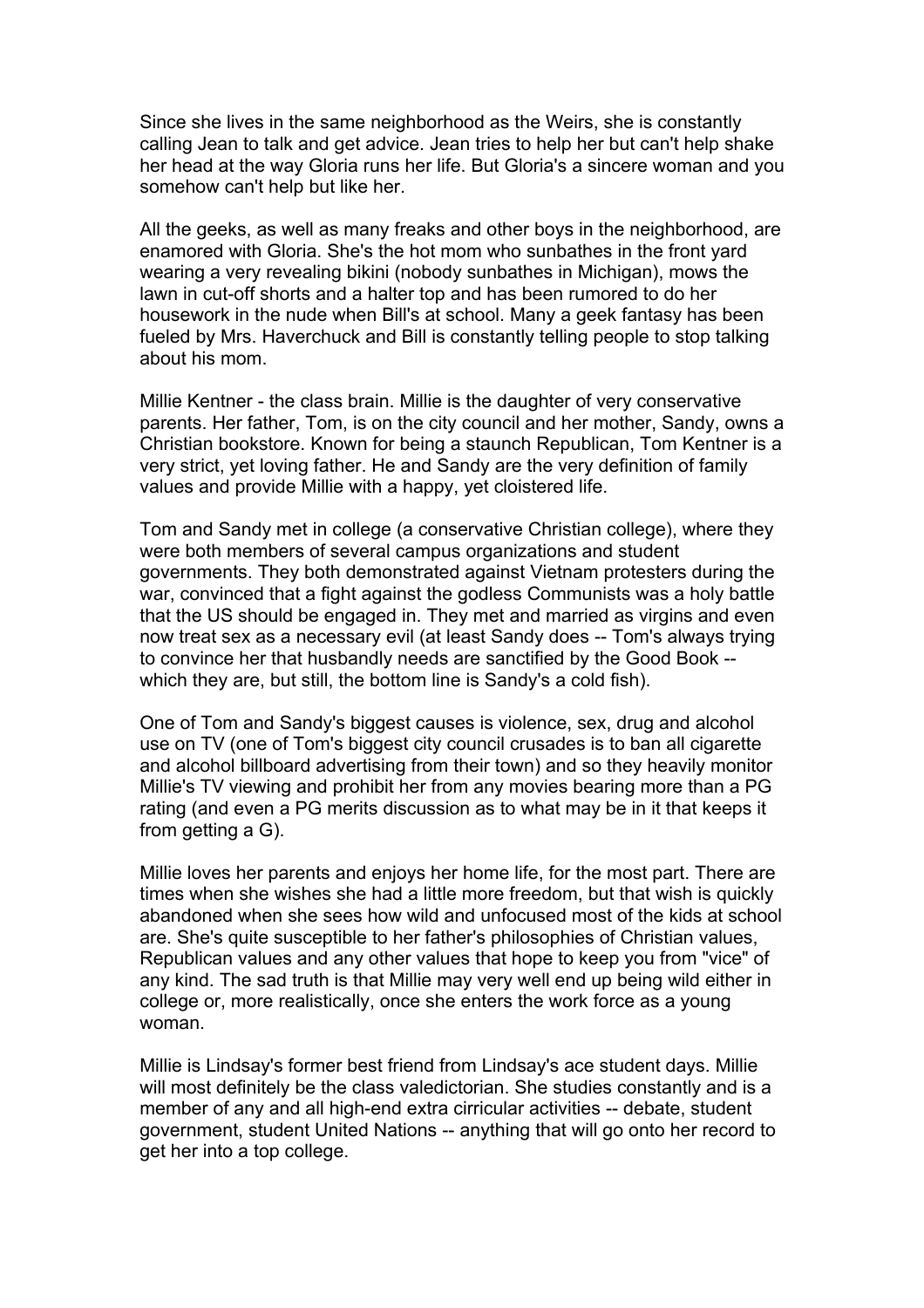She doesn't lord her smarts over the other students, although she can't help at times feeling superior to them. But her religious upbringing makes her want to help people more than judge them. She is constantly using her student government connections to try and start programs to promote studying and good grades. But, alas, this is high school and even though her heart's in the right place, her fellow students' heads are definitely on other things.

Millie is very distraught at Lindsay's defection to the freak side and is constantly trying to get the old Lindsay back. She knows that Lindsay's as smart, if not smarter, than she is and Millie enjoys when she sees flashes of the old Lindsay, which happens from time to time if she engages Lindsay on Lindsay's own terms. However, this doesn't happen that often because, well, Millie's just not able to muster up the mindset that the freak world lives by.

Millie's a fan of classical music and has absolutely no concept of modern music, which is forbidden in her house. She was brought up listening to symphonies and musicals. She knows almost every line of every Gilbert and Sullivan operetta and can tell you the storyline of just about every opera ever written. These will all serve her well later in life but for now, well ... the high school social structure only subtracts points for these items.

Dawn Dukowski - A very fat girl who becomes one of Sam's best friends. Dawn is a happy girl despite her enormous weight. Her father, Stanley, is a normal sized guy but her mother, Daisy, is as big as a house. It seems that obesity runs in Daisy's genes and Dawn got a heapin' helpin' of Daisy's genes.

Dawn's mother works at the post office as a counter person and despite being very friendly and jovial, Daisy's one of those workers who give the post office a bad name. She's constantly disappearing into the back to do whatever it is that postal workers do back there, and if someone gives her a slip to pick up a package, everyone knows great expanses of time will pass while Daisy goes to retrieve the package.

Stanley works as an insurance claims inspector and so spends his days dealing with all sorts of odd people. He's constantly uncovering insurance fraud attempts and has a rather diminishing opinion of the human race. But he loves his big wife and his big daughter (he's one of those guys who just loves fat women -- if Daisy ever lost weight, he'd probably leave her).

The Dukowski home life is filled with fun and laughter. Daisy loves to cook, Stanley loves to eat and Dawn loves to see her parents happy. They all watch TV together, like the same shows (mostly sitcoms and old movies) and enjoy drinking wine. Stanley and Daisy have a very European attitude toward drinking and so have always let Dawn drink wine with dinner and occasionally in the evening (this attitude came from their honeymoon, in which they traveled all over Europe on a culinary tour and picked up the French and British mindset toward food and drink).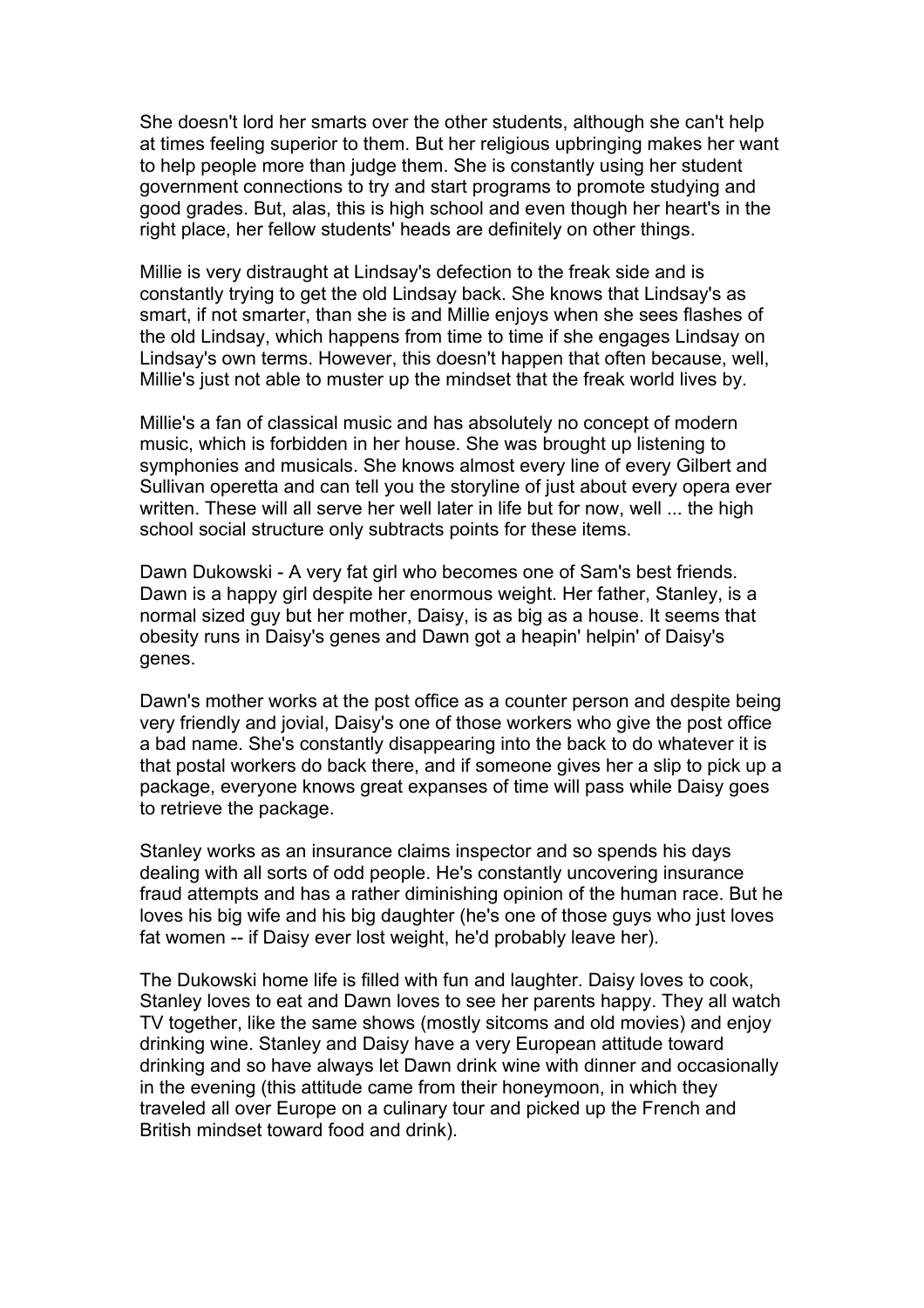Dawn is very close with her mother and visits her a lot down at the post office (another source of aggravation for postal customers because Dawn will camp out at the counter across from her mother and the two will gab as Daisy waits on customers, who definitely get her divided attention).

The Dukowskis have just recently moved to Chippewa, Michigan, from another town not too far away. Stanley was transferred by his company and so Daisy got a transfer to the Chippewa post office from her old place of work and the family has easily made the switch from their old life to the new one - mainly because it's exactly the same life, only with different street names.

Once Dawn arrives at the school as a transfer student, she gets herself into the drama club. Theater has always been one of her favorite things. Dawn has an interesting self-image that allows her to be in theater looking the way she does. Simply put, she really doesn't care what people think about her. She always knows when people are laughing at her or staring at her but she just uses this to feel superior to them, to look at them as small minded and judgmental. This attitude came from her mother, who feels the same way. There are definitely times when Dawn wishes she could just fit in and not be so different, but she knows that there's not really much she can do and quite frankly, she doesn't want to change anyway.

One of the bad things about Dawn is that, in order to preserve herself against any verbal assaults or jokes from other people, she has a tendency to strike first and make a joke about the other person's physical shortcoming before she knows if they're going to make fun of her or not. This prompts her to constantly make fun of the way Sam looks, whether it's his gangly arms or big ears or nose. Most people don't want to make a comment about her weight and so they just take her insults and store up a resentment against her. But then she's such a happy person that no one would dare ever make fun of her. Well, except maybe for the mean kids -- but they make fun of everybody. At school, outside of the drama club, more than anything, people just ignore her.

Dawn and Sam have a lot in common -- their love of comedy, love of theater, love of having fun. They quickly become very close friends. This puts Sam in constant turmoil because he thinks he should make Dawn his girlfriend. Unfortunately, he just can't get around the issue of her weight. She has a crush on Sam and is constantly putting pressure on him to advance the relationship. But Sam can barely handle the idea of being intimate with the prettiest girl in school -- the fattest girl in school isn't even an option to him. And this only increases his guilt.

#### THE FREAKS

Daniel Krantz - One of Lindsay's best friends, Daniel was her gateway to the freaks. It was Daniel whom Lindsay met the day she walked up in front of the 7-11 and asked to try a cigarette. He's one half of the school's "mature" couple, his girlfriend being Kim Kelly. They're the couple that everyone in school knows is sexually active.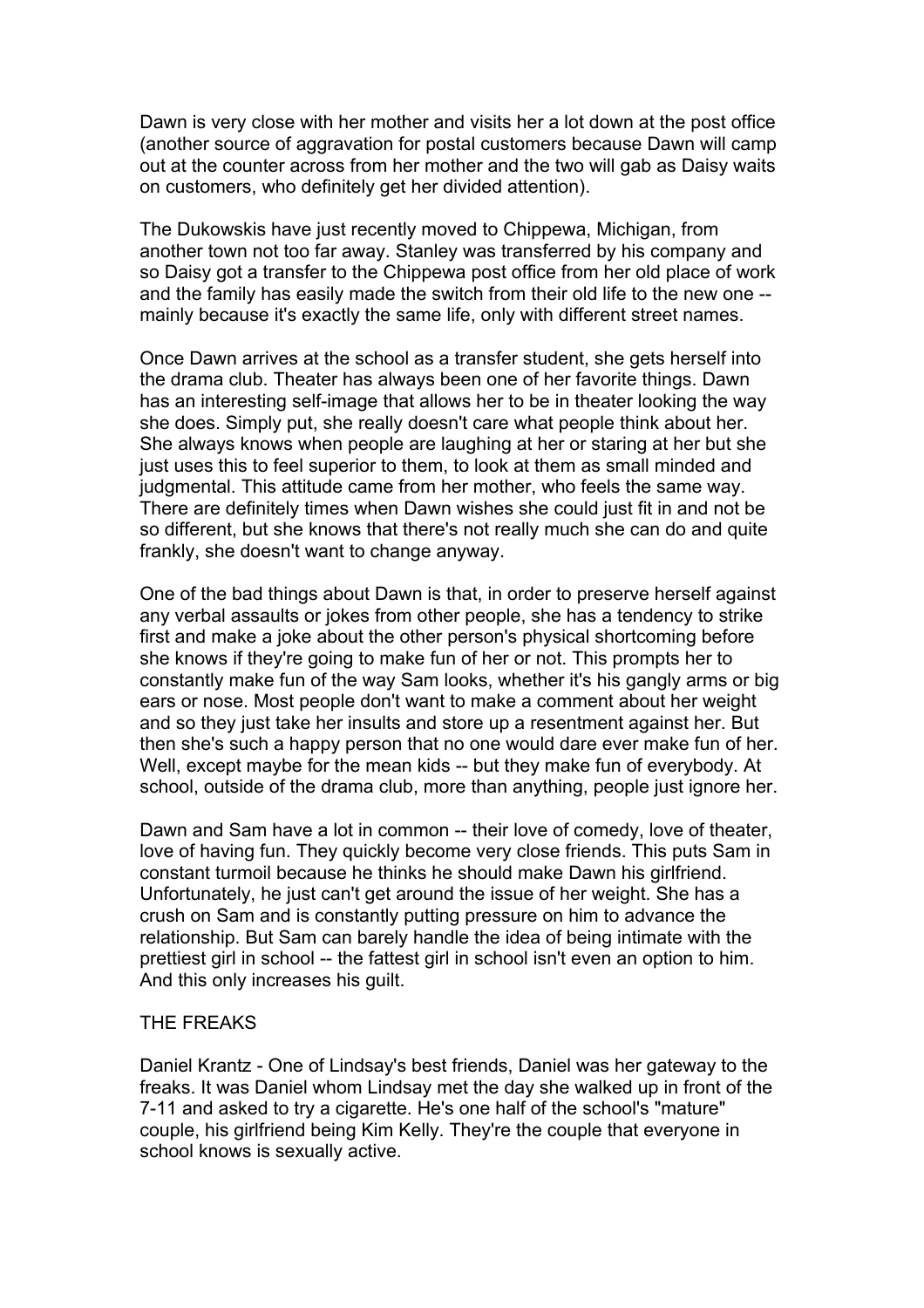Daniel lives on his own, having split from his parents recently. His parents, Caleb and Eugenia, are bona fide trailer trash and are so into drugs and alcohol that they don't even notice that Daniel's gone. They live on welfare and will most likely end up dead very soon. Daniel loves them but has, for his own self-preservation, given up on them completely. Occasionally, he brings them groceries or pizza but he gets so depressed by the way they live that keeps his visits few and far between.

Daniel works as a pizza delivery guy, a job he loves because it's another way for him to meet women. It's also a great job because he gets to eat all the pizza he wants. In fact, pizza is about all Daniel eats -- pizza and Hostess SnoBalls. This habit will result in him being fat later in life but for now, he's a good looking guy whose high metabolism keeps him looking fit.

Daniel is a guy with literally no ambition. He knows that he should have some idea what he wants to do with his life but he just can't get that excited about anything. He spends all his time and energy fixing and souping up his rusty old Trans Am, so he knows that he might have some kind of mechanic job in his future. But once again, nothing really excites him. He just likes to hang out, smoke pot, do the occasional drug and watch TV. If he has any dream, it's to move to Hawaii and do nothing but smoke pot all day and enjoy the nice weather.

Daniel's also a bit of a cat and he really wants to have sex with everything around him. It's not a malicious act for him -- he just can't help himself. He knows he's attractive and he's supremely confident and so he literally can't help but hit on every female in the school, including teachers. This drives Kim crazy and they have an understanding that he can flirt all he wants but he'd better not be boning anybody but her. This, obviously, is a very hard promise for Daniel to keep.

Daniel loves music and is a fan of heavy rock music, from Foghat to Black Sabbath to Led Zeppelin. He can play the guitar but just enough to get by. He and Nick (see below) will occasionally get together and jam but it's really just more noise than anything. There's no rock band in either of their futures.

Daniel's a smart kid -- much smarter than he thinks he is. He's a great reader but wastes his reading skills on magazines and comic books. If he were to figure out what he wanted to do, he could really go places. And someday he just might. But right now, Daniel is just a ship adrift on the freak ocean.

But he likes the way he looks while he's playing the guitar (a full length mirror on the back of his bedroom door provides him with a good view of himself as he plays -- he enjoys posing and acting like a rock star and is sometimes just as happy unplugging his guitar and simply using it as an air guitar prop).

Nick Andopolis - Nick's an army brat who has spent much of his life moving from army base to army base. He's lived in Chippewa for the last few years, ever since his mom decided she was tired of moving and made the family buy a permanent house.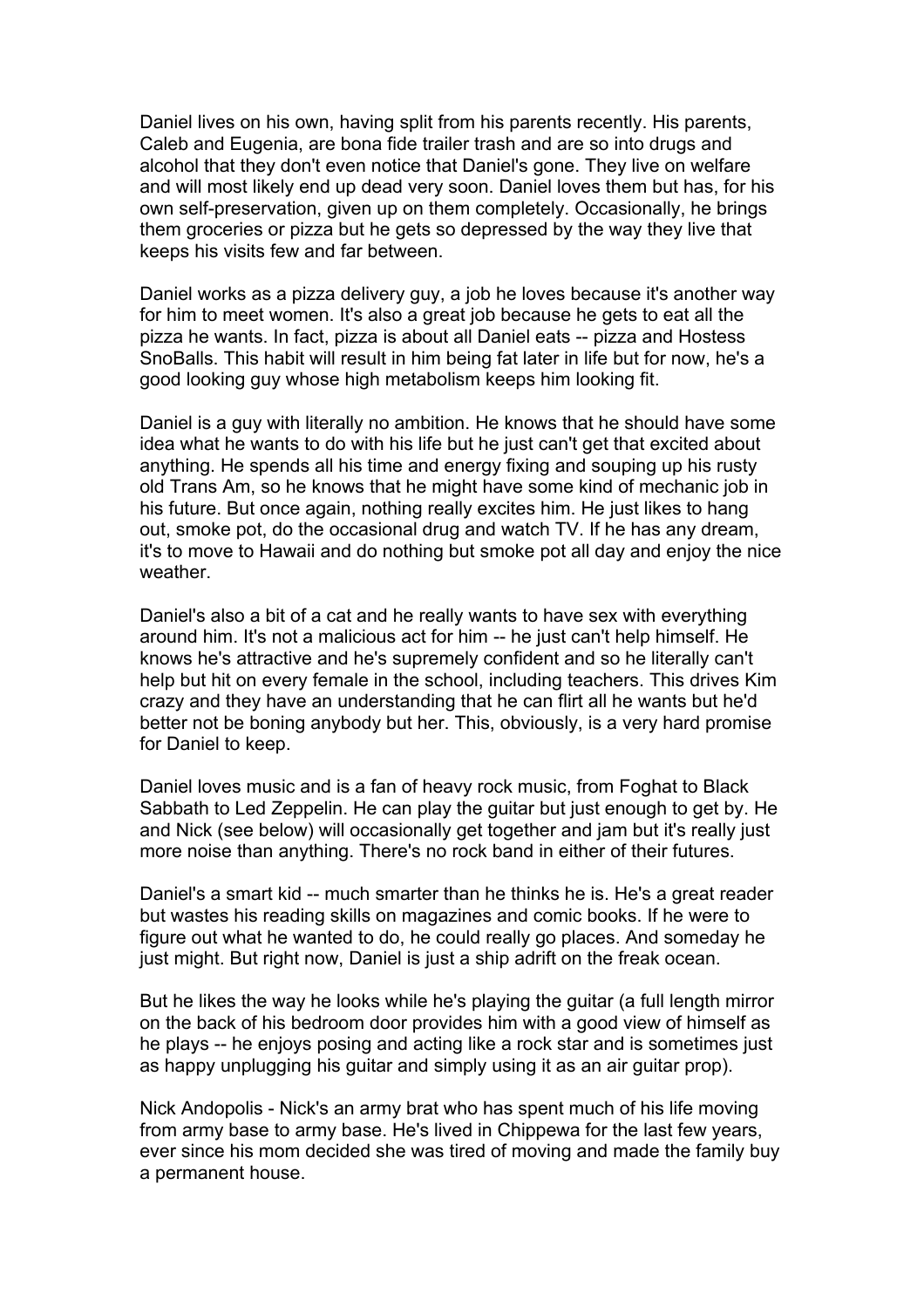Nick's dad, Henry, is a rather cold, tough man who works in a tool and dye shop. A former Marine, Henry's a guy who used to be big and powerful but is now letting himself go, drinking too much beer and watching too much TV. Henry lost a finger in an accident at the shop, which put him out of work for a while. This forced Nick's mom, Lottie, to get a job as a waitress at the Acropolis, town's coffee shop (lovingly referred to by the students as "the Old Craphole" -- and they refer to Lottie as "Andopolis at the Acropolis," a nickname she enjoys). Once Henry went back to work, Lottie decided that she liked having a job, now that Nick and his brothers are older and don't need her around the house. And so, she works full time and is really the life of the Acropolis, one of those waitresses whom all the regulars love. She really came out of her shell there and so works long hours, finding the love and acceptance from the customers that she never gets from her husband.

Nick is really into music and plays drums. He spends a lot of time in the afternoons playing drums along with records in his garage. Everyone knows the Andopolis house because it's the one with rock music and mediocre drumming blasting out of it everyday after school. Nick wants to be in a band but, alas, he's really not that good of a player. He had a few lessons but then decided that he didn't need to know how to read music or learn anything more than the few snare drum patterns that his teacher showed him. And so, his playing abilities are rather limited.

Nick's two brothers, Brian and Calvin, are older than him and both in the armed services. Brian's a Marine and Calvin's in the army. Whenever they come home, they still enjoy beating up on their younger brother and even though Nick likes them, he's much happier when they're not around. Even though he wants to be a musician, Nick's almost resigned to the fact that he'll probably have to enlist once he graduates from high school because, well, that's what the Andopolis men do.

Ken Miller - Ken is the kind of guy who just looks like he should be an auto mechanic. Ken lives in the house that every Midwestern neighborhood has - the house with all the broken down cars all over the yard.

Ken's father, Frank, is a mechanic who works out of their house. Frank used to work for the auto industry on the assembly line but was laid off years ago. And so, vowing to never work for anybody other than himself, he started his auto repair business. He'd love to not work at home but there's no way he can afford a garage of his own. His business comes mostly from friends and friends of friends.

Frank makes Ken work with him whenever Ken's free and although Ken enjoys working on cars, he doesn't particularly like working on them with his dad. It's not that his dad's mean, it's just that his dad treats him like an employee, and a bad one at that. Ken's definitely not the smartest apple on the tree and this aggravates his father to no end. And so, their work days together consist of Ken getting yelled at and screwing up constantly. The funny thing is, Ken's actually a good mechanic in auto shop class at school.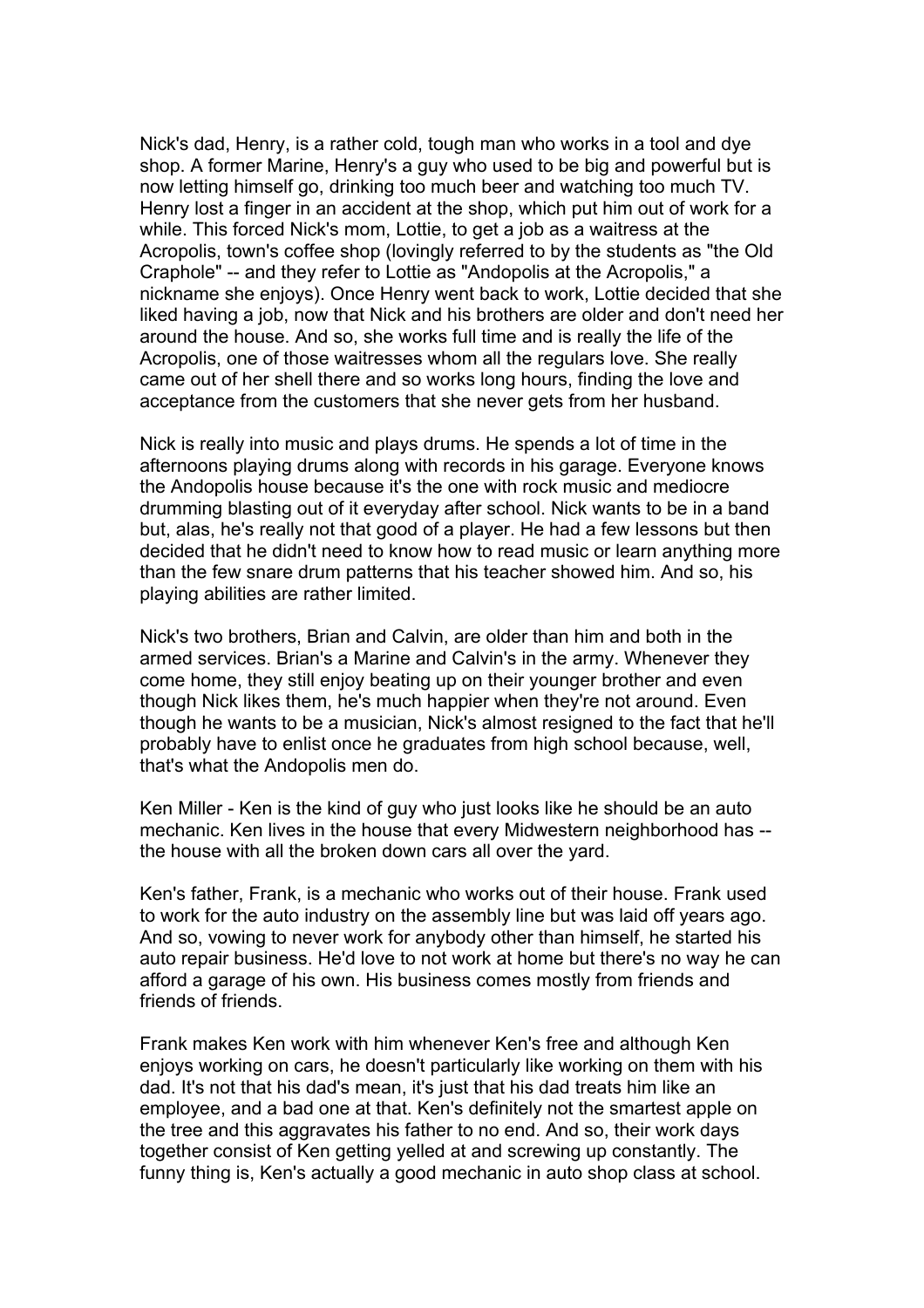It's just the intimidation of his father and knowing that he'll probably screw up that actually makes him screw up. He likes his dad but the bottom line is, he's scared of him.

Ken's mom, Iris, is a mousy woman who is a housewife and has never had any aspirations to be anything but. She and Frank enjoy a very loving relationship -- so loving in fact that we usually feel like Frank wishes that Ken wasn't around. Frank's always alluding to the fact that once Ken turns eighteen, he's out of there. Frank's the kind of father who will make you pay rent if you don't move out when you're supposed to.

Frank and Iris are sort of old bohemians, albeit Midwestern bohemians. And so Ken grew up in a fairly lax environment. He has an older sister, Crystal, who's beautiful and pregnant by one of her boyfriends. She's always been "loose," and has the well-earned reputation as "the school slut." Ken also has a much younger sister, Ellie, who was a surprise to the whole family. Ellie is Ken's greatest tormentor and Crystal is Ken's greatest ignorer.

And so, Ken makes due with his best friend Nick and his freak friends at school. Ken doesn't really know what he wants to do with his life, but he figures it'll have something to do with cars. In all actuality, he'll probably end up working on an assembly line like his father used to.

Kim Kelly - a tough, angry freak girl. She's the leader of a small group of tough girls, that also includes Karen Scarfolli and Sue Caralich. They are in many ways bullies like Alan White and his group, except that Kim has the possibility to be much more dangerous. The product of an abusive home, Kim keeps her family life to herself and instead channels her negative energy into the confrontation and verbal abuse of anybody she considers old (which is anybody over 30).

Kim's father, Arlo, is an alcoholic who has physically abused her in the past. Not sexually but through beatings and other forms of physical punishment. Arlo is a frustrated man. Frustrated by his life, frustrated by his career, frustrated by his family. He had dreams of being a stock car racer that vanished the minute he knocked up his then girlfriend and now wife, Cookie. Vowing to do the right thing -- getting married, getting a job, putting his dreams aside -- he's regretted every minute of it. However, he's too much of a mess to leave them and too much of a mess to actually be a good father.

And so, Arlo drinks. He has a job at an auto parts store (he bounces from job to job but always gets fired for insubordination) but hasn't really gotten any kind of a promotion in years. He's too irresponsible and bad with the customers to be a manager and so he's pretty much relegated to running the stockroom. Being around people who know about cars is the only joy he gets out of life and so the auto parts store is the only place that he's even remotely happy at. All tolled, Arlo's a guy who could very easily end up homeless if he ever left his family.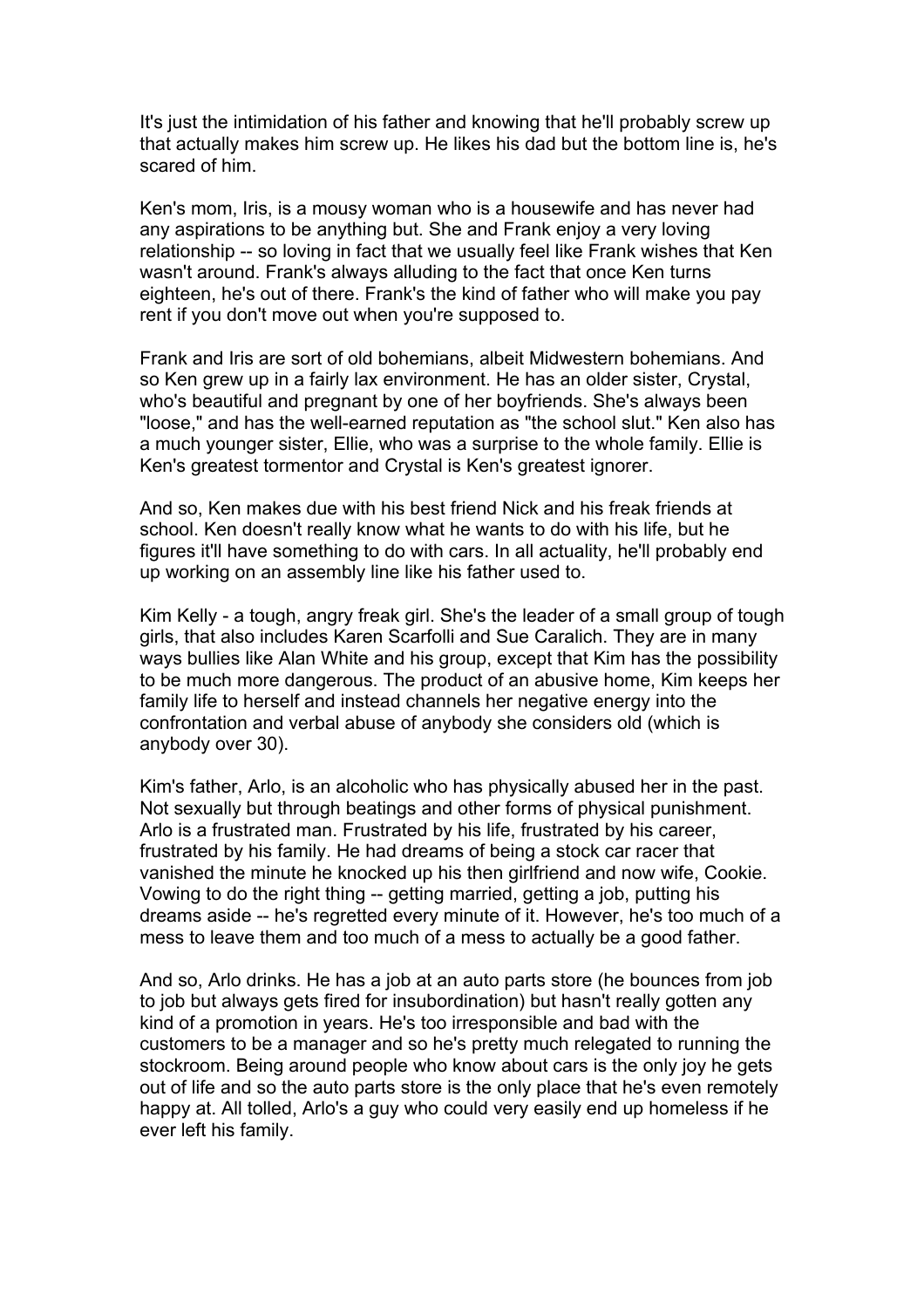Cookie, Kim's mother, is an immature woman who's never gotten the hang of mothering. She works part time as a hair dresser to fill in the missing income that Arlo's low paying job doesn't provide. Cookie's always been far too concerned with the impossible task of keeping Arlo happy and so has neglected her kids from the get-go, sending them to their rooms whenever Arlo didn't want them around. She's obsessed with the fear that Arlo may leave her and so will do anything to keep him interested in her. The irony is that Arlo would probably like her much more if she just left him alone (except for waiting on him hand and foot).

Kim has an older brother, Chip, who's the epitome of a problem child. The lack of love in the house has taken its toll on him. Chip's way into drugs and disappears for weeks at a time. He keeps a room in the house but is seldom there. In fact, nobody really knows where Chip goes but it's a pretty good bet that he'll either end up dead or in jail pretty soon unless someone is able to help him. He likes Kim and they will occasionally talk about how much they hate their parents but that's the extent of it. Kim wants to help Chip but sees that for now, it's a lost cause.

Cookie has recently developed diabetes and so, out of some strange obligation Kim feels (that even she doesn't understand), she has taken charge of driving her mother around to the various doctors and clinics she's being treated at. Kim is a tough girl who has a nurturing side to her. She suppresses it constantly but it's there. It's the thing that'll save her (once she gets her life together and gets all her anger out, there's a good chance she'll become a nurse).

One of Kim's biggest problems is she has made the connection in her head that all people her parents age or older are just like her parents and so she has a deep seated hatred for older people. Older people she meets who are nice are people she doesn't trust, thinking them to be sheep in wolves' clothing. It's as if she wants the world to pay for the sins of her parents. Kim's a kid who could benefit from some therapy but in the Midwest, this seldom happens.

Kim ended her abuse by her father by fighting back against him one day in her early teens. She actually broke his arm in a fight that resulted in Arlo falling into the kitchen table. Since then, there's been a cold understanding between the two of them not to communicate at all. Kim plans on moving away from home as soon as she can. But for now, she's content to channel her aggression into the students and bus drivers of her high school.

Kim is very suspicious of Lindsay and refuses to acknowledge her as part of the freaks. She sees Lindsay as a wannabe from a good home who's only hanging with the freaks because she thinks it's cool. Lindsay is put off by Kim, especially by the way she treats older people. Lindsay and Kim are usually at loggerheads about one thing or another and if there was someone that Lindsay could eliminate from her day, it'd be Kim Kelly. However, as the series progresses, Lindsay and Kim will develop a deep bond of respect for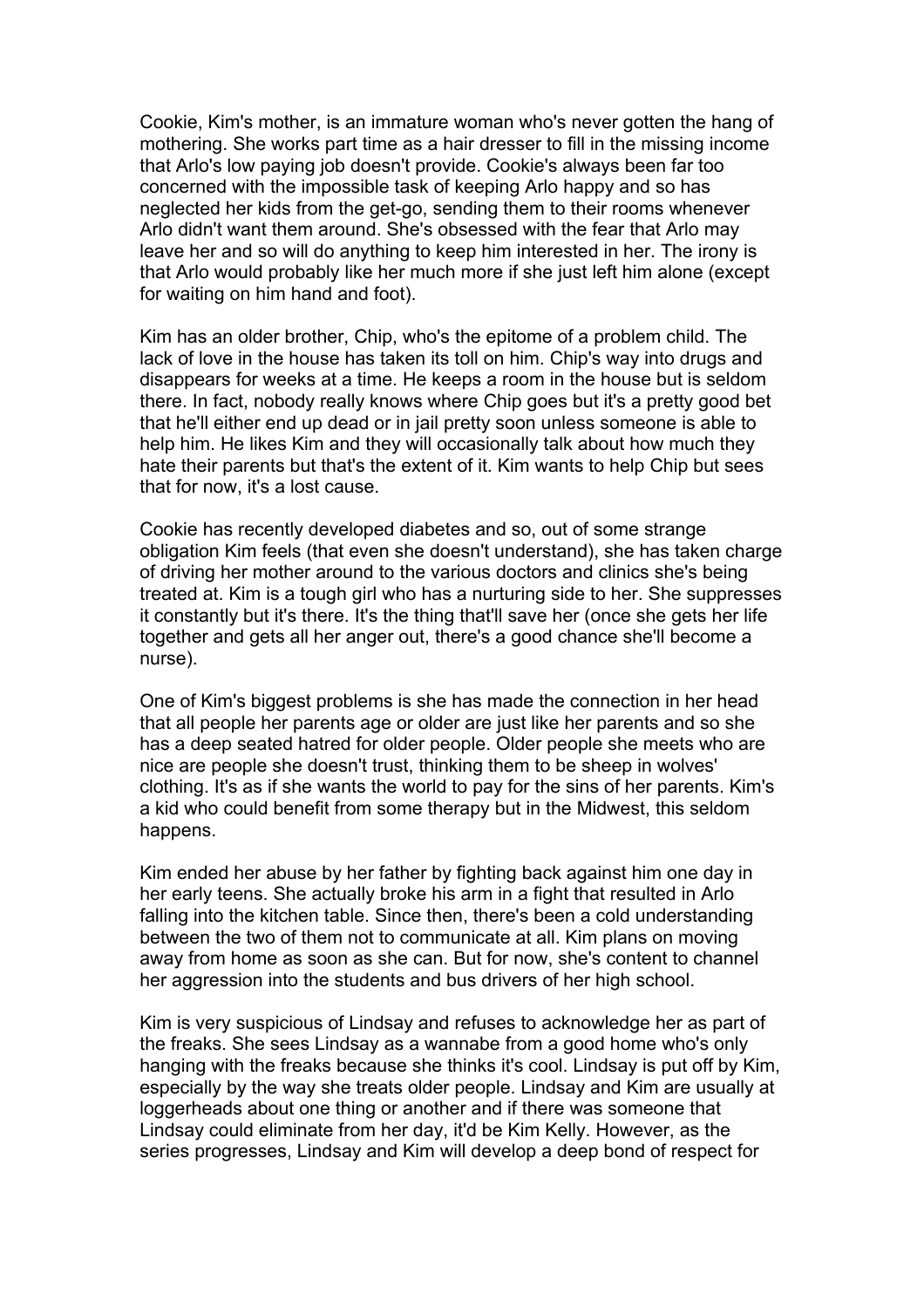each other, the kind that develops between former enemies who realize that they both have similar problems.

Tina Shields - a tall, pretty girl who's also quite tough, she's in some ways the antithesis of Kim Kelly. She enjoys having a good time and doesn't do well in school -- not because she's dumb but simply because she's lazy. She loves to shop and to shoplift, and she introduces Lindsay to the world of rock clubs, where Tina is famous for sleeping with band members. Lindsay's not a huge fan of the way Tina runs her life, but she enjoys the wild and nihilistic side of life that Tina represents. All the freak guys are in love with Tina but she just teases them, preferring only older guys in bands. She's vowed to never date a guy in high school because ... well, she doesn't have to. Lindsay wishes she looked like Tina but seldom lets this fact out, thinking it too shallow and girly. Tina loses patience with Lindsay's dark side sometimes (Tina likes to be dark too, but up to a point - she never lets it interfere with her good time, while she feels Lindsay lets her dark side regulate her life). Tina will probably end up working in a Walmart for the rest of her life, but that's way in the future.

Tina's parents, Greg and Lucy, are the mysteries of the neighborhood. No one knows what Greg does for a living. He won't tell anyone and rumors abound that he's in the CIA or the FBI or something exotic like that. The truth is that Greg works for the phone company in the collection department. He doesn't tell anybody because, well, he doesn't want to. That's how the mystery began and now that there's so much speculation about what he does, Greg knows that the truth would only be a letdown and would make him just another guy in the neighborhood. Needless to say, Greg's a little wacky.

Lucy is a painter who specializes in cat paintings. She sells her paintings at various art fairs and flea markets. Her paintings aren't bad -- it's just that there, well, cat paintings. There's a lot of cats in the Shields' household. Tina loves cats but not as much as her mother. Lucy's a cat freak and is definitely well on her way to being a "crazy cat lady." She knows that Tina's living a pretty wild life but is more concerned with being Tina's friend than her parent. Lucy's parents were strict disciplinarians and so Lucy vowed never to do that with her kids. Unfortunately, Tina's the kind of girl who needs discipline much more than she needs another friend.

# THE BULLIES, TEACHERS AND OUTSIDERS

Alan White - Sam's nemesis, he's a short guy who picks on Sam because he knows Sam won't fight back. Alan comes from a long line of bullies, with his older brothers, Rick and Tim, both being tough guys who have beaten on Alan all his life, especially since he's so short and they're so tall. Somehow, Alan got a regressive short gene because not only are his brothers tall but so are his parents. Needless to say, Alan's always looking for ways to make up for this and so he's found the perfect ego boost in the tall and gangly Sam Weir.

Alan's father, Ben, is an auto factory worker who drinks too much and usually ends up in a bar brawl at least once a week. Alan loves his father but he's not exactly the best role model to steer Alan away from a life of violence and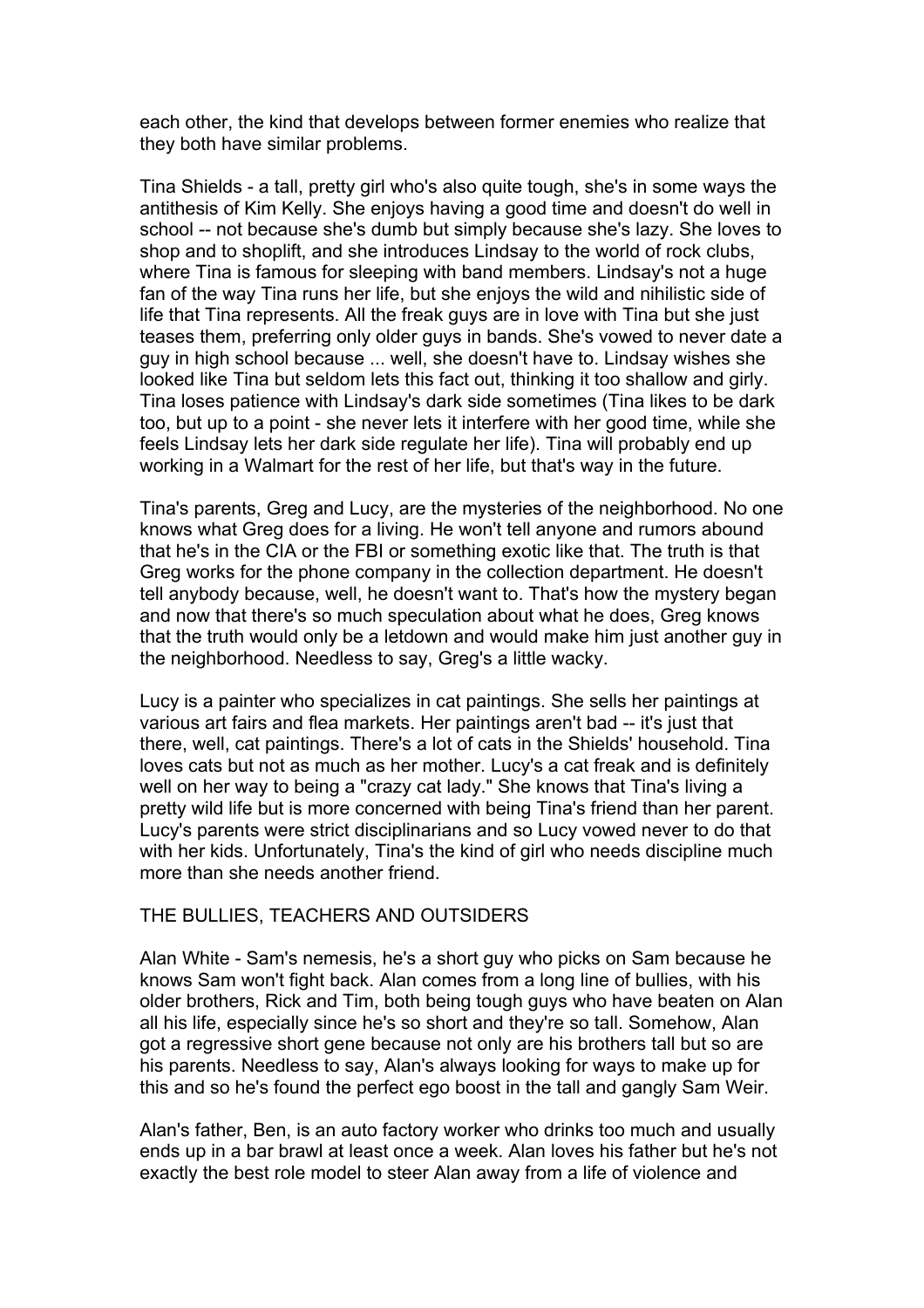intimidation. Alan's mother, Helen, is completely oblivious to what a terror Alan is at school, thinking him to still be her "little angel." In fact, the title "little angel" gets Alan beaten up by his brothers more than anything. But Alan loves his mom and is a perfect gentleman with her. He's a mama's boy and will probably never cut the apron strings.

Alan, his brothers and his father go deer hunting regularly, although deep down Alan absolutely detests it. He's never shot a deer. His brothers think it's because he's got bad aim since he always shoots and misses but in reality, Alan just can't bring himself to shoot anything -- one of Alan's small glimmers of humanity.

Cindy Sanders - Cindy is the middle of five sisters. Her family is one of those beautiful families that every town seems to have. The girls are all wellmannered and good at school. Cindy's oldest sister, Olivia, graduated a few years ago and is currently at Michigan State University studying to get her English degree so she can become a teacher. Cindy's second oldest sister, Denise, is currently a senior and is a real leader at the school. Denise is on every form of student government and activities board and Cindy really tries to emulate her. But there's no rivalry between them. Cindy and Denise get along great, although Denise really scrutinizes whomever Cindy dates and usually does the high school equivalent of a background check on any and all of Cindy's suitors. Cindy's two younger sisters, Anne and Colette, are currently in junior high and elementary school, respectively, and are quite happy kids. Bottom line, the Sanders family not only seems to have no problems but in actuality, they don't have any problems.

Cindy's parents, Charles and Peggy, are the perfect couple. Charles is a partner in a law firm and is always called upon to help out the kids of other upstanding families in the area. He's a kind man who is very understanding of the foibles of other kids. However, if it were his kids, well ... It's not even something he has to think about. Peggy is a homemaker and is happy to be. She also does a lot of charity work for the community and can often be seen delivering food and clothes to poor families in town. She's very active in their church, as is the whole family. They're Catholic and can always be found at any and all church activities.

Cindy has been brought up to be kind and generous, but there's also a strong "Robin Hood" ethic in her family, in that all the girls have been brought up with the belief that it's up to them to defend the weaker people of the earth. This is why Cindy will always come to the defense of anyone being picked on. It also is the source of a lot of "rich kid indignation," when Cindy things that people are not behaving the way they are supposed to. She has run-ins from time to time with freaks and bullies because they do something that she considers to be disrespectful of either herself or someone else. The Sanders family is a big believer in "the world should work exactly like this."

Cindy's father is the kind of guy who gets very upset if they arrive at a restaurant and their table's not ready. This always gives them a scary quality to anyone who knows them because you never know when you might break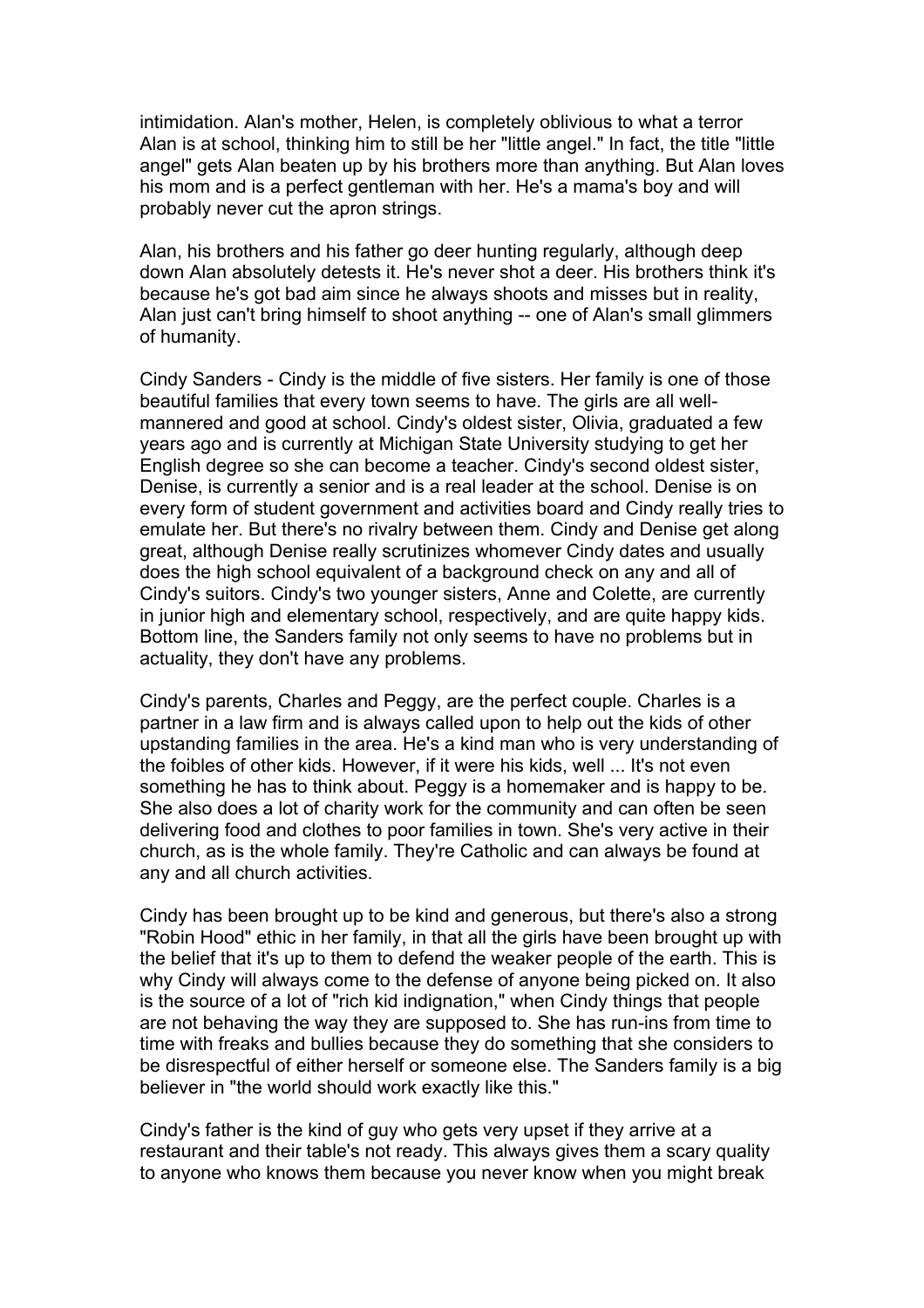with Sanders protocol and do something that will get them mad at you. In other words, if you're going to marry into the Sanders family, you'd better know what you're getting yourself into.

During the run of the show, Cindy's father will find out that his partner is embezzling from him and his law firm will fall apart. This will put the family in a crisis and wound Charles' trust in people so much that he has to completely rethink his life and beliefs.

Eugene Seidelman - Eugene is from the other side of town -- the farmer side. Chippewa, Michigan, is a town that is bordered on one side by farmland. Hence, the school has a minority of "farmers" who are as out of place in an otherwise suburban school as a city kid would be living on a farm. Eugene is a huge kid who has no concept of how the world works or of how human relations should be. If you could say anyone was actually brought up in a barn, it would be Seidelman. He has three other brothers, Dallas, Hank and Travis, who are as big as he is. They're a real rough and tumble bunch and anyone who gets in their way will end up being trampled under foot. They love their parents, Roy and Sarah, and all plan on either taking over the family farm or starting their own. They have no other ambitions because they don't really know that other careers exist. They watch very little TV and spend most of their freetime shooting guns in the field and blowing things up with firecrackers.

During the course of the show, Seidelman's brother Travis will realize he's gay. Do I need to say what this will do to the family?

Rick Summers - the school cool guy. Rick's a good looking guy (he's got perfect hair and a butthair mustache that never seems to grow in) and he knows it. He's on the basketball team and is very popular with the jocks and the popular kids. His permanent girlfriend is Diane Crebs, a very pretty girl who's pretty much the female version of Rick.

Rick is a guy who thinks he's funnier than he really is (and he's not that funny -- his humor is more that put-down, punch-guys-in-the-balls kind of humor). He's also oblivious to the fact that most people really don't like him that much -- they just like him because since he's popular, he's their gateway into the popular group. Rick represents the vicious circle that exists in high school - that popular kids are popular because they're in the popular group, even though nobody really knows why they're popular because they're not really that much fun to hang around (You follow that? It never made sense to me when I was in high school either but it seemed to be the case).

Rick's family is quite well to do. His father, Aaron, is a lawyer and his mother, Cherise, is buyer for Saks Fifth Avenue. They live in a nice house in the nice part of town and indulge their children in almost anything they want. The Summers wish they could move to a more upscale town but since Aaron's practice is so lucrative and community dependent, he knows that to move away would probably not be the best thing for his career or income.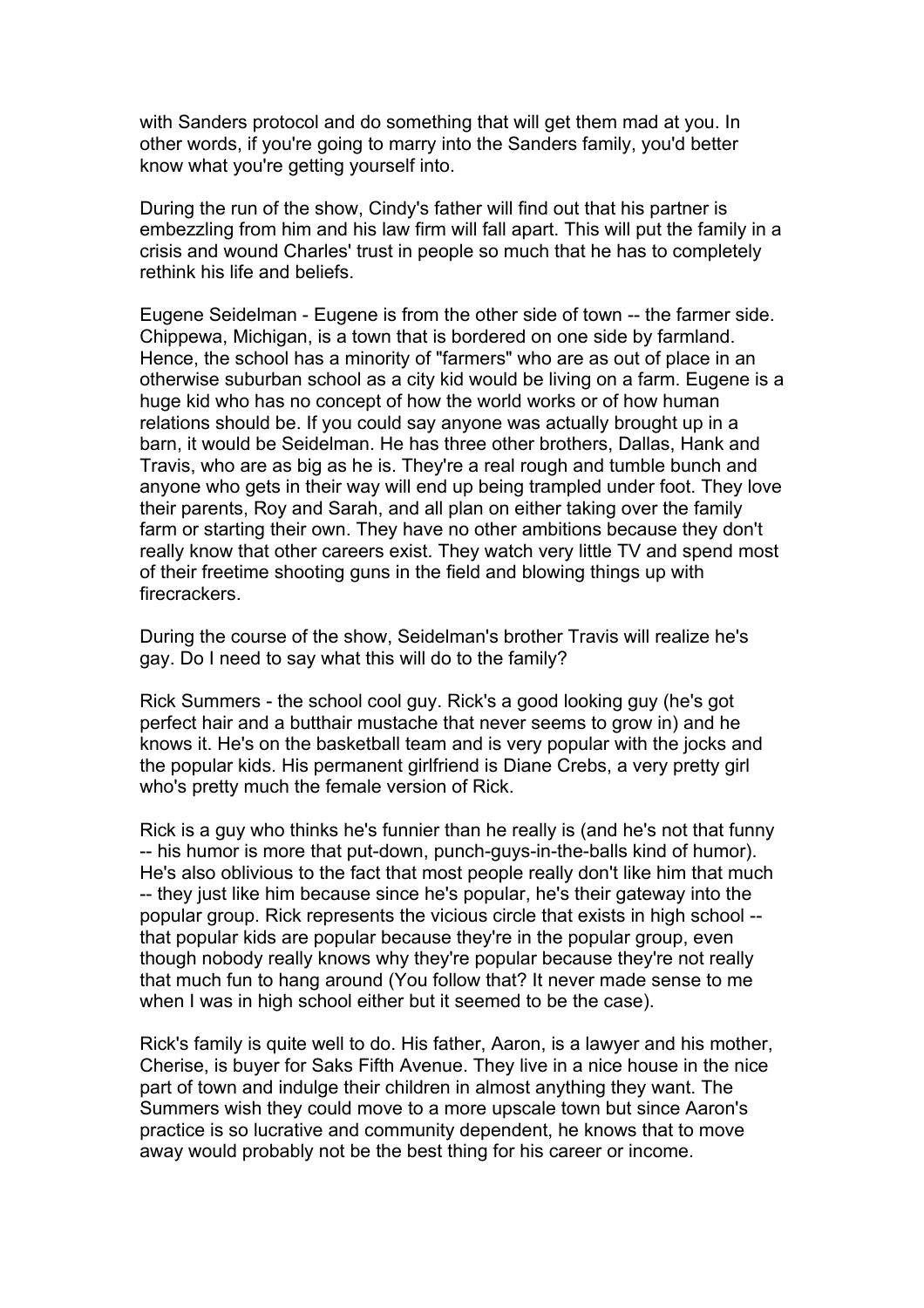Rick has a younger brother and sister, Frank and Ashley, who are very bright and also quite popular. They really appear to be a perfect family. The truth is that Cherise is actually addicted to diet pills and this keeps the family in a state of internal turmoil. They've been able to cover it up but the strain is beginning to show, especially on Aaron, who's been trying in vain to get his wife help. She refuses to admit she has a problem, saying the pills are the reason she looks so good. And she does. But there's problems down the road for the Summers family.

Mr. James Rosso - The school guidance councilor. He's a long suffering guy in his late 30's who really cares about the students even though he knows that they could care less about him, or so he thinks.

James was an orphan and grew up in a foster home, never getting adopted. He tracked down his natural mother but found out she was a drug addict who died not too long after he was born. He has no idea who his father is and so he's truly a man with no family. His only "relatives" are the people from the foster home who brought him up. He keeps in contact with them and they're all quite close but it's no substitute for a real family.

And so James is constantly dating, trying to find the right woman to make his wife. Unfortunately, he's just too needy and desperate to find the right woman. Someday he will, but only if he gets a little more cool or meets a woman who really wants to be his glorified surrogate mother. He's an okay looking guy and so goes out on a lot of dates but usually ends up blowing it after a couple of evenings out.

To make up for his lack of a personal life, he really pours his energy into his job. Too much energy, really. He definitely makes a difference with the students because he occasionally gets through to them and sets them back on course, but it's just not that easy. The kids don't want to listen to him. If he tries to be strict, they turn off. If he tries to be their friend, they get suspicious. And so he's stuck in no man's land. But he cares about the students, every single one of them, as if they were his own family.

He's quite a square, which is another turn-off for the students. He tries to be hip but it just makes things worse. James usually tries to dress in the style of the day but it always looks weird on him -- maybe it's his hair (no matter what he does, he has a big cowlick in the front that ruins the effect), maybe it's the way he moves (he's a rather stiff guy, the kind that only elicits laughs when he's on the dance floor) or maybe it's just something he gives off (he's one of those "whitest man in the room" guys).

He loves jazz and plays the bass. He relaxes every evening by putting on his favorite jazz albums and playing along. He's a very good musician and occasionally considers scraping the whole guidance councilor game to join a combo. But he knows that, for the little money he makes at school, he'd really go poor trying the jazz musician's life. He has a cat named Charlie (after Charlie Mingus) and a bird named Bird (after Charlie Parker).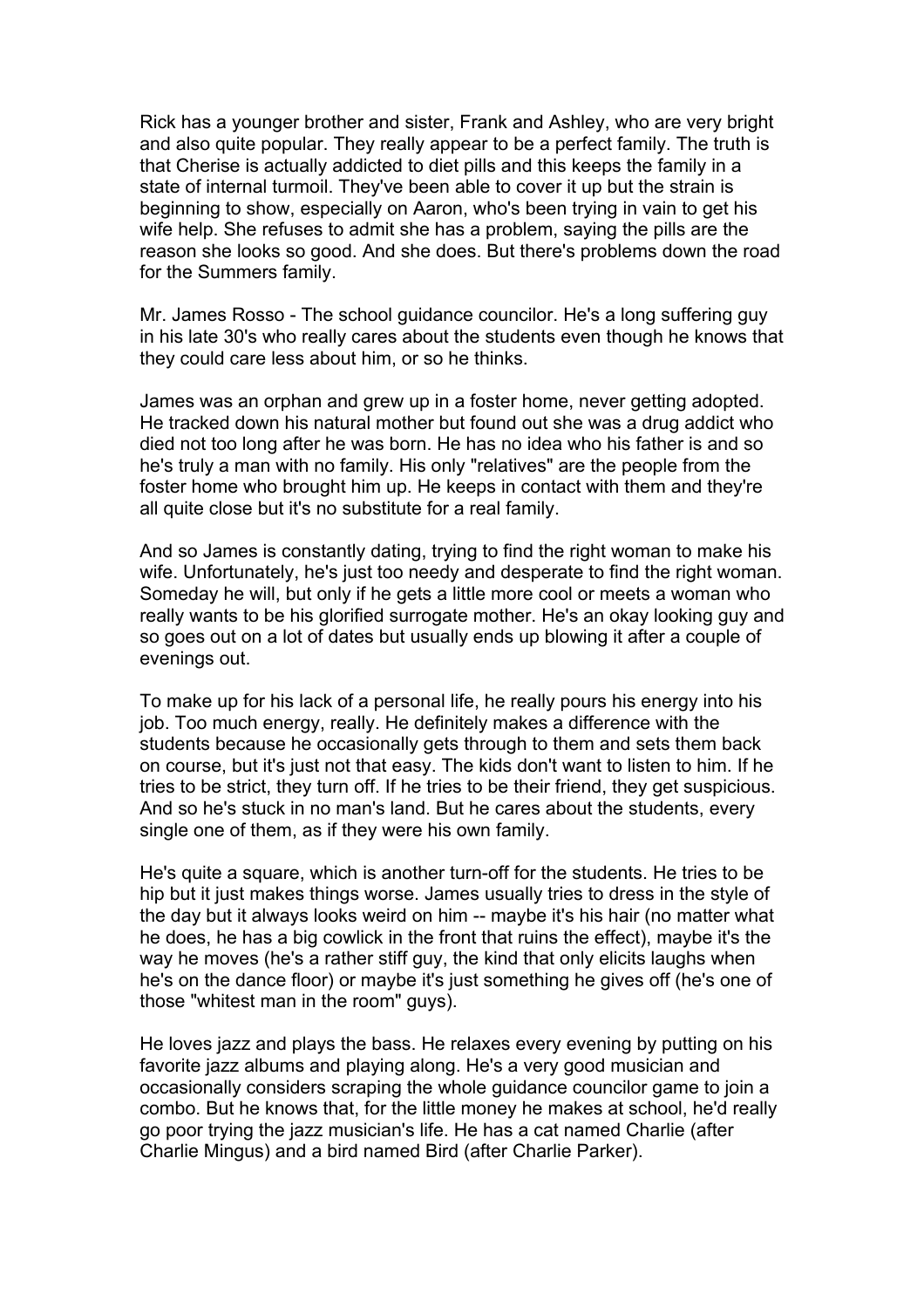He's a good cook and enjoys cooking (a fact that has gotten around the school and not helped his reputation with the tough kids). He drives a Dodge Duster that he keeps in mint condition. He's a bit of a neat freak and has a hard time with the messiness of the students. In fact, he can't really go into the cafeteria during lunch because of all the food he sees the students waste and throw around.

Bottom line, he's a geek grown up. But he's got a heart of gold, even though he sometimes wishes he didn't.

Mr. Ken Guyevski - The auto shop teacher and the freaks' father figure. Ken is a guy who's seen it all and done it all. A Korean war veteran, Ken was a front line soldier who received the Purple Heart, which he turned down. He was wounded in an attack that killed most of his fellow soldiers and his wound occurred as he was trying to escape the melee. He still has great guilt at this, even though he wasn't fleeing out of cowardice. He tried to help his friends but there was no hope and so his only choice was to stay and be killed or flee. He has recurring nightmares about the incident but he's gotten used to them by now.

He was one of ten children from a Catholic family. His parents and a number of his older siblings have died, mostly from cancer, which runs in his family. And yet he smokes constantly, figuring that either way he's doomed, so he'd might as well enjoy himself. He was married briefly and had a son named Eli, who is retarded. Eli's retardation broke up his marriage. His ex-wife, Sharon, was a very immature woman who was also a hippie. She wanted nothing to do with Eli and so Ken took Eli and raised him by himself. He loves his son and feels that Eli's his cross to bear for his wartime "mistake."

Ken loves his job at the school, knowing that he's making a difference in the lives of kids that most other people give up on. He uses tough love on them and is not a pushover by any means. He's the first one to jump on them and dress them down for doing something stupid or careless.

He wants them to grow up to be responsible and knows that simply being their friend is not good enough. Most of the guys either don't have fathers or have fathers that aren't doing the job and so Ken's made it his job to bring them up the way he believes they should be brought up.

He loves country music and can be found most of the time singing old Hank Williams songs to himself. He and Eli live in a very modest house in a lower class neighborhood. He loves tinkering with cars and really has no ambitions outside of what he's already doing. He'd like to be rich, obviously, but the thought doesn't run his life. As long as Eli's happy and they're both healthy, that's good enough for him.

Ken likes to play poker and has a couple of regular poker games he plays in during the week. One is with a group of guys from the auto plant that he went to high school with and the other is one he's organized with some of the other teachers from the high school, including George Kowchevski and James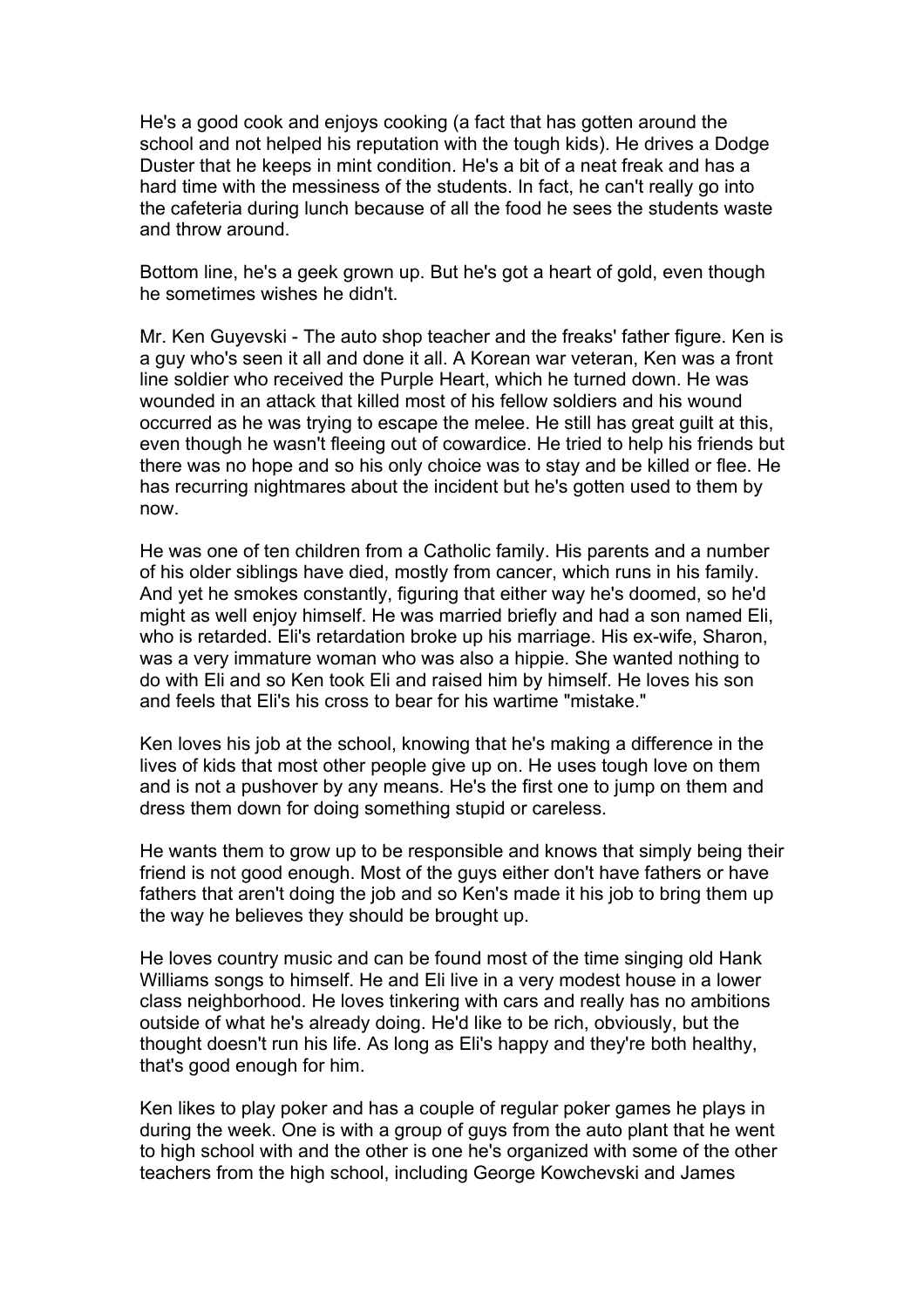Rosso. It's a rather top secret game, since the school would look down on its teachers gambling with each other. But it's a good chance for them to vent and have fun. It's mostly the teachers from the more vocational classes - woodshop, metal shop, gym, etc. They jokingly refer to it as the PTA -- the Poker/Teacher Association.

Mr. George Kowchevski - An ex-Marine, George is the school's enforcer. Whenever there's chaperoning or guard duties to be filled, George is the man. He lives by the credo the Marines taught him: "Above all, discipline." Not that he's a sadistic hard ass -- on the contrary, he's actually not a bad guy. He just refuses to take shit from anybody. He also teaches health class and is famous for jumping down students' throats if anybody laughs during any of his many sex education lectures. This is the downfall of many a student. George's remedy for this is generally to have the student stand in front of the class and then have the class laugh at them for a minute. The students are generally scared of George but they respect him. To get on friendly terms with Mr. Kowchevski is a feather in the cap of most kids, although George will happily turn on them if he feels a student is too comfortable and takes advantage of the friendship by doing something wrong.

George's wife, Carol, is an emergency room doctor, so he seldom sees her. They have a good relationship although he obviously wishes she was home more. There's always a little tension around the house because George knows that ultimately Carol's job is more important to her than he is. But only by a little bit.

George is an avid reader and loves anything to do with war and war history. He's not a hawk by any means, but he's just fascinated by the whole subject. He also reads Louie L'amour books and is quite fond of Westerns. He's a guy who never listens to music -- someone who only has an AM radio in his car, permanently tuned to the news station.

He's a healthy eater and is always coming down on the students for eating junk. He is famous for yelling at kids who use their hot lunch money to buy junk food from the snack bar.

George dreams of one day being a writer of war novels but for now, he's fairly content with his life.

Ms. Linda Noble - the new drama coach, Linda hits the school like a hurricane. She's unlike any woman most of the school has ever met. She's loud, brash, uncensored and full of energy. She can be the best friend you've ever had or she can be your worst enemy. She has no problem whatsoever with screaming at people if she doesn't get what she wants. While the old drama coach, Miss Felker, who is also an English teacher, was a firm believer in encouraging the students, no matter how good or bad their acting was, Linda's first love is the theater and she'd rather see a student expelled before she'd let what she considers a bad performance go by. But this isn't just based on ego -- she thinks that drama and acting are what make a person strong and confident. She'll work with anybody who wants to act but they have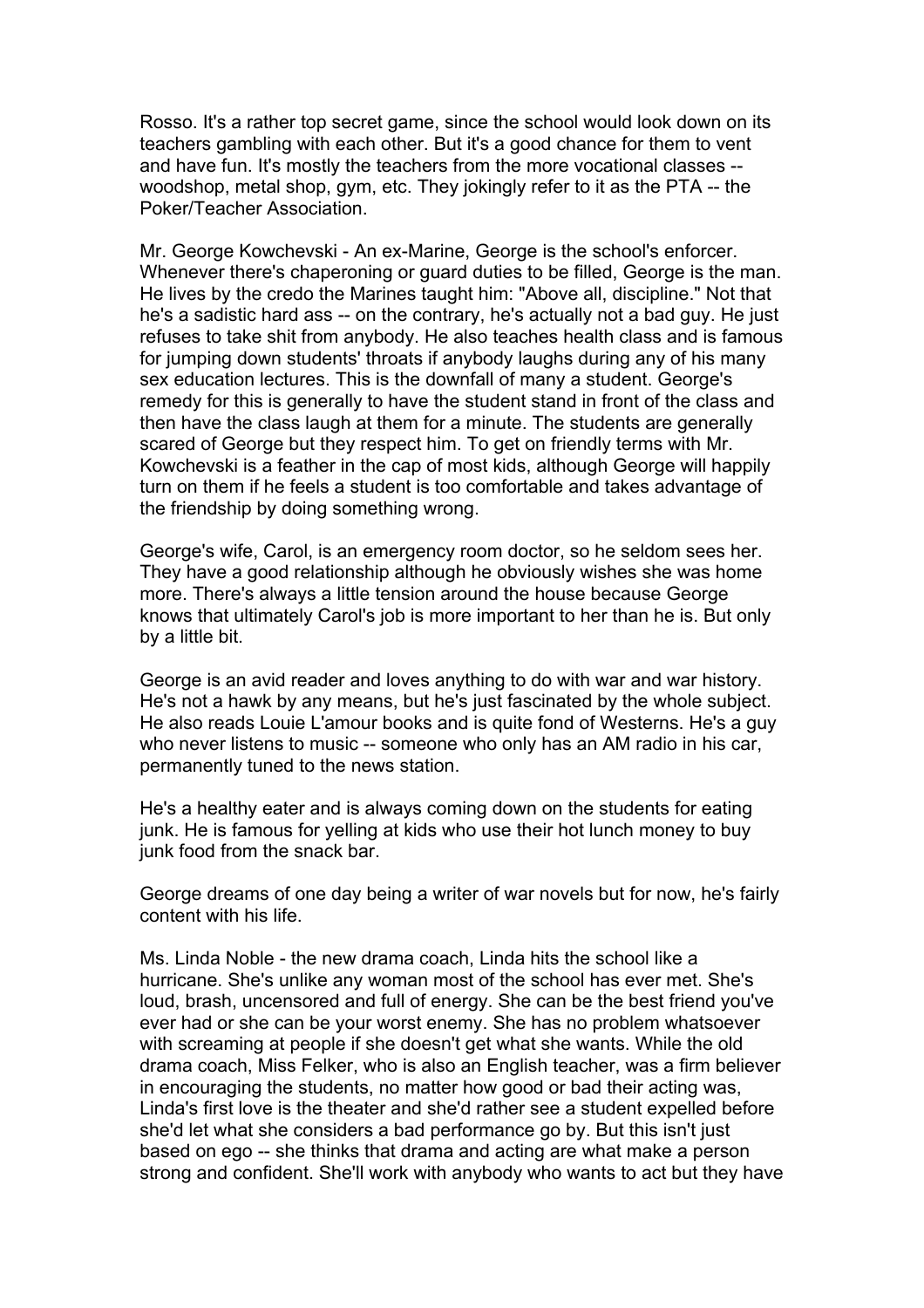to play by her rules. If they do, she can turn just about anybody into a good actor. But it comes from her peeling away every defensive layer that person has. And most students don't want that layer peeled.

Linda was a career student for years. She got a BA in theater, then a Masters, then a Ph.D. in psychology (strictly because it would help her as an actress and a director). Her family is a very conservative group that live in New Hampshire. Linda is the black sheep of her family and her parents are constantly giving her grief about being in theater. And since she's not on Broadway, which would be the only thing they could see being a respectable job for a theater major, they just think she's a complete and utter failure. This just makes Linda want to work all the harder.

Linda has always had a problem with alcohol. It started in high school for her, where she was pretty wild. In college, she really lived the theater life, doing plays and partying constantly. The pressure from her family is probably what both drove her to drink and keeps her doing it. Even though she won't admit it, she's really bothered by her family's lack of respect for her chosen field, and she's always trying in vain to please them. Her job at the high school is her first out-of-college experience (even after getting her Ph.D., she stayed at the college and ran the theater) and she's taking it on with gusto. The teachers don't know what to think of her and neither do the students. However, Sam will practically fall in love with her and become her number one confidante, which will be both good and bad.

The Janitors - the school will be populated by an assortment of janitors -- both normal and, usually more often than not, not normal. These poor souls are often the whipping posts for every student trying out their hand at disrespecting their elders. Even kids who are generally good will take a verbal poke at a janitor from time to time, or at least have a good laugh at their expense (and usually behind their back). There's Wilber Stang, the insane bearded rock and roller/pothead, a former freak whom the freaks all refuse to believe they'll ever turn out like. There's Mr. Amberchek, a huge man of unknown foreign origin who no one can understand, not because he speaks another language but because he mumbles incoherently when he tries to communicate. And then there's Mr. Smith, an old man who literally has no personality whatsoever. He's the guy who always shows up with the red sawdust after anybody shows up. He also seems completely impervious to any and all verbal assaults by the students. He's seen it all and done it all and in reality is probably quite outgoing and happy in his outside life. He's just perfected the art of self-preservation.

In addition to all these specific characters, there will be a group of teachers, administrators and councilors who come in and out of the students' lives. The thing is, for most kids, adults all seem to blend together, except for the ones you really like and respect. Sam and Lindsay will have their adult confidantes -- Lindsay has Mr. Guyevski, and Sam will have Ms. Noble. Outside of that, the adults at the school are all standard issue authority figures from the teens' points of view -- although each week, they'll usually end up realizing that these adults are flawed and insecure former teenagers, just like themselves.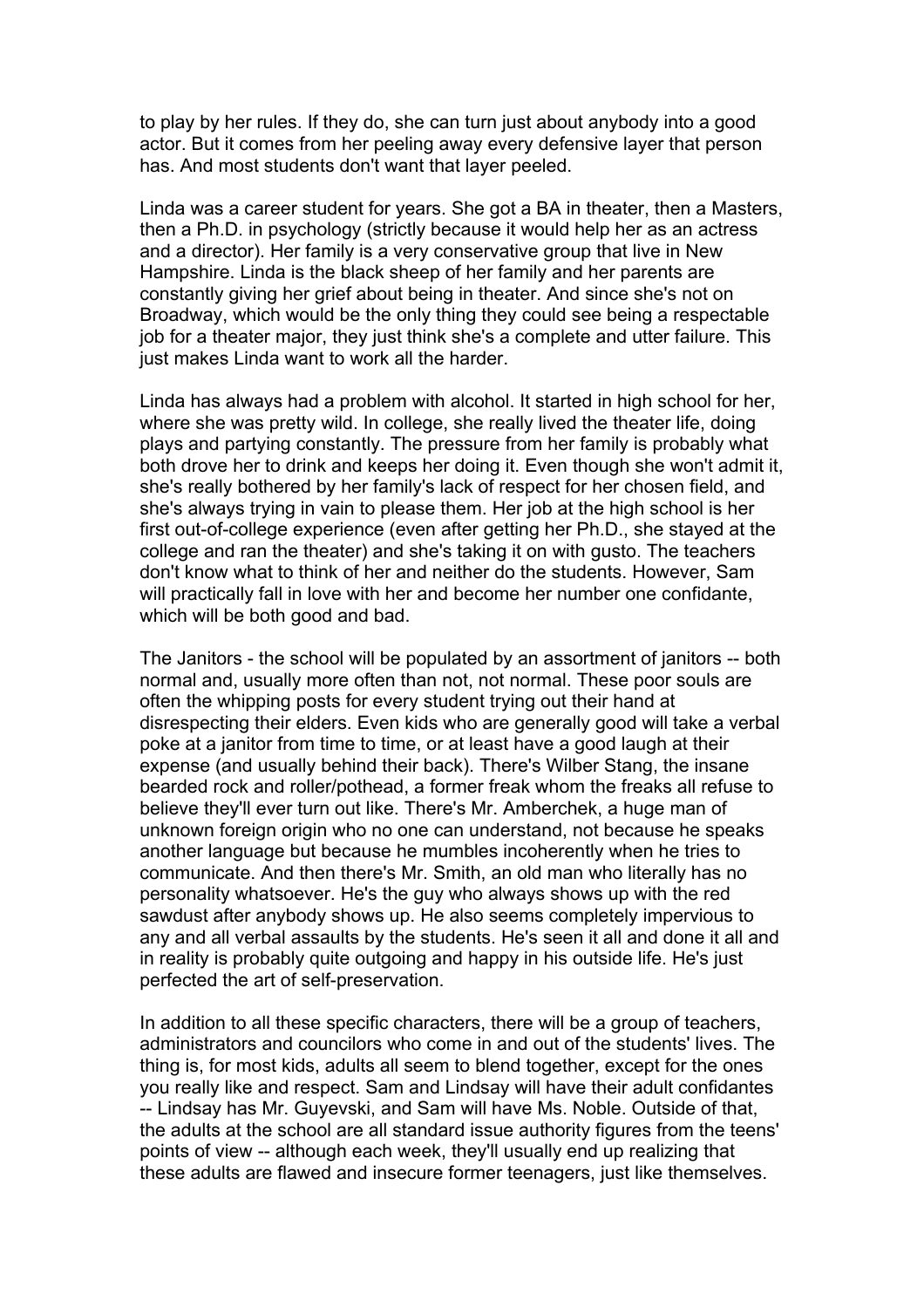# GENERAL NOTES ABOUT THE SERIES

- This show must be real. The teens in this series will talk like real teens. They will never be too clever or grown up sounding. We don't want a bunch of teenage Neil Simons spouting off wittily. These kids generally engage in teenage put-downs, they overextend their language ("Oh, yeah? Well, you're a ... uh ... big idiot, that's what you are") and never talk in that writers' "Now that I'm in my 30's, I know what I'd say in that high school situation, so I'll give this kid a snappy comeback" style of writing. These kids have to deal with each other with whatever is in the lexicon of a teenager and nothing more (and despite the fact that most of us think "if I knew then what I know now, I'd really be cool and in control" the sad truth is that if we knew what we know now when we were in high school, we'd probably get beaten up on a regular basis because teenage bullies don't respond well to clever put-downs at their expense).

- The students in high schools, as much as we wish they would be, are not at all politically correct (especially back in the 1970's and early 80's). This means that their language and put-downs are very often harsh. They use words of which they don't understand the full meaning. And for boys, the use of homophobic names and references is just a fact of life. There is nothing more effective when a teenage boy wants to put down a peer or adversary than a homosexual reference. This includes the terms fag, homo, queer, faggot and others. Obviously we can only go so far with this on network TV, but it's still a very real fact of life for high schoolers that the right, politically correct thing is seldom said. Being as harsh as we can get away with, especially when we're portraying adversaries and bullies, will make the show ring true and will connect with teens more because, frankly, that's what they have to put up with in their day to day lives. We will always portray the students who use these terms as bad guys and they'll usually get their comeuppance, but it's important that they be real -- and speaking like that is very real.

- Sam's stories generally move him from fantasy to reality. Sam usually has some Pollyanna-ish view of the world that gets a dose of reality and leaves him a little smarter and a bit confused. Lindsay's stories move her from idealism to reality. Like most thoughtful teenagers, she has lofty goals and desires but she's constantly forced to adjust them to the way the world actually works. She can't be the idealist she wants to be because the world can't accommodate pure idealism -- the best intentions still have to fit into the human condition. And so, each week Sam's pulled up to the human condition and Lindsay's dragged down to it. (You could say that Sam's also dragged down, because his fantasy world is idealistic too. But Sam's fantasy world is based in ignorance and with ignorance, there's nowhere to go but up.) Sam and Lindsay are both fighting against reality but from opposite sides.

- The divisions between the groups in the school -- the freaks, the geeks, the jocks, the farmers -- will not be cut and dry. There's nice jocks and mean jocks, there's good geeks and bad geeks, and there's cool freaks and not so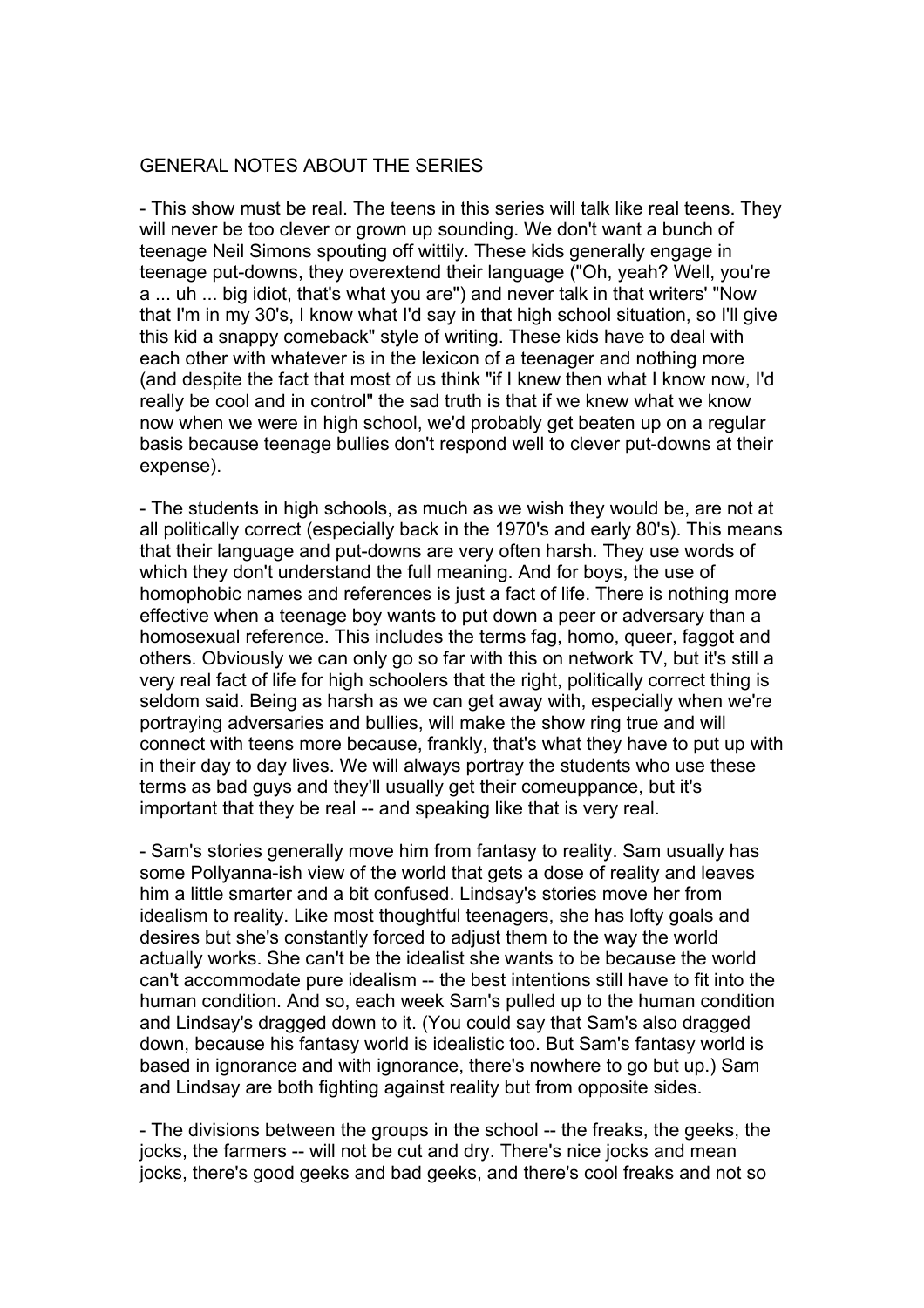cool freaks. Sam and Lindsay both have discoveries of this fact throughout the year, challenging their pre-conceived notions of how the world works - things aren't that cut and dry. They and the other characters in the series are constantly learning the lesson that people are ultimately defined by their actions and not their groups.

- The series takes place in the early 1980s for a few different reasons:

First of all, this is a show about what it's like to be a teenager and to be in high school. Other shows on TV deal with the problems facing teens today - violence, guns, drugs, gangs, the internet -- but none seem to deal with the philosophical realities of being that age.

By setting the show back then, we're freed of current outside societal problems that quickly date the show and are thus allowed to address the broader themes that have stood the test of time for the past 20 years. Teens are usually aware that the real world -- a world of politics and wars and tragedy -- is happening around them but, quite frankly, they don't care. The only thing that matters to them is the day to day, face to face relationships with their peer groups. Everything else is just abstract and not worth dealing with -- it has no bearing on their lives.

Secondly, a big theme of this show is how kids move from immaturity to maturity. And a big part of that is sexuality. To set this show in 1980, when the country was very sexually active, we can deal with Sam and Lindsay and their friends' backwardness on the subject of sex in a straight ahead manner. In the 1980, there was no AIDS (that we knew of). When a teen was afraid of sex, it was strictly a matter of maturity and of morals (and, okay, if you had Health class, of VD too). It was the childhood teaching of religious ethics and parental warnings, along with simple fear, that kept kids from having sex before they were ready. Today, a fear of sex is clouded by the very real fear of contracting a fatal disease -- there's actual life and death reasons to abstain. And so, if the show were set in present day, Sam would be a hero for not wanting to have sex. In 1980, he's just looked on as weird and immature. And these are the levels at which we should want to deal with the topic of sex, because it's an honest exploration of what's really behind sexual relations and the transition from childhood to adulthood.

On the business side, to set this show in the early 80s doubles the audience that will watch it. Kids and teens will watch because they'll enjoy seeing their problems portrayed accurately and realistically on TV and will learn that their parents went through the exact same problems that they did. For adults, the show is pure emotional nostalgia. Not just because they'll be able to say, "Oh, I used to dress like that" or "Oh, I remember that song" -- other shows are doing that at the moment. But they'll see their formative years portrayed both realistically and humorously and this will make them tune in week after week and not just see this as another teen soap-opera filled with beautiful kids dealing with grown-up romance problems -- the type most of us never even knew in high school.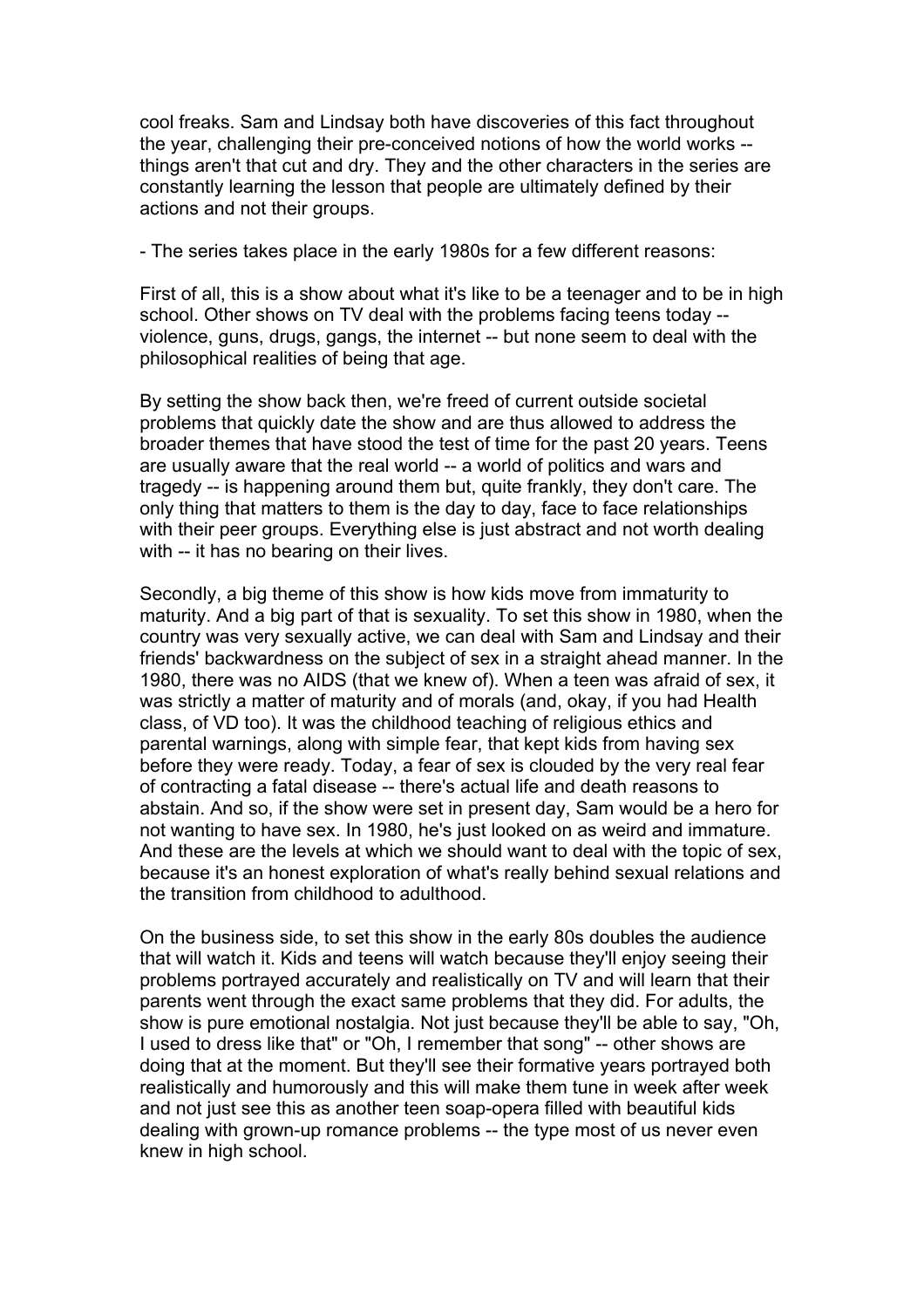- This series will deal with questions of religion and faith in so far as it affects the way kids and teens develop morally and emotionally. A lot of teen behavior and eventual teen (or adult) rebellion comes about as a result of religious upbringing. Some students will hold onto their religious values of behavior and some will already be throwing them off. Some, like Lindsay, will be in crisis over her changing attitude toward organized religion and belief in general. Some, like Bill, will be trying desperately to make religion work for them (as his parents inundate him with various religions in the hopes of curing his slowness).

Some still, like Sam, will accept and rarely question the moral code that has been given to him by a religious upbringing. However, he will have to face quite often the disparity between an idealic moral code and adapting it to the real world. (Don't worry -- I'm not a religious nut. I'm not religious at all. However, most of the country is and so the effect religion has on the way kids and teens think and act is such a major part of their lives that to not address it, or at least reference it, is to avoid the infamous 800 pound gorilla.)

Teen series rarely deal with the effect that religion and belief have on kids, yet it's far too important of a point to gloss over. It will always be handled as lightly as possible and at times (as with Bill and his parent's Scientology phase) will be quite funny and absurd. But this show is about what makes up teens and their behavior and a family's religion and the extent of their beliefs and fervor affect teenagers as much as popular culture and, in many ways, more. A show like this shouldn't be afraid of dealing with religion and beliefs. These are two more keys to the souls of humans, especially developing ones.

- This show should convey the mysteries of being a teenager, of seeing for the first time how the world works and how other people run their lives, and thus seeing that everyone thinks differently. High school is where innocence is lost, in one form or another. It's where our world view changes and it's where we get our first glimpse of the future -- our own futures. And we see that the future is about human relations of all sorts. And in this we see that it's not going to be as easy as our teachers and parents and churches and TV shows led us to believe it would be. Mom and dad can't protect us anymore, and we come to realize that we don't want them to protect us anyway. We have to grow and we know it.

- The show follows Sam and Lindsay from immaturity to maturity. For Sam, it's from emotional immaturity and for Lindsay, it's from ideological immaturity.

- When possible, the show should always seek to solve problems visually, not verbally.

- One of my beliefs in life is that if teenagers aren't able to rebel against the older generation -- or to rebel in general -- then the natural order of the world is thrown off. If rebellion occurs at a younger age, that rebellion and the release it brings helps to segue teens into responsibility. If the rebellion can't happen at a practical age, then it'll happen at an older age and be more destructive and random -- and usually self-destructive. Rebellion in whatever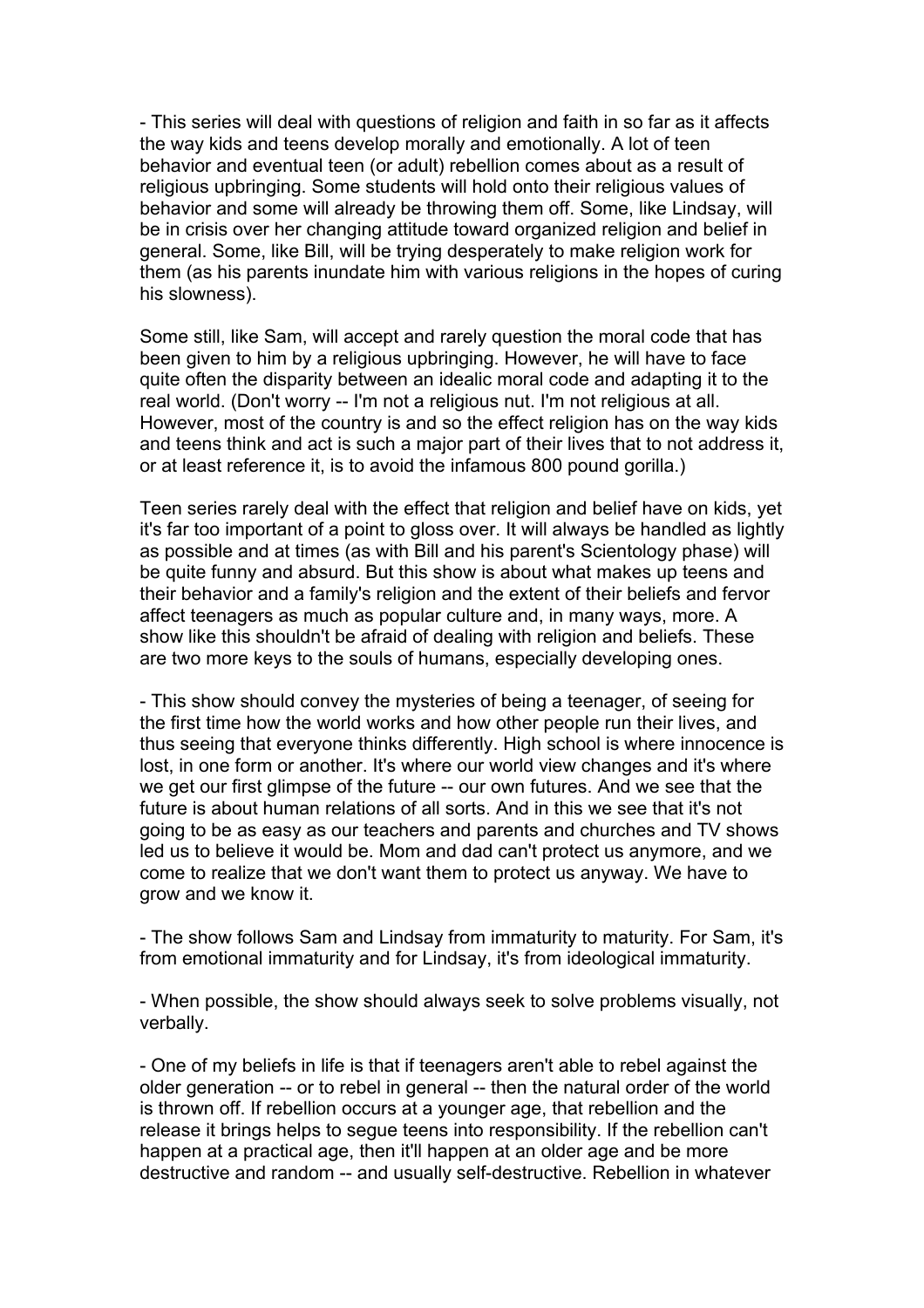form it takes place is the key to unlocking the door to adulthood. This will be alluded to in characters like Millie, who is playing completely by the rules. We will see rumblings of discontent as she sometimes wishes she could do what Lindsay is doing. At the same time, we'll get a glimpse that some of the freaks are getting their rebellion out of their systems and we'll see the beginnings of yearning for a normal life in them. (This isn't a big thing but it goes toward making the show more realistic.)

- The show is not about neat resolutions and tidy endings, not about easy solutions and pat answers. There are generally never any big victories at the end of each show -- only small triumphs, bits of headway or realizations that open the door to change and improvement. There should never be a "Gee, you're right, I was wrong" ending. It's a show about people learning about how to get along with other people and unless you're battling the forces of pure evil, which hardly anyone ever is in life, you're simply clashing with people who are looking out for themselves while you're looking out for yourself. And so victories are only based on mutual acknowledgment and the agreement to be tolerant of the other person's quest for self-preservation.

That is all ...

Have a good semester and here's to year ten of the show!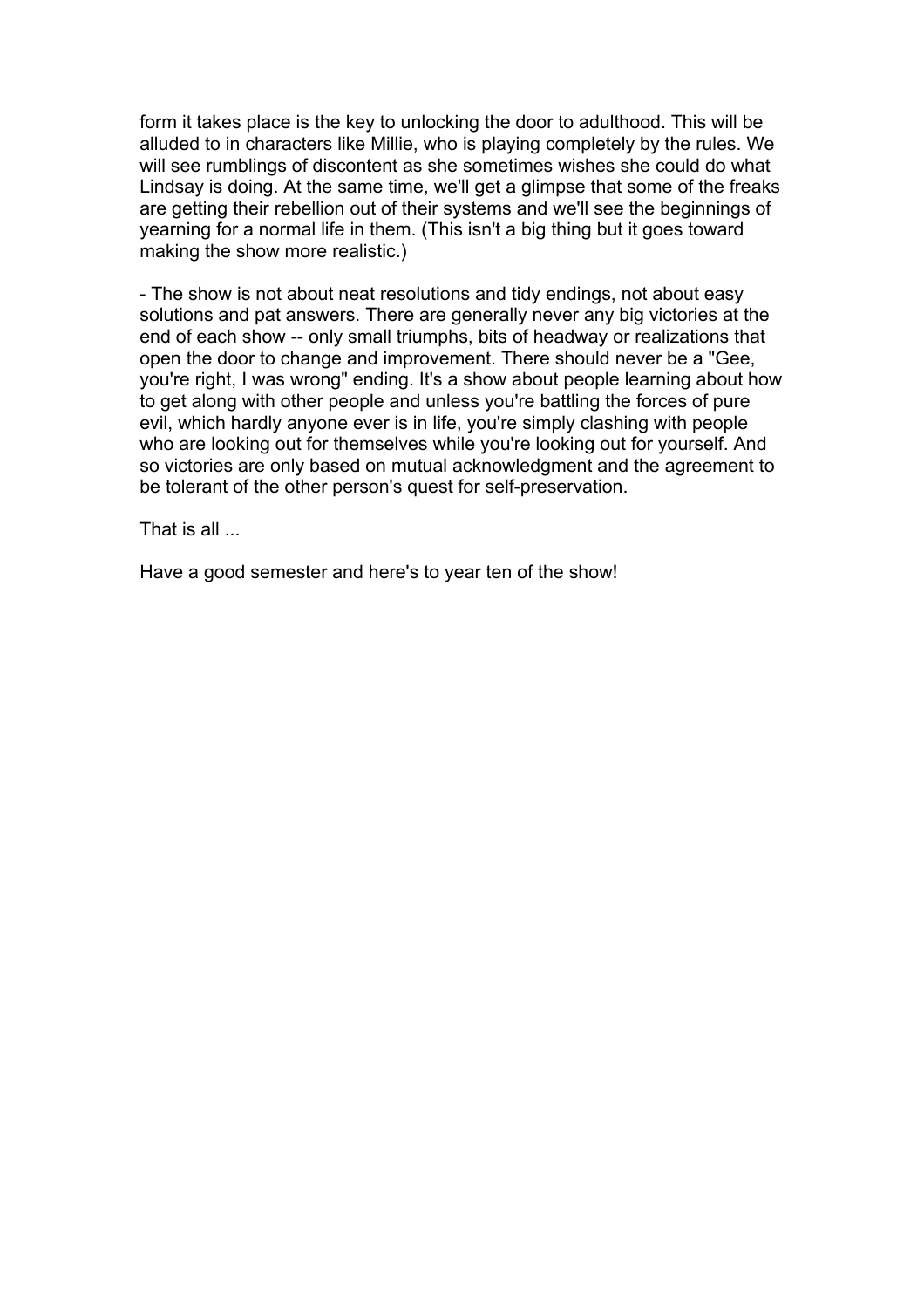# "FREAKS & GEEKS" BIBLE SUPPLEMENT

Hey, here's a bunch of nit-picky stuff I left out of the series bible. If you thought I was hung up on details in that one, well then, friend, read on ...

## WHAT THEY WEAR

Overall note is that all the students will have about four or five outfits they will wear all the time. Pants can stay the same a lot of the time, shirts change daily (except for some poorer or stinkier looking kids). Even cool kids and rich kids shouldn't have a lot of different changes. Bottom line, all these kids are blue collar or lower end white collar.

## The Geeks

In general, the geeks try to dress well but just don't quite pull it off. Maybe if they were better looking or cooler guys, their clothes would make them attractive. But on them, no matter what they wear, it somehow doesn't work.

#### Sam -

Overall look: Sam looks like a kid who cares about how he looks but only up to a point. He dresses more for comfort and his fashion sense is limited to knowing what other kids are wearing and then trying to approximate their look. He thinks he looks better than he does in his clothes (everything looks fine to him from head-on in the mirror but he doesn't see that what he can't see doesn't really hang well). He's not so much rumpled as the victim of poorly made clothes.

Shirts: Pullover Velour V-neck shirts with collar (a little baggy and ill-fitting), short sleeved knit pullover with zipper V-neck and collar (white stripe on edge of collar and sleeves), terrycloth pullover with 2 or 3 button V-neck and collar (shoulder pieces are darker color than rest of shirt, with a stripe on each upper arm), not usually tucked in

Pants: Brown, green, burgundy jeans, never denim blue jeans (until 2nd season), occasionally polyester slacks

Shoes: Tan suede earth shoe hybrids with rimpled soles (remember those things? The soles were shaped like 2 "w's" and the whole shoe looked kinda pumped up like a loaf of bread -- see Paul Feig for details), dark suede tennis shoes (occasionally)

Coat: Parka, faux-Members Only jacket (maybe), windbreaker with stripe or father's sporting goods store logo embossed on back (cheap, low-end looking)

Accessories: Always a belt, sometimes with a large copper novelty belt buckle (like a train or Model T car or a tennis racket)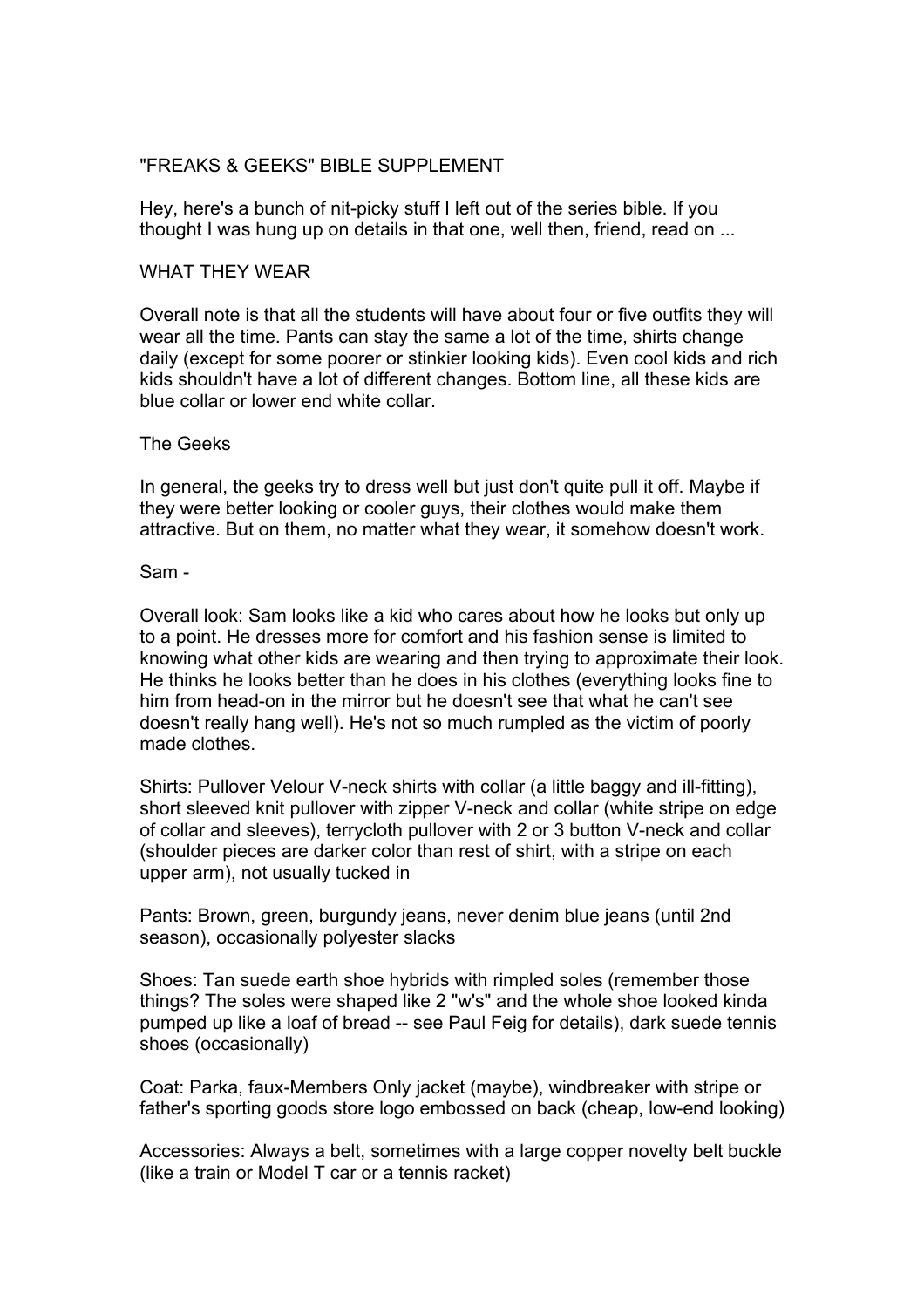Neal -

Overall look: Neal fancies himself a snappy dresser, but he's got an old man's fashion sense. Very conservative looking (imitating his father, who's a scientist). He always tries to be neat and smoothed out.

Shirts: Solid color dress shirts, usually with light tan sweater vest, sometimes checked or small vertical stripes, always tucked in

Pants: Mostly dress slacks (a little too tight), khakis, never jeans

Shoes: Dark brown leather slip-on boat shoes, loafers

Coat: Corduroy parka (a jacket trying desperately to be stylish), shawl sweaters with belt

Accessories: Wide belt, one or two pens in pocket of dress shirt (no pocket protector!!!), calculator case on belt, lots of stuff in his pockets (miniflashlights, pen knife, notepad, small gadgets) -- Bottom line, Neal's a nerd who's trying to dress up

Bill -

Overall look: Bill's pretty much a mess. But not a sloppy guy. His family isn't very well off but his mother tries to dress him nice. The result is a lot of clothes from the irregulars bin.

He looks like a guy who leaves the house neat but immediately becomes unkempt. Bill is so unaware of his clothes that you get the feeling he doesn't care what he wears.

Shirts: Plaid cowboy shirts, sweater vests (Bill tries to take his fashion cues off of Neal but it's always off a bit), brightly printed button up shirts, pullover shirts that no one else would buy (different color swatches sown together, weird patterns patchworked into solid colors, stuff from the irregular bin)

Pants: Off brand jeans, rumpled khakis, occasionally vertically-striped pants

Shoes: Orthopedic black dress shoes (not jokey looking -- just sensible looking shoes), suede gym shoes (Tom Wolf brand -- see Paul Feig for explanation)

Coat: A beat-up, hand-me-down football/baseball jacket with the name of the school on it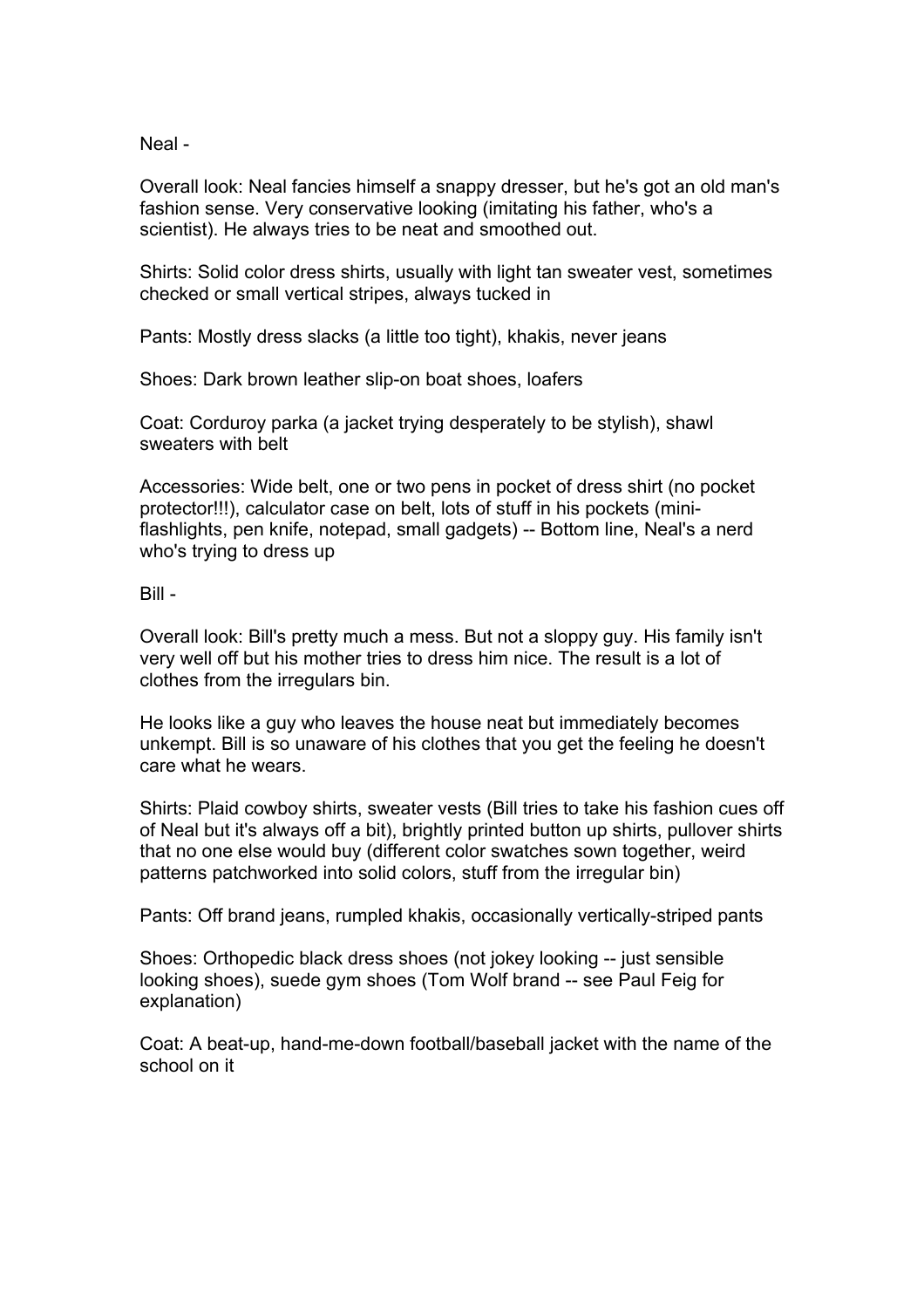# The Freaks

The freaks tend to wear the same thing all the time. Even though they have several changes of clothes, they are all so interchangeable that if you weren't paying attention, you'd think they were wearing the same thing everyday. The freaks tend to settle for one look they like and then stick with it.

# Lindsay -

Overall look: Lindsay is trying very hard to look like a freak. She pulls it off very effectively but there's always something a little studied about her look. She dresses down but her clothes are always pretty clean. She tries to be sloppy but can't help primping and neatening herself. A lot of her clothes come from her father's sporting goods store, so they're rather new looking. You'd have to look close to see that she's not truly a freak, but it shows.

Shirts: T-shirts (flower embroidered, band logo iron-ons), thermal underwear shirts, solid color sweaters (occasionally cowl neck), button-up plaid shirts (tucked in)

Pants: Bell bottom jeans, old painters pants, overalls

Shoes: Black suede rubber soled shoes, clogs, old running shoes

Coat: Old plaid hunting jacket, army field jacket, old worn Parka, long wool coat

Accessories: Worn knapsack for books,

Daniel -

Overall look: Daniel has the original grunge look, before it had a corporate name.

Shirts: Plaid flannel shirts with T-shirts underneath (usually black T-shirts)

Pants: Bell bottom jeans

Shoes: Work boots, old sneakers, snowmobile boots in the winter Coat: An old army field jacket, an old sweatshirt under his coat if it's very cold out

Accessories: Scarf, snowmobile gloves, never wears a hat (it would mess up his afro), a large afro pick is always in his back pocket (although we never see him use it)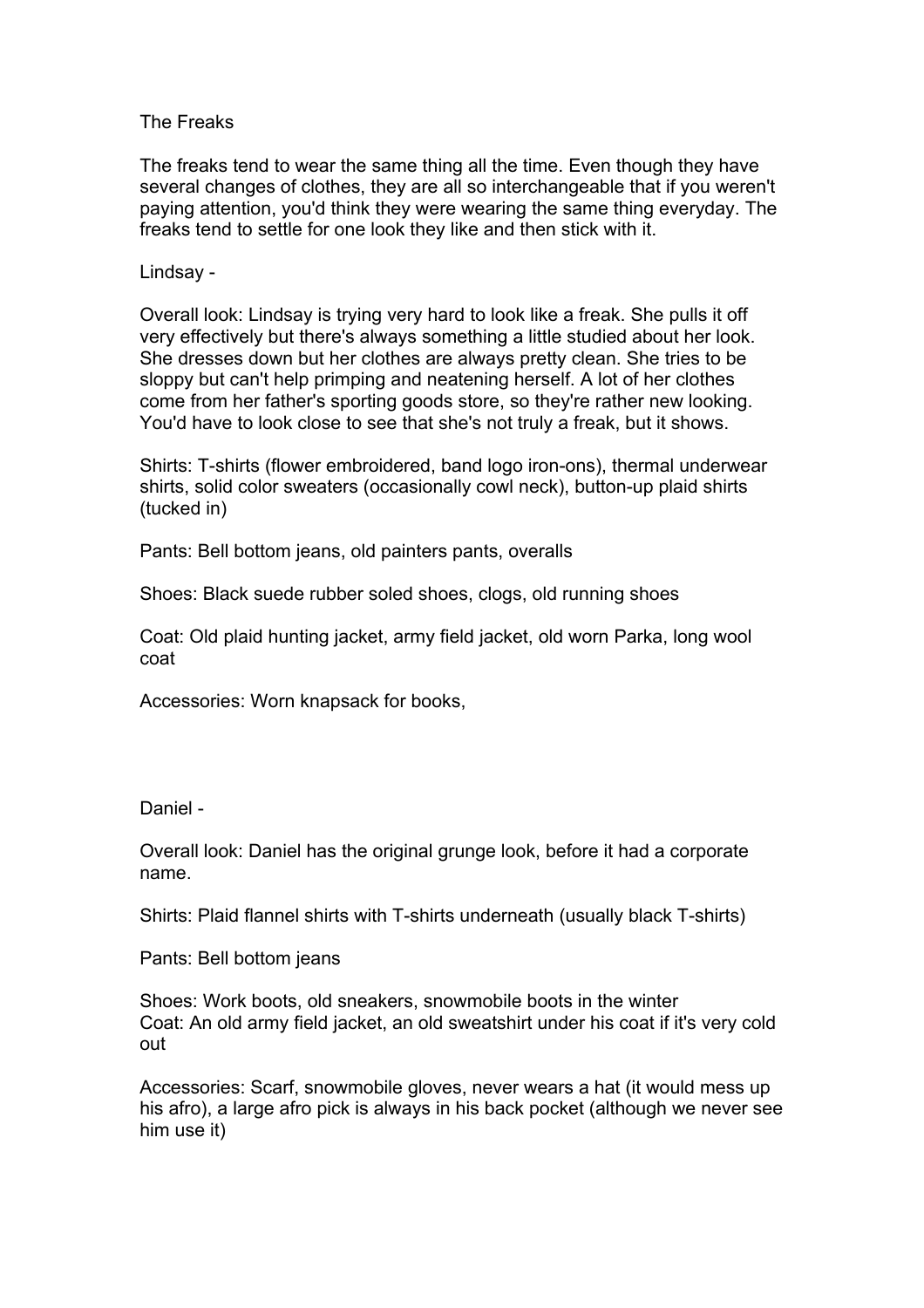Nick -

Overall look: Nick is a good looking guy and he tries to dress cool to get girls. His clothes are pretty tight fitting in order to show himself off. It usually works.

Shirts: Button up cowboy-cut shirts (usually white -- never patterned or plaid), never a T-shirt, short sleeved V-neck knit shirts, occasionally a pullover sweater that looks like his mom bought it for him

Pants: Bell bottom jeans, hip hugger jeans, white bell bottom cotton pants

Shoes: Rubber soled padded leather shoes, running shoes, leather dress shoes from time to time

Coat: Navy P coat, burgundy leather jacket (waist length), ski jacket

Accessories: Very wide black leather belt, watch on a wide black leather wristband, puca shell necklace or gold chain, large comb with a handle that sticks up out of his back pocket

Ken -

Overall look: Ken is a motorhead in the truest sense of the word. He looks like he's perpetually just stepped out of the auto shop. He's a heavy guy and looks like he could care less about how he looks. However, he gets very offended if you make fun of his clothes -- go figure.

Shirts: Mostly T-shirts (all colors, usually with a rock band logo or a "Mopar" logo -- sometimes the name of a local business), old sweatshirts

Pants: Grease-stained jeans (droopy in the seat and too big overall)

Shoes: Grease soaked work boots, gas station boots (ankle-high black boots with thick soles), occasionally grease soaked old tennis shoes

Coat: An old ski vest with a "Mopar" patch on the front and an "STP" patch on the back, a dirty down-filled ski coat when it's too cold for just the vest

Accessories: Surprisingly enough, a comb in his back pocket, shop glasses in one of his pockets or on his head, an old spark plug he's constantly playing with (his good luck charm), a greasy bandanna in his backpocket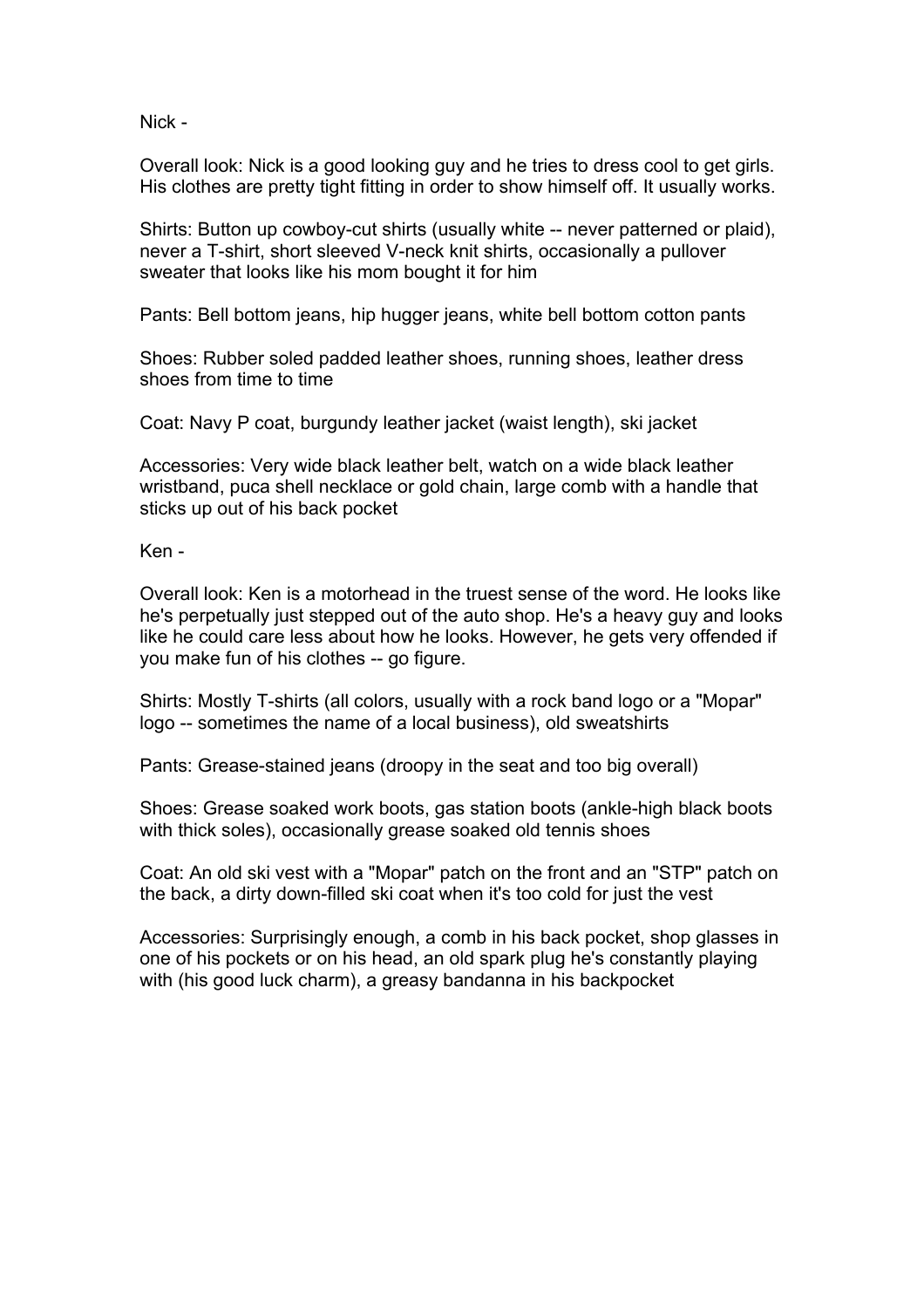The Teachers

This is a school where nobody makes much money (like most schools in this country). The teachers try to dress nicely but, like the kids, we see a lot of repeats in their wardrobes. But they try and usually look pretty nice.

Mr. Guyevski -

Overall look: Of all the teachers, Mr. Guyevski looks like he cares the least about his appearance. Still, since he wants to set an example to his students, he tries to dress as nicely as he can, albeit in outfits that allow him to work on engines and slip into coveralls. He generally ends the day with grease on his shirt.

Shirts: Solid color dress shirts (usually white -- tucked in), never a tie

Pants: Work pants that look like dress pants (black or dark blue), sometimes jeans

Shoes: Old leather dress shoes (black or dark brown), gas station shoes (black work shoes with thick soles

Coat: A down-filled nylon hunting jacket, an old black leather coat, a cotton windbreaker (when it's not cold)

Accessories: A retractable key ring on his belt (they look like little silver hockey pucks and have a retractable chain that holds a key ring), a trucker's wallet (A large wallet with a chain that attaches to his belt), a tire gauge and small screwdriver in his shirt pocket, a Swiss Army knife, a small Maglite in a case attached to his belt (as you can tell, he's got a lot of gadgets -- he's the kind of guy who has one of those compasses suction-cupped onto his windshield)

Mr. Rosso -

Overall look: Mr. Rosso tries harder than any other male teacher to look good. He's a single guy who's always hoping to meet a woman and dresses as if he thinks a new available woman may walk through the school at any time. Mr. Rosso is a geek grown up who's always trying to cover up his roots.

Shirts: Button up dress shirts, turtle neck sweaters, ski sweaters, an occasional sweater vest

Pants: Khakis, Dress pants of all colors (sometimes he shows up in rather loud patterned pants)

Shoes: Leather dress shoes (some with laces, one pair with a large buckle), those corny zip-up leather boot/shoes (like Johnny Carson used to wear)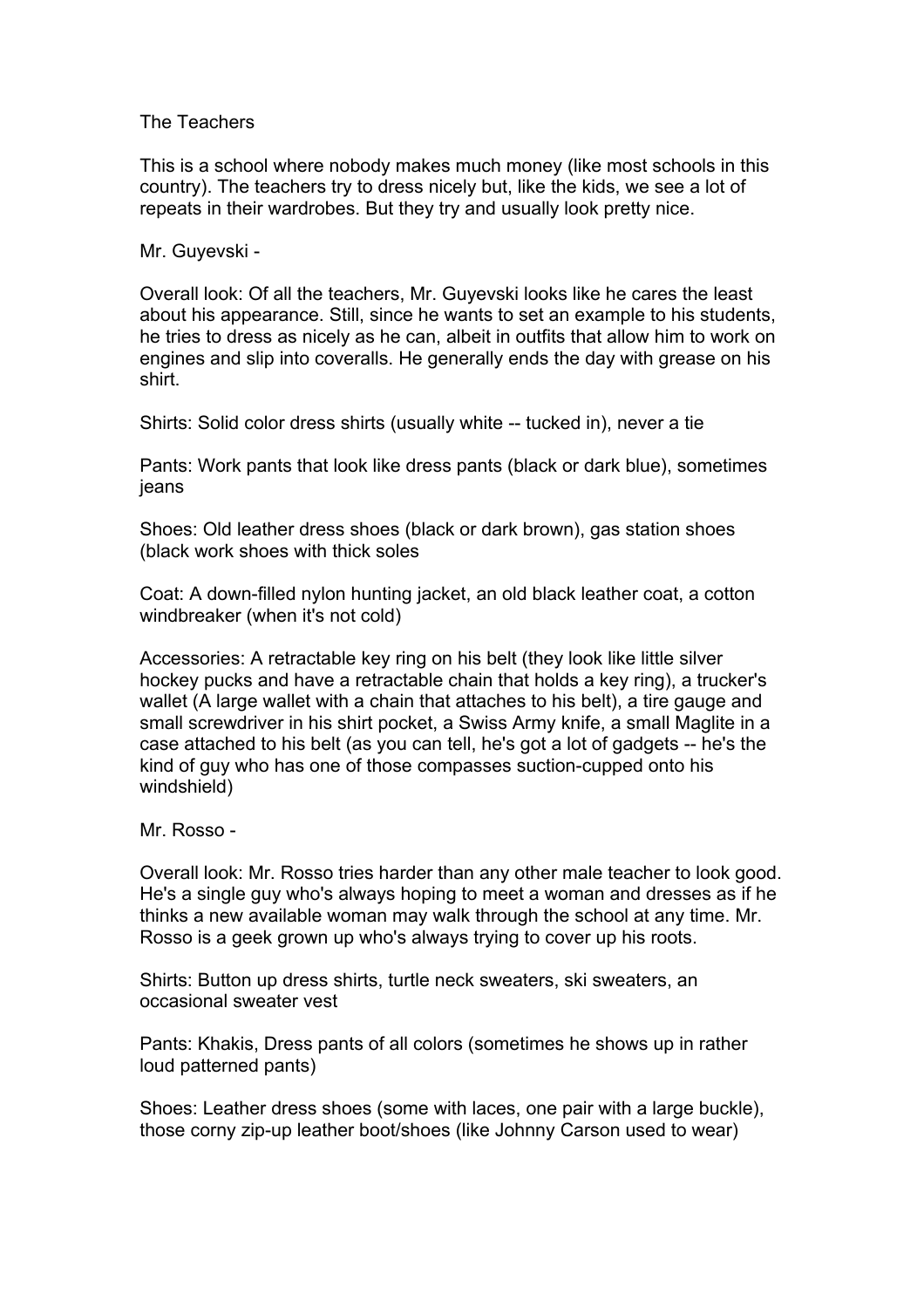Coat: Sports jackets (camel hair, tan, blue, burgundy), dark trench coat, a down-filled ski jacket when it's really cold

Accessories: Pull-on buckle up "rubbers" over his shoes when it rains or snows, a thin gold chain

Mr. Kowchevski -

Overall look: An ex-Marine, he has an ex-Marine's fashion sense. No nonsense clothes, a little tight fitting to show off his muscles, a crew cut -- he's a guy completely unaware of current fashion. He dresses in what he thinks looks good and respectable.

Shirts: Button up short sleeve dress shirts (solid colors) with sober neckties, V-neck sweaters (dark blue or black)

Pants: Polyester dress pants (crisply pressed and creased -- gray or blue)

Shoes: Sensible leather dress shoes, sometimes black leather coaches shoes (black leather gym/dress shoes with rubber soles)

Coat: Tight fitting navy blue sportsjacket, leather bomber jacket, green army parka when it's very cold

Accessories: A huge ring of keys that he is constantly spinning on his finger

Ms. Collins -

Overall look: Ms. Collins is the hot divorcee. She dresses up far too nice for high school. She wears a lot of makeup and especially mascara. She's a fairly attractive woman and so it doesn't make her look bad. She just looks completely out of place in this blue collar/lower middle class high school.

Outfits: Chanel-esque suits, cowl-necked sweater dresses, safari suits, cowlnecked sweaters with light colored slacks

Shoes: Fashion boots with sensible heels, dark colored dress shoes with low heels, occasionally saddle shoes

Accessories: Jewelry, jewelry, jewelry! Large gold earrings, enormous Egyptian-style necklaces, large solid bracelets, large costume jewelry rings, big brooches in the shapes of bugs and animals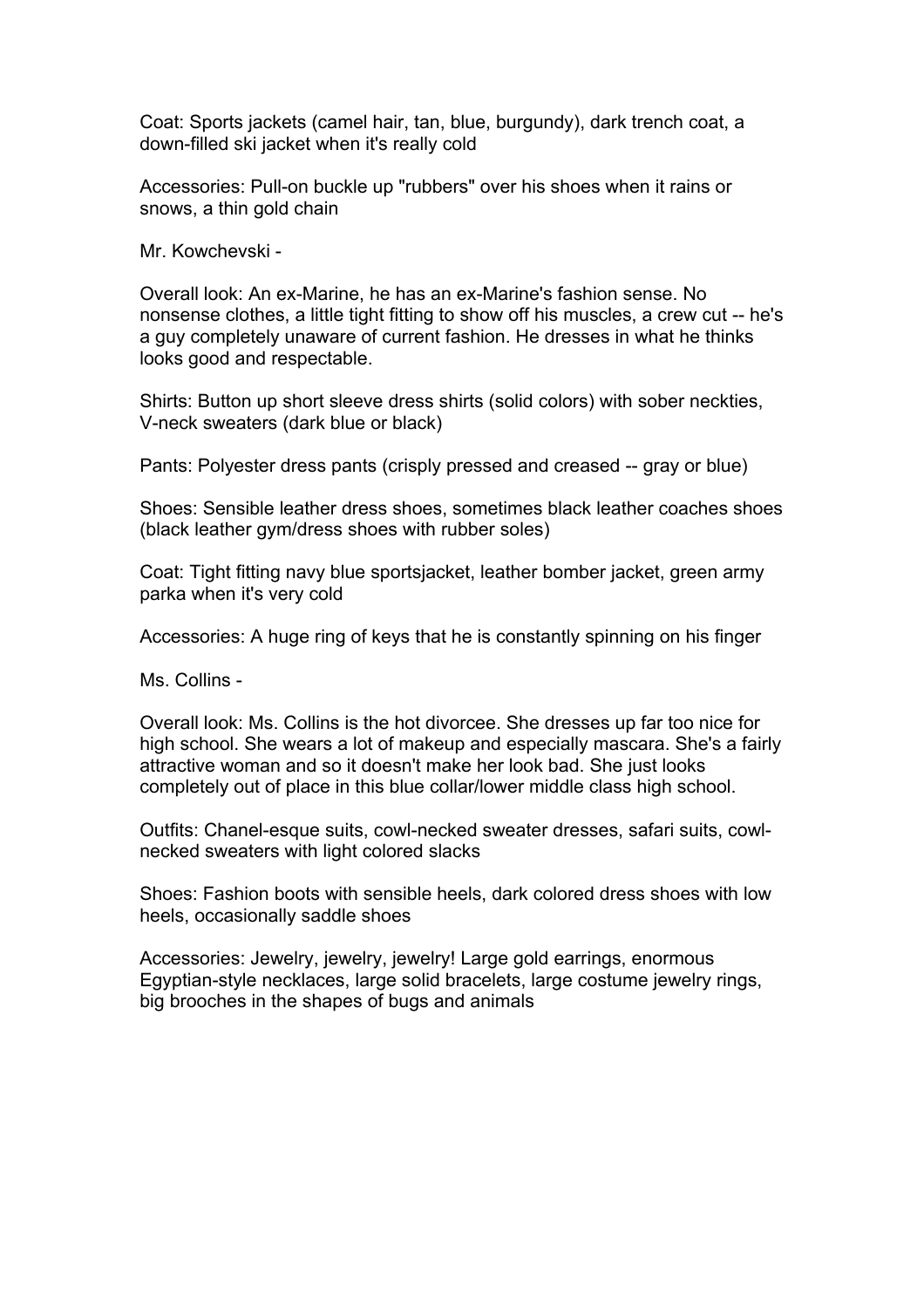The Others

Millie Kentner -

Overall look: Millie's a conservative girl from a conservative family. She dresses like her church-going mother. Always very sensible and never showy. Her clothes are a little nicer quality that the other students' and she is very concerned about always being neat and tucked it.

Pants: Light colored slacks, knee-length skirts (light-colored cotton, occasionally denim but new, unfaded denim), gauchos

Shirts: White dress shirts, vertically striped knit pullover shirts, cowl-necked white sweaters, white sundresses in the spring, high button granny shirts

Shoes: School uniform leather shoes, dark brown earth-type shoes, white girl's deck shoes, leather fur lined boots in the winter

Coat: Knee-length wool coat with large fake fur collar in cold weather, white windbreaker, sweater jackets, her father's old letterman jacket

Accessories: A large book bag, a silver necklace with small crucifix

Alan White -

Overall look: Alan's a little guy who tries to look older. He attempts to dress nice, or at least like the juniors and seniors do. But he usually looks a little dirty and definitely doesn't look any older.

Pants: Jeans, cotton dress jeans

Shirts: Button-up short sleeve dress shirts, pullover sports shirts, T-shirts with band logos

Shoes: Tennis shoes, occasionally leather dress shoes

Coat: Bomber-style jacket with fleece collar, multi-colored ski jacket, hooded sweatshirts

Accessories: a thin gold chain necklace (sometimes)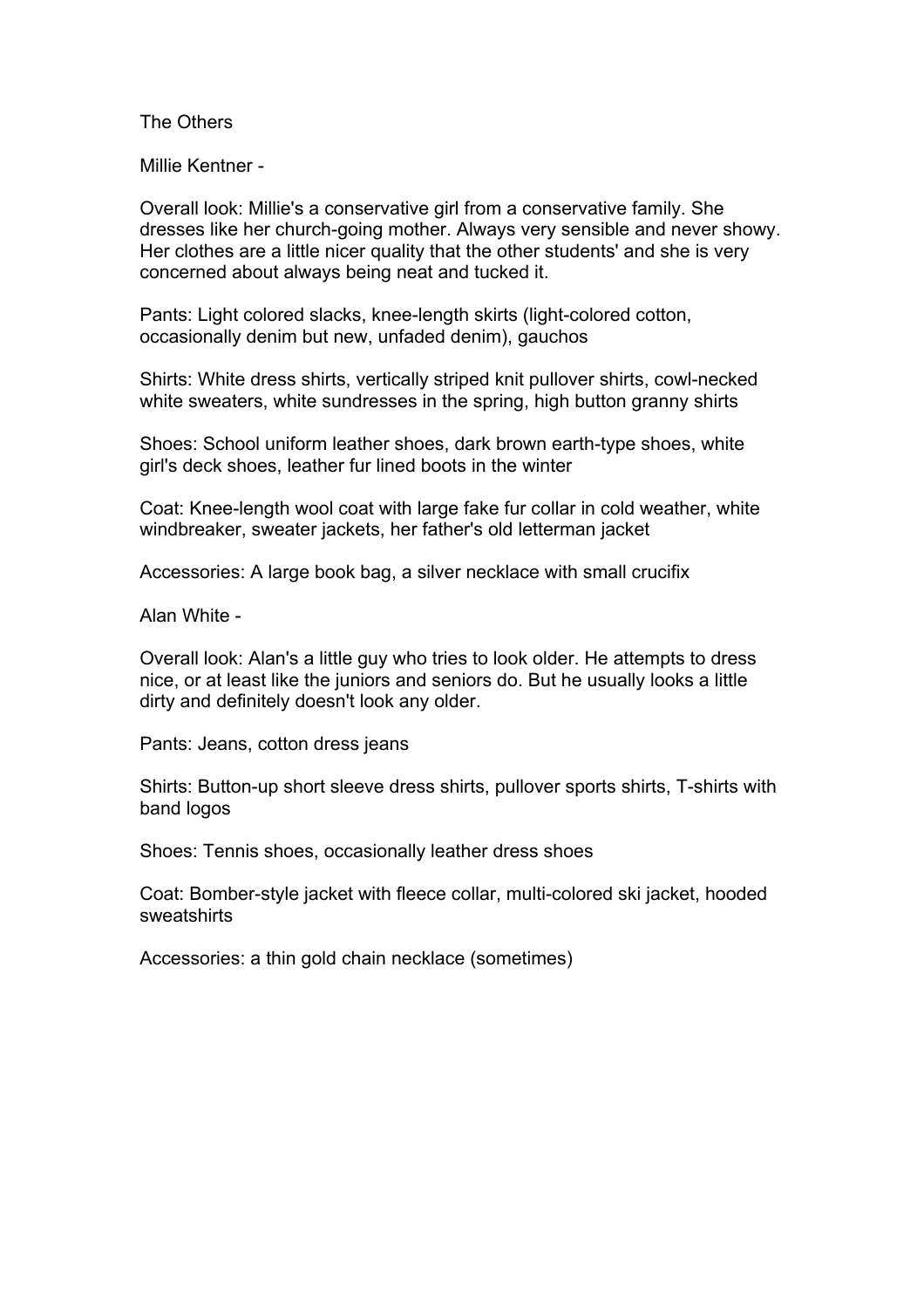# WHAT THEY LISTEN TO

Here's some of the bands that the freaks and geeks would be listening to in the Midwest in 1980 (the great thing is that, even though the groups divide pretty cleanly on what they listen to, there's lots of spillover in what they like, partly because of their siblings and parents and partly just because they're kids who are easily persuaded):

The Cars - geeks

Chicago - geeks

Asia - geeks, some freaks

Bee Gees - geeks

Black Sabbath - freaks

Blue Oyster Cult - freaks

Blood, Sweat & Tears - geeks

Bad Company - freaks

Eric Clapton - freaks, some geeks

Alice Cooper - freaks and geeks

Cheap Trick - freaks and geeks

Doobie Brothers - freaks and geeks

John Denver - geeks

Eagles - geeks, some freaks

ELO - geeks

Fleetwood Mac - geeks, freak girls

Foghat - freaks

Peter Frampton - freaks and geeks

Foreigner - freaks and geeks

Genesis - freaks

Jimi Hendrix - freaks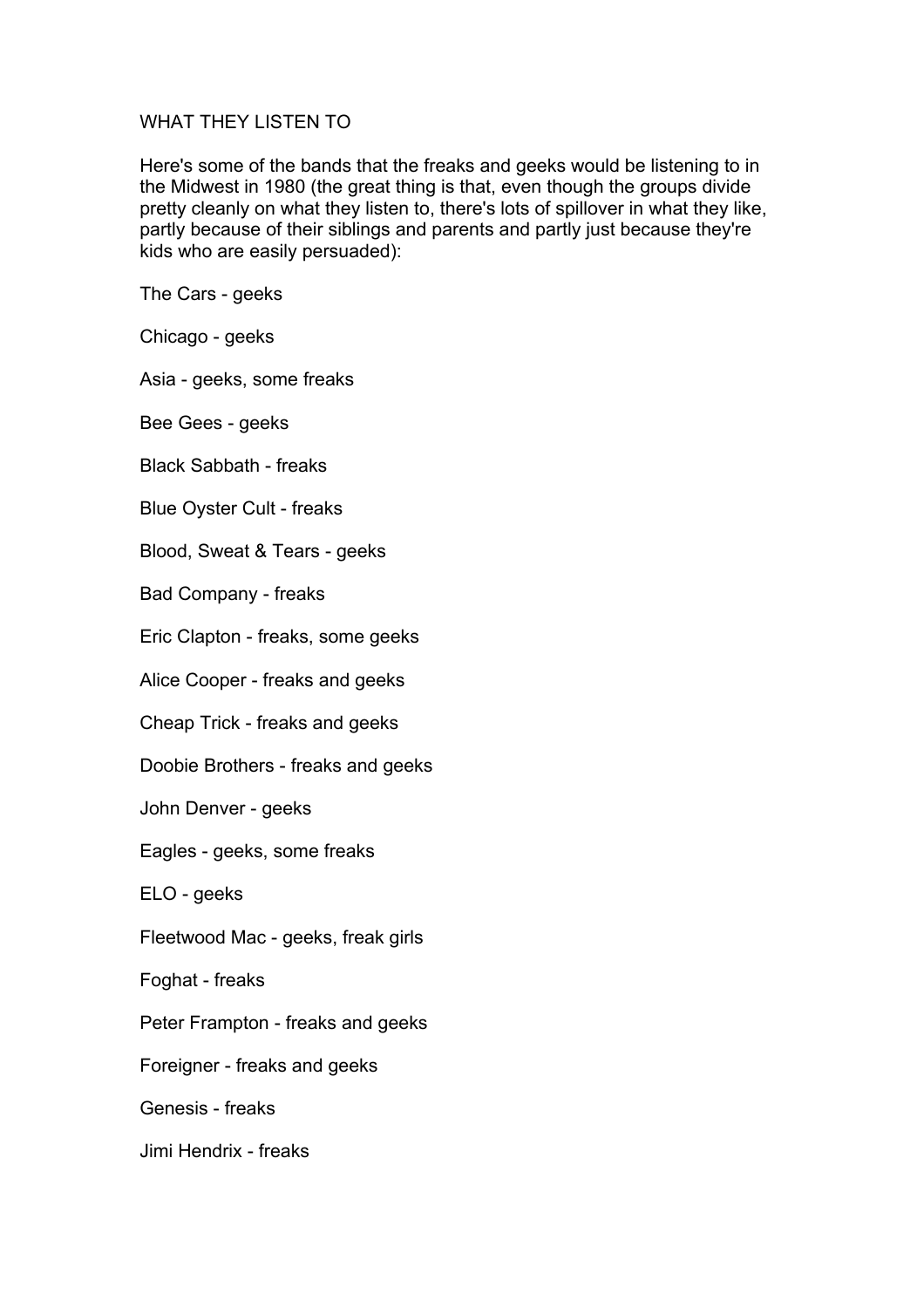Iron Maiden - freaks Elton John - geeks Journey - freaks and geeks Judas Priest - freaks Kiss - geeks John Lennon - freaks and geeks Kenny Loggins - geeks Lynard Skynard - freaks and farmers Marshall Tucker Band - freaks and farmers, some geeks Molly Hatchett - freaks and geeks Meat Loaf - geeks The Steve Miller Band - freaks and geeks Van Morrisson - nobody Moody Blues - geeks Tom Petty - geeks, some freaks Prince (early) - nobody Rolling Stones - freaks for early stuff, geeks for "Some Girls" Rush - freaks Roxy Music - nobody who'd admit it The Tubes - freaks and geeks Santana - freaks and geeks Carly Simon - teachers Simon & Garfunkel - teachers Patty Smith - "Creem" reading freaks Bruce Springsteen - not very big in Midwest, some cooler geeks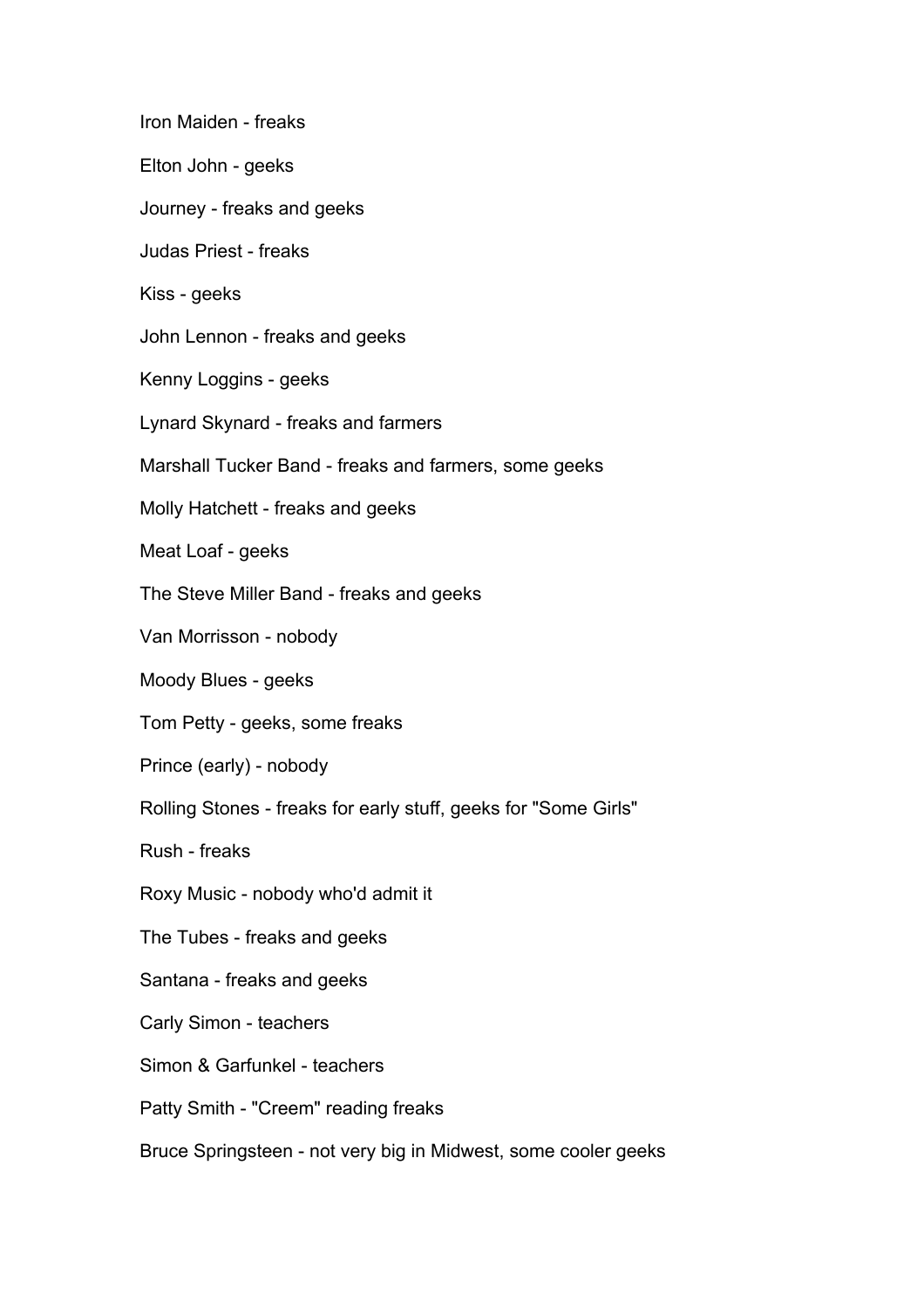The Police - freaks, a few geeks Supertramp - geeks, some freaks Jethro Tull - freaks Queen - freaks and geeks James Taylor - geeks, some freak girls Jackson Brown - geeks, freaks who smoke lots of pot Van Halen - freaks War - geeks Paul McCartney and Wings - geeks, some freaks Crosby, Stills & Nash - teachers Yes - freaks, some geeks ZZ Top - freaks, some geeks Frank Zappa - only the coolest of freaks The Alan Partridge Project - geeks Billy Joel - geeks Bob Seger - geeks, some freaks J. Geils Band - freaks for early stuff, geeks for "Centerfold" era Ted Nugent - freaks Led Zepplin - freaks April Wine - freaks, some geeks, lots of Canadians Triumph - mostly girl freaks REO Speedwagon - geeks Jeff Beck - cool freaks Robin Trower - freaks Three Dog Night - geeks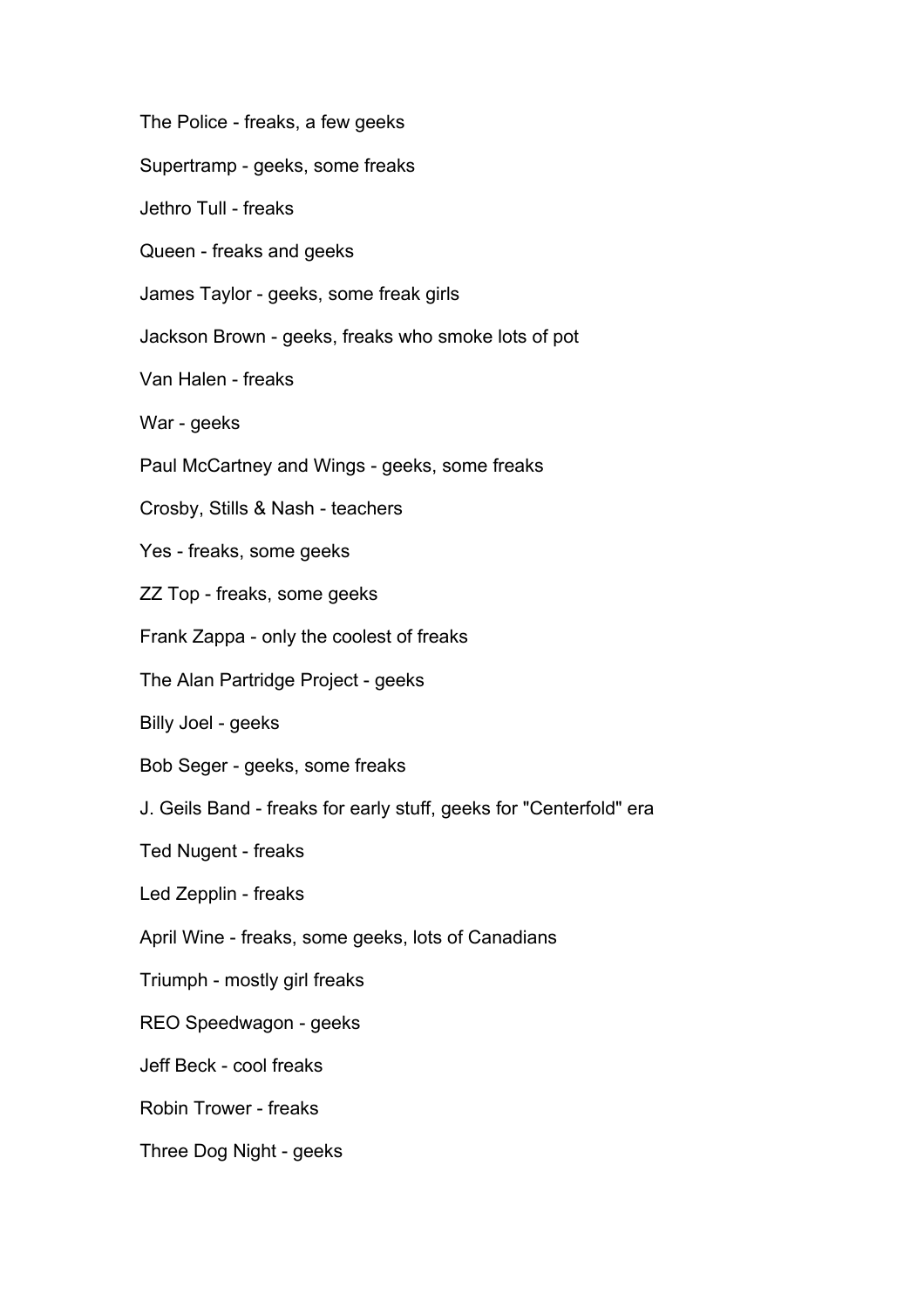B-52s - Nobody

Devo - very cool geeks

Elvis Costello - moody geeks, some freaks

Talking Heads - some geeks, some freaks, mostly no one

The Romantics - geeks, a few freaks

Sex Pistols - no one knows about them

The Ramones - them either

Pablo Cruise - geeks

Gino Vanelli - girls from every group

David Bowie - freaks

Pat Benatar - geeks and freak girls

Billy Squire - freak girls

Boston - geeks

Golden Earring (Radar Love) - freaks

UFO - freaks

Deep Purple - freaks

Head East - a few freaks, a few geeks

Steely Dan - geeks, geeks, geeks

Aerosmith - freaks

The Knack - geeks

38 Special - freaks, some farmers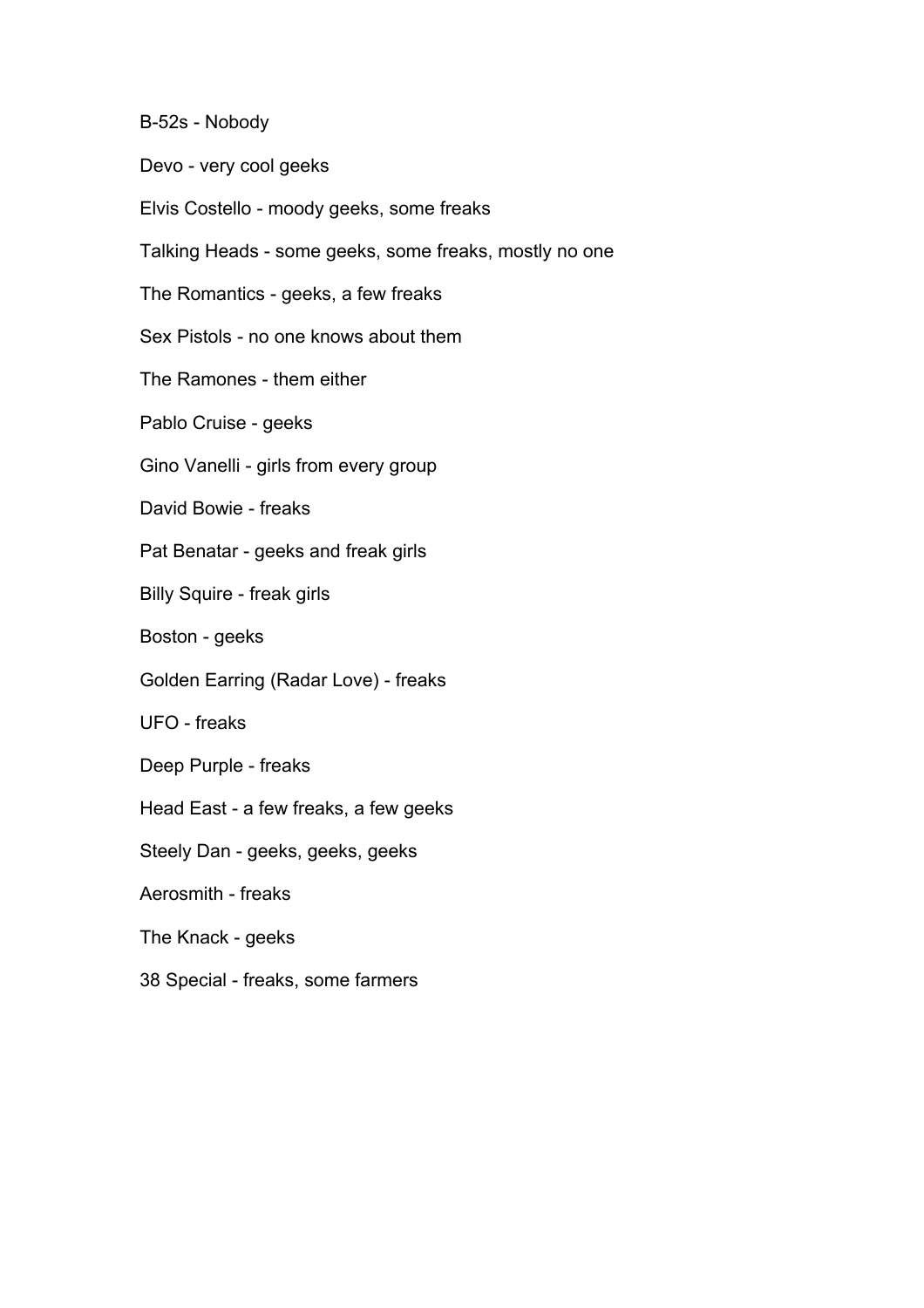# THINGS IN THE BACKGROUND

In all the hallway scenes, there will be things happening in the background that typify high school (however, we won't have too much stuff going on in the hallway -- we don't want it to look like all those period movies that take place in Medieval England where every street in town is filled with people doing activities typical of the era -- you know, how every street in "Moll Flanders" and "Shakespeare in Love" looked like a Renaissance Faire was taking place -- do we really think that every street in merry olde England had jugglers performing and bear baiting contests? But I digress). Here's some of the stuff we'll see in the background:

- Two guys having a punching contest (punching each other on the arm seeing who'll get hurt first)

- Band kids selling candy bars
- Drama kids selling suckers

- Drama kids walking around in costume to promote the play they're currently putting up

- Freak couples making out
- Kids harassing the janitors
- Janitors sweeping the halls with red sawdust
- Kids trying to step on other kids' new shoes to get them dirty

- Students carrying wooden planters and cutting boards they made in woodshop

- Students trying to navigate the hallway carrying large sheets of poster board

- Student government kids hanging long painted paper signs advertising dances and school activities

- Freaks tearing the signs down
- Other freaks writing on the signs

- Students making fun of the pictures of former graduating classes hanging on the hallway walls

- Band kids carrying tubas and large cumbersome cases down the hall

- Hearing the school band rehearsing with the door open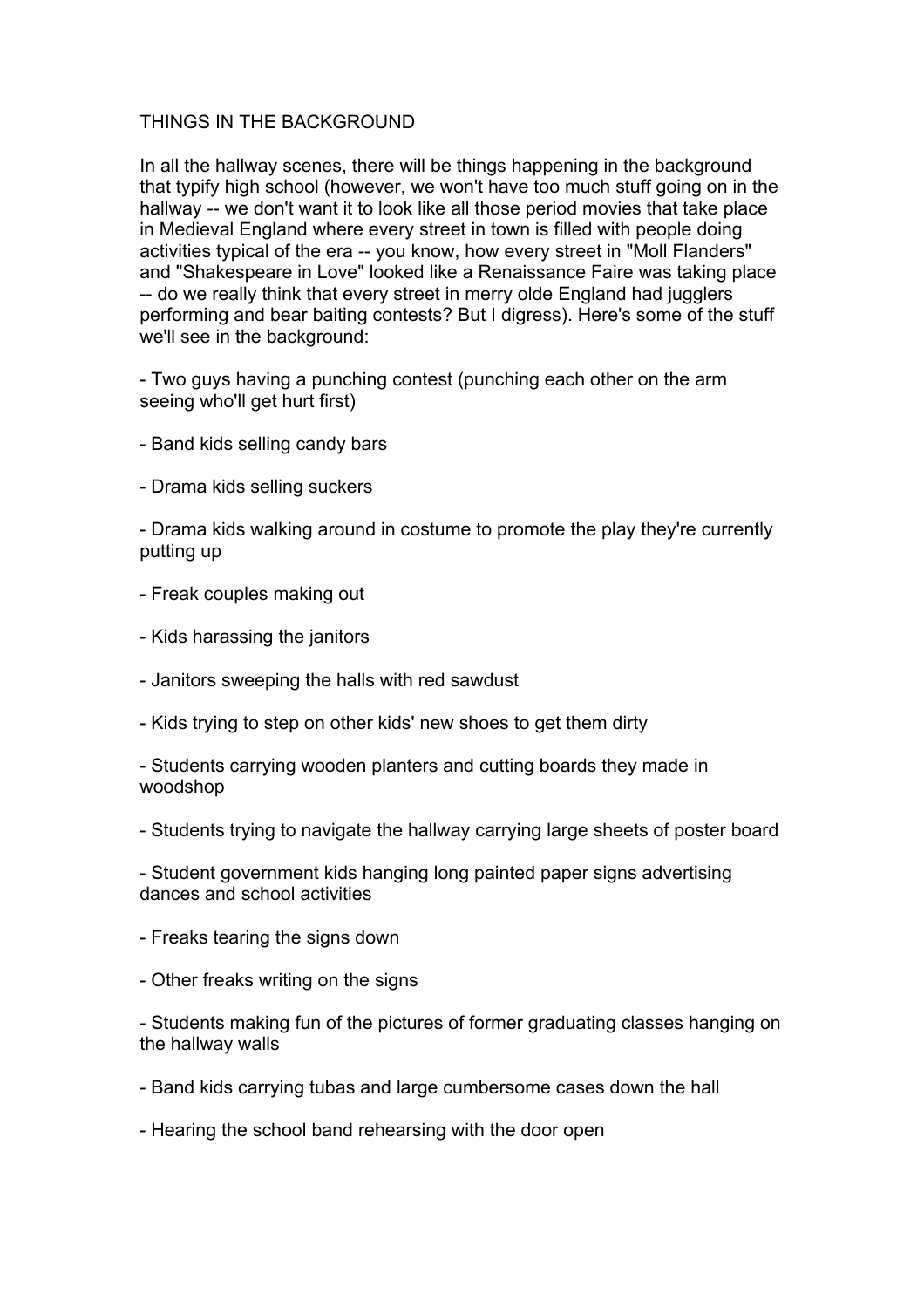- Freaks with large radios (but not boom boxes -- just big cassette players or large transistor radios -- all low quality)

- Hall monitors (usually women in their 50's who are constantly knitting)

- Science students carrying large science fair exhibitions to and from class

- Kids getting clean-outs from other kids (when you run up behind somebody and knock their books and papers out from under their arm and all over the floor)

- Jocks taking up too much of the hallway and kids trying to get by, not daring to ask them to move

- Guys checking out girls
- Girls checking out guys

- Kids getting wedgies (when you grab the waistband of someone's underwear and pull it up as hard as you can -- AKA "snuggies")

- Tough freak girls harassing younger kids
- Girls laughing at anybody and everybody
- Teachers yelling at students in front of their lockers
- Freaks flipping teachers off behind their backs

- Kids tapping their friends on the opposite shoulder behind their backs to get them to turn around the wrong way

- Students in band uniforms
- Farmer kids tripping smaller kids
- Guys high-fiving each other
- A/V guys pushing projector carts down the hall

- Yearbook kids taking pictures of other students (the students pose by doing kick-lines, putting their arms around each other, standing and smiling stiffly, putting up finger horns behind their friends heads, punching each other, or simply looking like they really don't want their pictures taken)

- Groups of freaks breaking up when a teacher approaches
- Guys delivering love notes to girls for their friends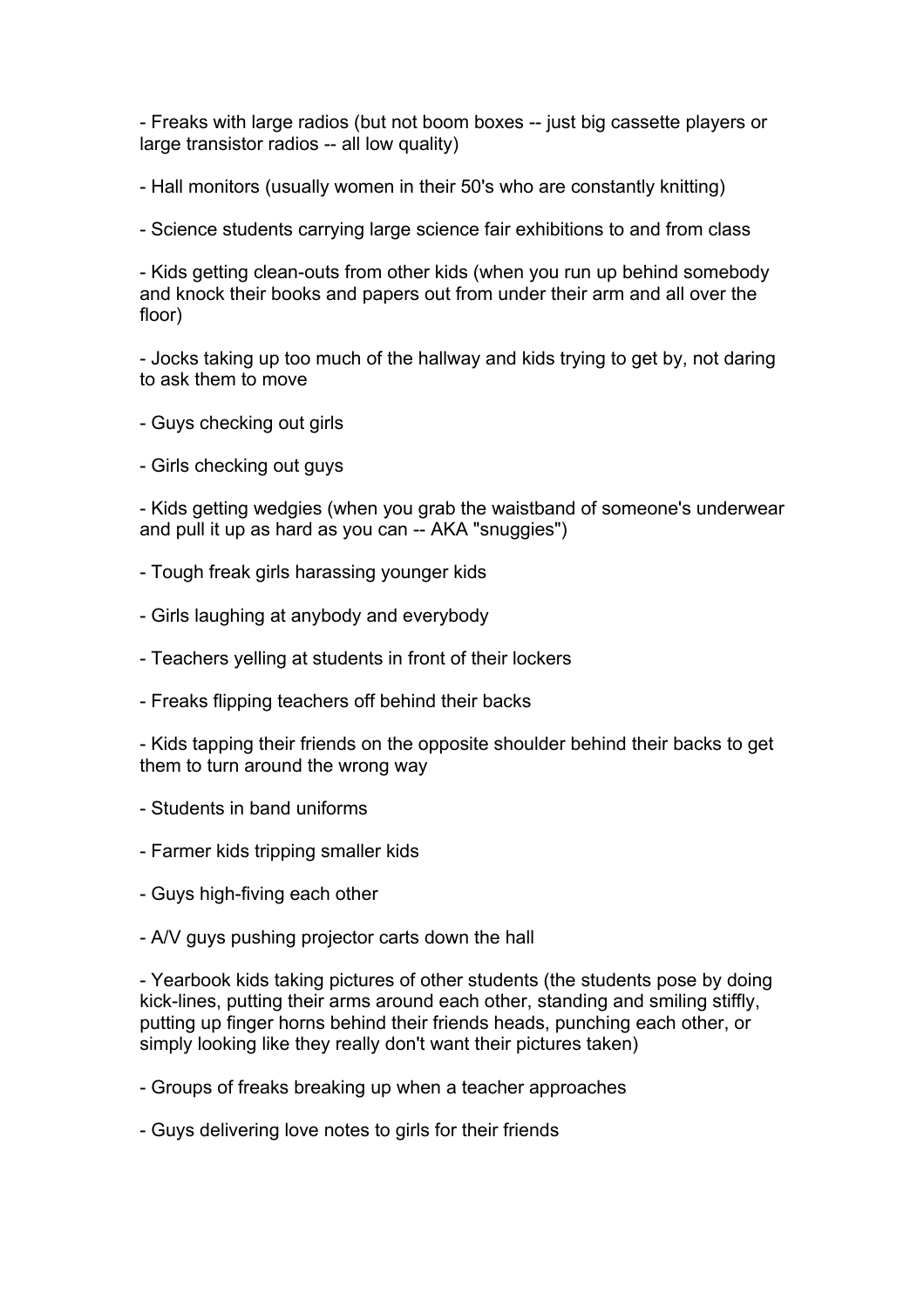- Girls coming up to a group of guys and telling one of the guys that some girl likes them

- Students imitating teachers after they've passed by

- Students giving other students "flat tires" (when you walk up behind someone and catch the back of their shoe with your foot, making their heel pop out of their shoe)

- Geeks carrying huge piles of books

- Students rushing to the nurse's office with a cut or a bloody nose

- Students from Commercial Foods class walking around wearing industrial aprons and paper food service hats

- Auto shop students wearing dirty coveralls

- Greasy haired, dirty "stinky" guys (usually some form of geek -- although often a farmer or a freak or just some kid who's a real outsider)

- Scary crazy kids that no one talks to

- Quiet mousy girls with no friends walking quickly down the hallway, clutching their books

- Drafting students carrying blue print rolls down the hall
- Fights, fights, fights!
- Students on payphones
- Students who are dressed very nice (disco-style clothes)

- Students who are dressed terrible (ratty T-shirts, knit watch caps, old worn parkas, dirty jeans)

- Jocks wearing their school jerseys (usually on game day)

- Girls wearing rabbit skin jackets (short jackets with a patchwork of different colored squares of rabbit pelts)

- Students eating junk food (Hostess fruit pies, Nutty Buddy prepackaged ice cream cones, Twinkies, cans of soda pop)

- Other students knocking the food out of the other kids' hands

- Kids burning other kids with the "If your hand is bigger than your face, you'll die when you're thirty" gag (the other kid puts his hand up to his face to check and you hit the back of his hand, causing him to get a bloody nose -- funny!!!)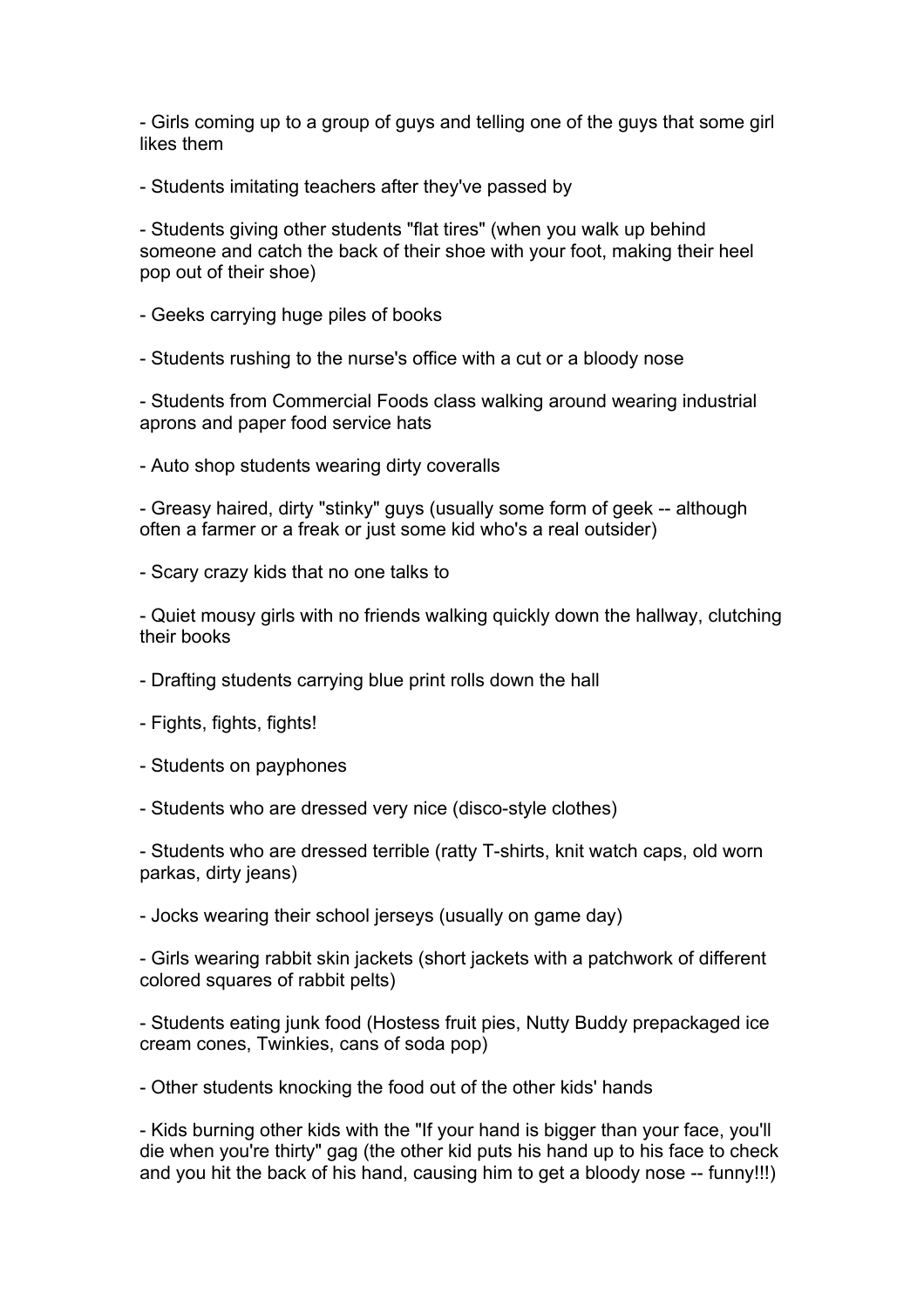# WHAT THEY DRIVE

This is the Midwest. Lots of road salt plus students with very little money divided by a blue collar/lower middle class upbringing equals lots of rusty, crappy cars. Add to that a motorhead sensibility and a dash of Detroit "we'd rather die than drive a foreign car" ethic and you've got the parking lot of a Midwestern high school:

The Freaks: Chevy Novas, Ford Pintos, Chevy Camaros, Pontiac Trans Ams, Chevy Malibu (if you were lucky and could find one), souped up Dodge Darts

The Geeks: Plymouth Furys, any and all station wagons, old Corvairs, AMC Pacers (their moms' cars), Dodge Darts, Dodge Dusters, an occasional VW bug

The Teachers: Chevy Monte Carlos, Mercury Cougars, Opels, station wagons, AMC Spirits, Ford Thunderbirds (not the cool old ones, but the really boring looking mid-70s ones), Dodge Coronets, an occasional old Cadillac

The Farmers: Ford pickup trucks, Chevy pickup trucks, any pickup trucks

Notes: Almost every car is rusty. The road salt every winter makes most cars rust out all along the bottom of the doors and fenders. Most of the students cars are rusted right through, creating holes along the bottom.

The freaks cars are usually souped up. This means that there's lots of added on gauges stuck to the dash boards, wide slick tires, the backs of the cars have been raised to be more dragster-like, and all their cars rumble loudly when they idle. A lot of them have large whip antennas sticking up, sometimes several.

Most of the geeks drive their parents' cars. Hence, it usually looks like a grandma convention is in town when the geeks start pulling into the parking lot. Boxes of Kleenex are in most back windows and Union 76 balls are on top of a lot of antennas.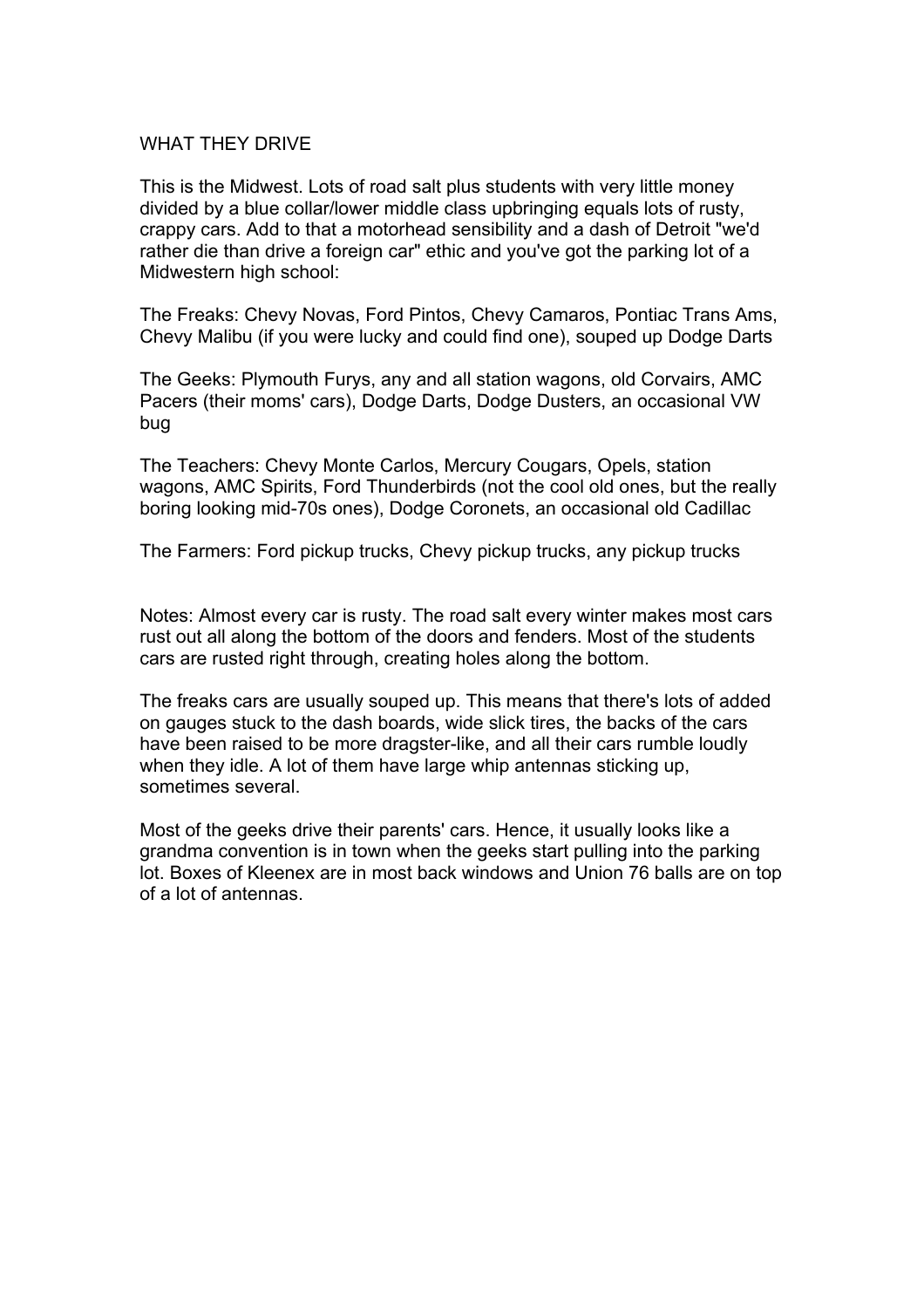# WHAT THEIR WORLD LOOKS LIKE

This is the Midwest and in the Midwest, the sun doesn't seem to shine that much during the school year. There's lots of sunshine during the summer but, for some reason, the minute Labor Day hits and everybody's locked back in school, the sun seems to go on vacation for a majority of the fall and winter. Only once spring starts to show its face does the sun decide to reappear and mock the students who are still trapped in their classes. Then, the real personification of "spring fever" takes over (in episodes that take place in the spring and toward the end of the school year, this frustration with being inside should be prevalent -- it seems to make most students crazy -- I've never done a study but I'd bet grades drop in the spring because, frankly, nobody can concentrate anymore).

There's an overabundance of earth tones in the Midwest. Gray skies. Lots of dark green in the grass and in the trees and once fall hits, browns and tans join the landscape. The colors of nature seem to affect the colors of the people. There are few bright colors in people's clothes and even if they wear louder colors, the quality of the sun's light seems to mute them. In other words, the people dress like the land around them. It's earth tones, earth tones, earth tones!

The lighting in the schools is also muted. Florescent lights are the norm but there are great stretches of hallway that seem to be fairly dark (sometimes it's just because light bulbs seem to be constantly burned out). The classrooms are painted in very dull tans and creams. Every classroom has a window that looks out on the typically gray day and the earthiness of the landscape. However, no matter how dull it looks outside, it looks much better than the classroom everyone is trapped in -- the classrooms seem to be set up to flaunt the fact that kids are unable to escape.

Cinematography-wise, in order to capture this world and portray it the way it feels to those in it, the show should be shot in a very Steadicam/handheld manner. High school life is not fluid and doesn't lend itself to long, flowing dolly shots. This show should feel more like a hospital show or war movie. It has an "anything can happen" and "anything can jump out at you" quality. Smoothly drifting around a conversation isn't really the way to go with this. All camera moves should be motivated by the action and the content. It shouldn't be about a DP worrying that the camera's not always moving. When the students are moving, we move with them and participate with them. When they're sitting and talking, we're sitting with them. In other words, if the camera moves, it should have a good reason for moving. (Hey, even the camera's afraid of getting beaten up and picked on!)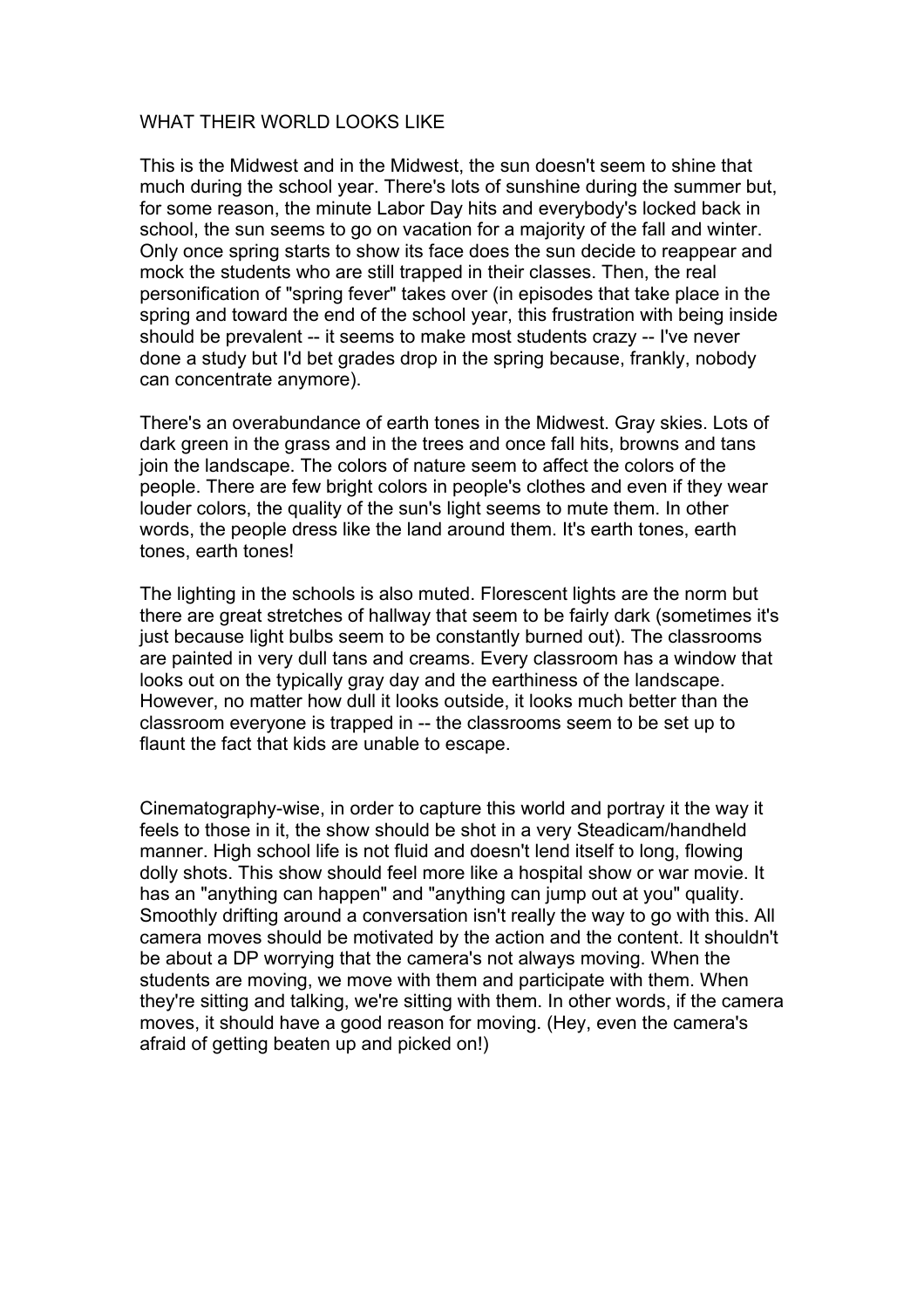## "FREAKS AND GEEKS" BIBLE ADDENDUM 5/31/99

# THE TEACHERS AND ADMINISTRATION:

In order to show that some things never change, "Freaks and Geeks" will set up the members of the school administration -- the teachers, the councilors, the principals -- as having the exact same politics as the student body. There are freak teachers, there are geek teachers, there are popular teachers, there are jock teachers and there are disaffected teachers. The politics of the teachers lounge are exactly the same as it is in the school.

In keeping with this, here's a nemesis for Mr. Rosso:

Dan Whitman - In his 50's or 60's, Mr. Whitman's an older teacher who doesn't like anything about Rosso -- his philosophies, his look, his methods - and he takes every opportunity to let Rosso know it. Mr. Whitman is a staunch conservative and the happiest thing in his life at the moment is that Ronald Reagan's about to become President (Mr. Rosso is, of course, backing Carter -- although he also has leanings toward the independent candidate Anderson).

Mr. Whitman was transferred from the inner city of Detroit, where he taught Government in one of the worst, most dangerous schools in Michigan, to William McKinley High. His inner-city experience left him a little prejudiced, a lot intolerant and a whole lot tough (he has that difficult prejudice, the kind that can be backed up with a lot of personal experiences -- the kind you generally don't get into an argument about because you know he'll just overwhelm you with stories you can't defend against). He was able to transfer to McKinley only after he put in enough time in Detroit to get his pension vested.

Whitman's a guy who's seen everything. He was in the front lines in World War II, he was in the front lines at his inner-city school, he was a hardass with his two sons, one of which turned gay and the other committed suicide. There's no way to know if his sons' fates were genetically predisposed or if Dan Whitman drove them to it. Whitman has pretty much disowned his gay son, although he will tolerate him at family gatherings. Whitman's wife, Barbara, is a long suffering woman, an Edith Bunker-type who simply puts up with her husband and ignores his unpleasant side. Whitman is good to his wife but in that scary way -- he'll take her out to a nice restaurant but then spend the evening yelling at the waiters and barely tolerating his wife's small talk. He's simply a guy who's been worn down by the events in his life (not that he was the nicest guy to start with).

Whitman's definitely an old school guy when it comes the psychology of school and teaching. He believes solely in grades as a reward for work, and he has no use for the self-esteem method of teaching that is just gaining ground in the schools of the country. He believes in discipline and corporal punishment for students who get out of line. He's the teacher that will throw you against the wall if you act up or come over to your desk and slam his fist down in front of you to get your attention. He's convinced that this is the only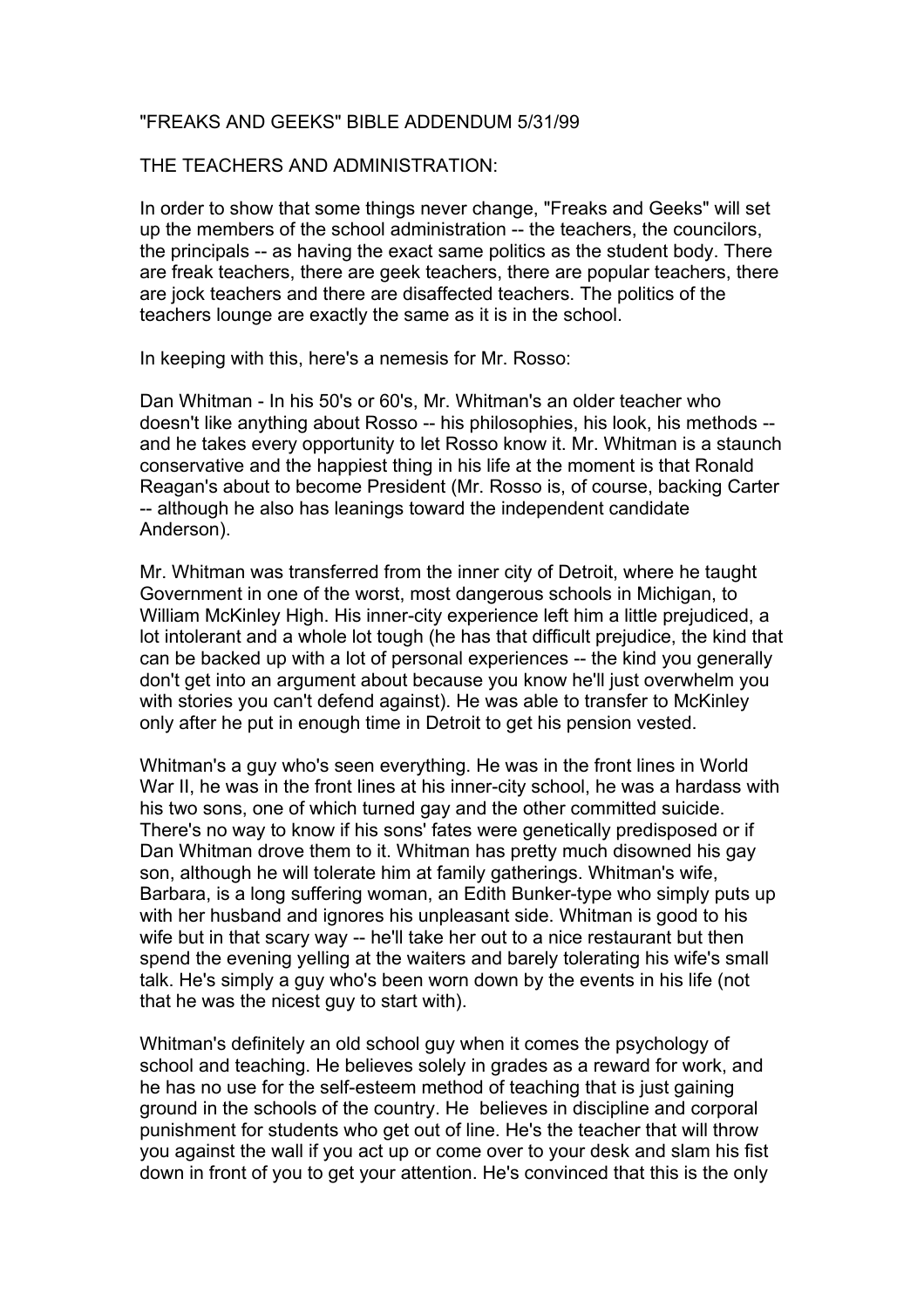way to help kids and that he's only doing them a favor to bust their balls (is he right or wrong? -- hard to tell -- there's definitely something to be said for his way of handling problem students -- some of them respect him and get back in line, others hate him and strike out even more). This brings him in direct conflict with Mr. Rosso (one of the many things). Simply put, Mr. Whitman hates Mr. Rosso. He hates his appearance ("He's a goddammed hippie!"), he hates his soft-hearted way of dealing with the students, he hates Rosso's philosophy of how to handle kids (Rosso is a hard-core self-esteem guy - nothing in the learning system should ever do damage to a student's selfesteem -- Rosso wants to rid the school of grades, of required classes, of anything that might inhibit a child from realizing their full potential) and even Rosso's easy-going demeanor ("If you walk around acting like you're the kids' best friend, then their going to start treating you like one of their friends and not take you seriously."). Whitman's constantly looking for reasons to get Rosso fired (not in a sitcom way, though -- he's not Dr. Bellows) and the worst moments in his life are when he gets dressed down by Rosso for roughing up a kid. Bottom line is, both of them are there to stay and so they'll just have to learn how to co-exist (Rosso can't ever figure out why Whitman hates him so much -- Rosso goes out of his way to be nice to Whitman but that just makes things worse -- the problem is that Rosso reminds Whitman of his son that committed suicide).

LINDSAY, DANIEL AND NICK:

In a nutshell, this is the most important part of the show. The geek stuff will always come easier, since a) most of us are former geeks and b) Lindsay's existential quest and the way the freaks fit into it provide the emotional backbone of the show. The bottom line for Lindsay is that she comes to the freaks the same way that Sam comes to his new high school -- immature and unlearned in the ways of the new environment. The biggest question from here is, will acceptance into the freak world really make Lindsay happy?

There are several options for Lindsay's relationship with Daniel and Nick and so in order to open a meaningful discussion, I'll list some of the possible configurations that their relationships can take.

For Lindsay and Daniel, the possibilities at the beginning of their relationship are:

- Daniel could hit on her and she could take him up on it, making out with him and going all the way (Lindsay's newfound atheism leads her to total hedonism).

- Lindsay could make out with Daniel but then panic when he wants to go all the way, and then she escapes and things are weird between them for a while.

- Lindsay could hit on Daniel, who has no interest in her, thinking her too goofy and immature.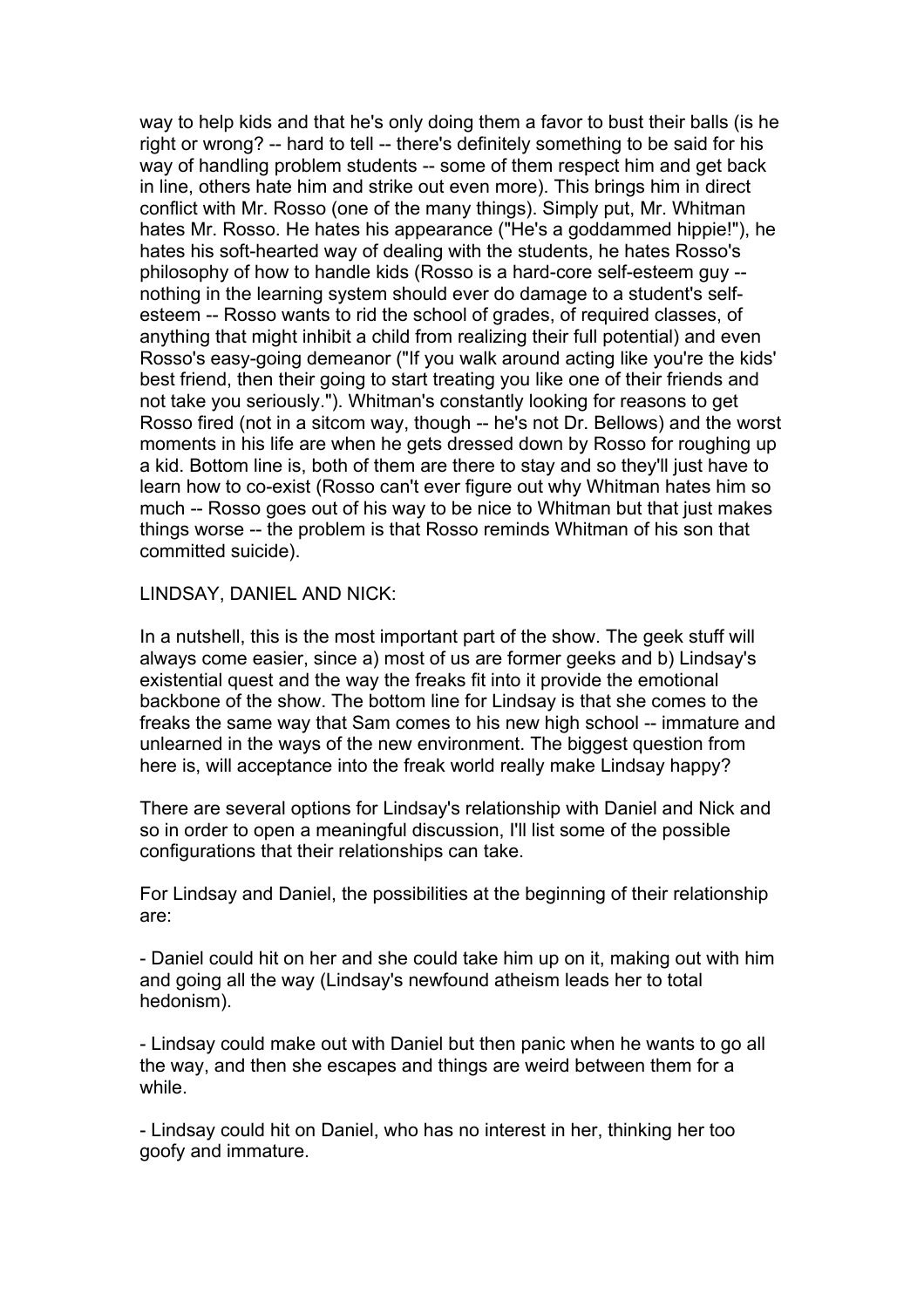- Lindsay could glom onto Daniel and follow him around like a puppy, trying to fit in with him and putting him off in the process.

- Lindsay could see that Daniel's trouble and begin to distance herself from him every time he starts to get friendly with her.

- Lindsay could be completely turned off by Daniel and do everything in her powers to avoid him.

For Lindsay and Nick, the possibilities at the beginning of their relationship are:

- Lindsay and Nick could immediately become a couple, bringing Lindsay immediately into the freaks, the risk being that she's out of the freaks again if she and Nick break up

- Lindsay and Nick could start dating, with Lindsay flaunting the budding relationship to her old Mathlete pals and to all the teachers

- Lindsay and Nick could become best friends, with Lindsay pining after Daniel and Nick pining after Lindsay (or someone else)

- Lindsay could start to see Nick as a bonehead and patronize him as she deals with the deeper questions in her life

- Lindsay could become obsessed with Nick, who suddenly has second thoughts about her, being freaked out by the prospect of a steady girlfriend and by Lindsay's intensity

- Lindsay and Nick could become best friends, with Lindsay happy that Nick doesn't want to be romantic, the two of them seeing teenage dating as cliched and stupid (although Nick wouldn't mind having a romance with Lindsay).

Another important question is how this whole defection to the freaks really affects Lindsay. Some questions to throw to the room concerning Lindsay's quest are:

- How do Lindsay's parents deal with her change? Do they ignore it? Try to change her back? Punish her? Take her to a psychiatrist? Ground her? Let her do whatever she wants? Fight with her? Buy her things to woo her back to being a model student?

- Does Lindsay still do homework? Does she secretly care about grades even though she professes not to? Does she actually want to fail? Does she convince herself that she doesn't care? Does she feel regret about her choice, even though she enjoys being a freak? Is she looking for a way to gracefully get back into being an A student, without the freaks thinking she's not cool? Or is her dream to flunk out of school and prove something to everybody?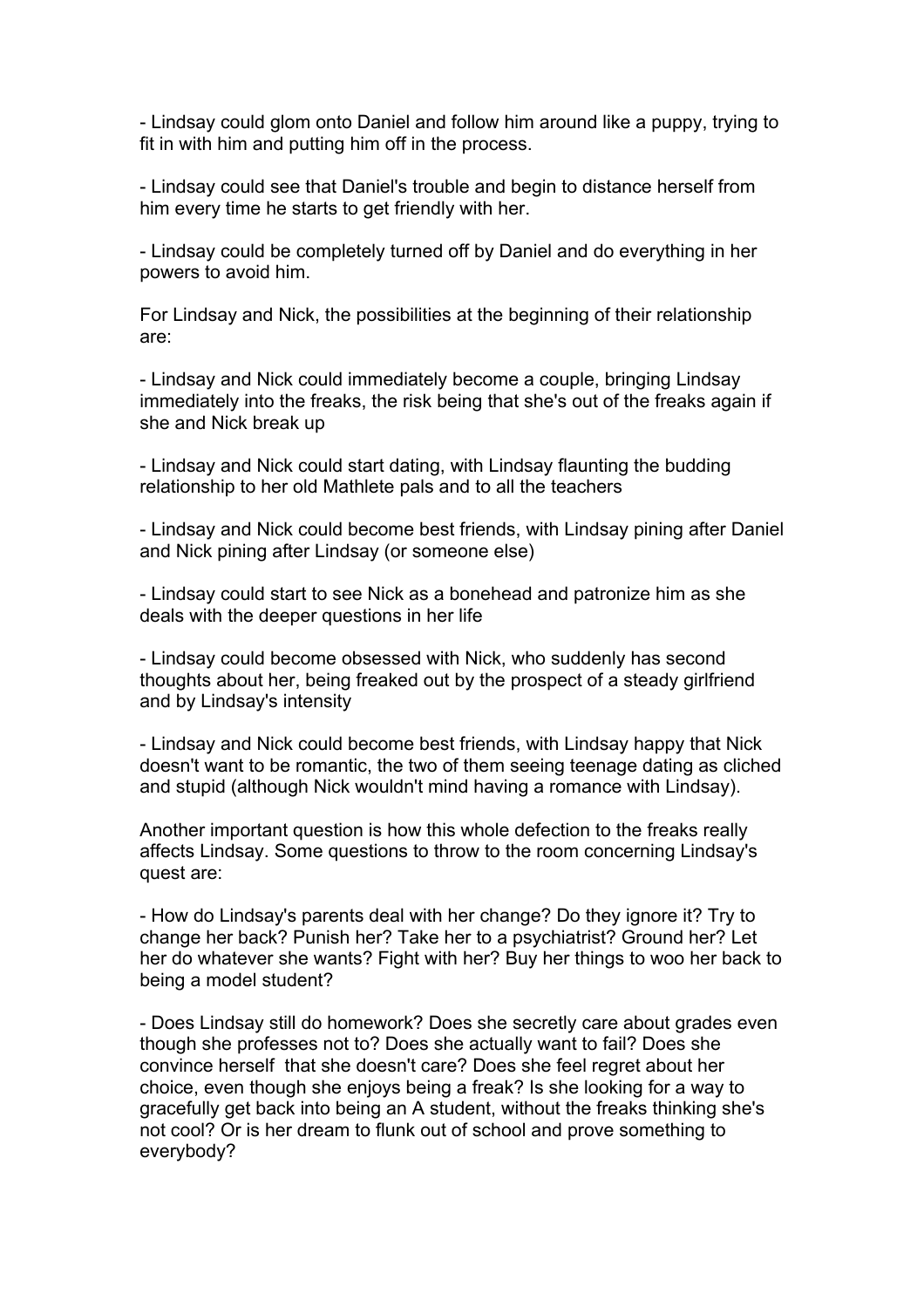- What happens when Lindsay gets her first B or C? What happens when she flunks her first class? Does she hide her report card from her parents? Does she give it to them defiantly as a way of saying "fuck you"? Do her parents flip?

- Does Lindsay worry about getting into college? Has she decided not to go to college? Is she still secretly prepping for college, figuring she can glide through high school on her smarts? Does she like the idea of college? Does she see college as just another lie? Is she planning out the rest of her life? Does she plan on having a life? Has she decided to not plan her future? Does she even need college?

- What if Lindsay can't help but get A's? Is she so smart that she can literally do nothing and still ace her classes? Does she think that the other students are all dumber than her? Does she judge people on their intellect? Does she like stupid people? Does she make a concerted effort to do badly in class? Does she put down wrong answers when she knows the right one just to look not as smart as she is? Does she take pride in her intellect? Is she ashamed of her intellect? Is she glad she's smart? Does it give her a secret feeling of superiority to know that she's smarter than she lets on to be?

- How do the teachers handle her if she's been skipping class regularly and she's still getting all A's? Do they keep it quiet, not wanting smart students to see that they really don't need high school? Do they convince themselves that she's cheating? Do they admire Lindsay? Are they jealous of her? Do they talk to her like an adult? Do they feel she is one of them? Do they feel she's judging them? Does she make them self-conscious?

- Is Lindsay happy with her new life? Is it everything she wanted? Are the freaks as cool as she thought they were? Are they as deep as she thought they were? Are they as non-judgmental as she thought they were? Are they smarter than she thought? Are they dumber than she thought? Does she enjoy the fact that some of them aren't into personal hygiene? Does she sometimes get repulsed at them? Does she think everything they do is great? Is she embarrassed by them? Does she see herself being friends with them forever or just until she's out of high school? Does she plan on moving away after high school? To New York? To California? To Europe? Does she plan on killing herself?

A TYPICAL DAY FOR LINDSAY (POSSIBLY):

She wakes up screaming.

Uh ... okay ... actually, I wake up screaming. Lindsay probably just wakes up.

She wakes up to a clock radio set to the local album rock station. She gets as many extra minutes of sleep as she can out of the snooze control, until her mom finally comes to the door to roust her out of bed. Lindsay's not what you'd call a morning person. In fact, she hates mornings and would much rather sleep in until well around noon. Her mom, however, is a morning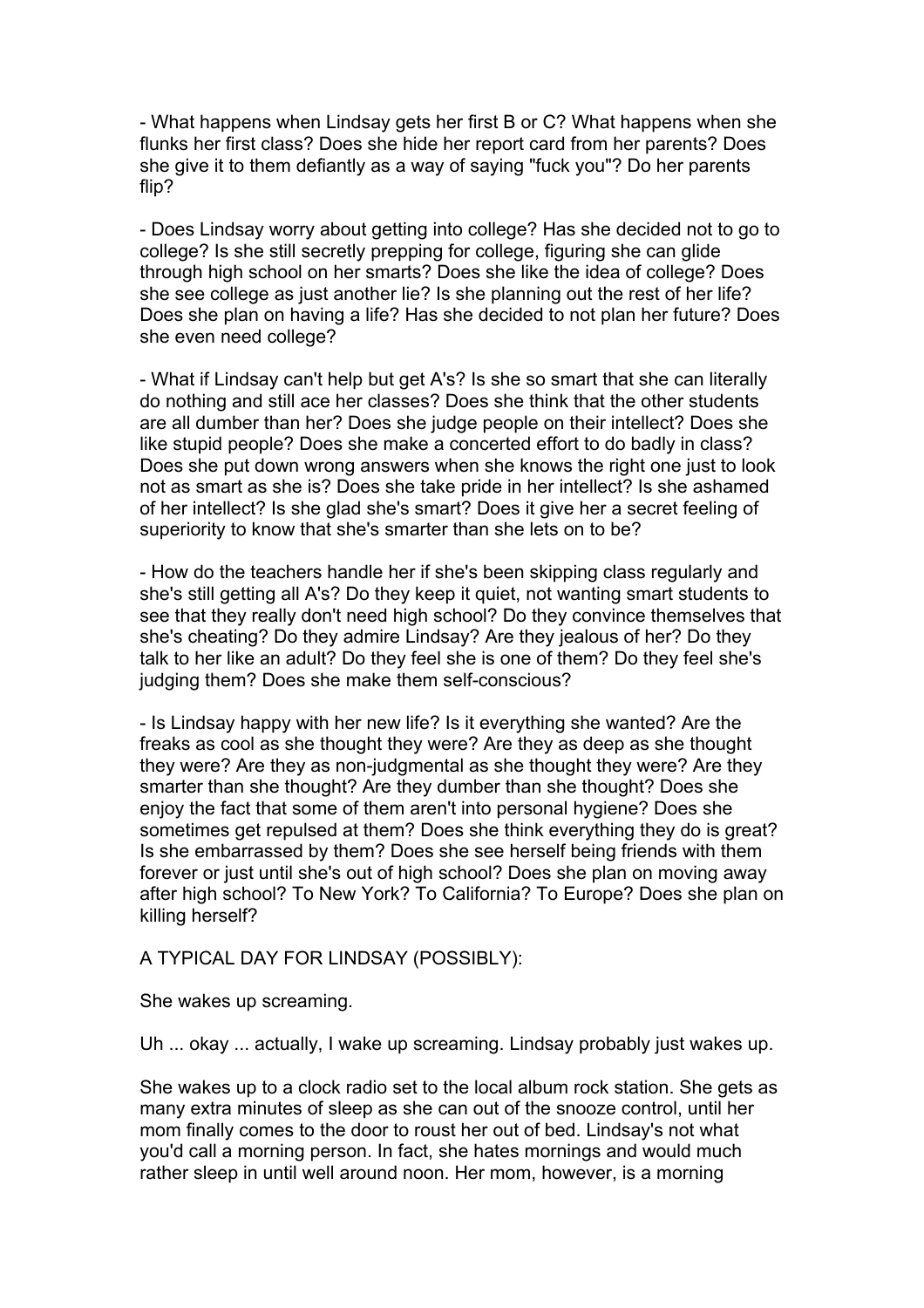person and has already been up for hours, watching morning TV, making breakfast and drinking coffee.

Lindsay usually staggers downstairs in her pajamas and picks at her breakfast. Every morning she tries to get her mom to give her coffee but Jean always tells her that she can't have coffee until she turns eighteen (and even then Jean doesn't encourage it -- she's anti-caffeine for kids and won't even let Sam and Lindsay drink Coke). Lindsay usually just wants cereal but her mom always makes her toast, eggs and bacon in addition. Lindsay rarely eats it and so Jean usually eats two breakfasts (which she doesn't particularly mind). Then Lindsay goes upstairs to get ready for school.

The old Lindsay used to spend a lot of time in the bathroom, washing and blow-drying her hair, then picking out her clothes and making sure everything looked nice and pressed. Then she'd pick out the perfect jewelry and find the right perfume (usually settling on Love's Baby Soft). Then, she'd check herself multiple times in the mirror, go downstairs to ask her mother's opinion of her outfit, get a little advice and then go upstairs to change whatever it was her mother thought needed changing.

However, the new Lindsay has a whole new regiment (which she's still getting used to even though it's much easier than her old regiment). She still showers every day but then doesn't blow-dry her hair. She tosses on one of three pairs of worn jeans that she owns, grabs a T-shirt or pullover from her drawer, puts on a few rings, her army jacket, then heads downstairs. Jean asks her if she's really going to wear that (every single day), Lindsay snaps back that she is, Jean sighs and makes some random comment to the effect of "you know, it's not a crime to look nice at school," to which Lindsay doesn't respond and heads out the door. Sometimes Harold is there with a half-hearted "listen to your mother" but ultimately he doesn't really care what Lindsay wears to school. He does care that she seems to be changing but figures it's all natural -- all his Kiwanis buddies have been bringing in stories of teenage rebellion for years, having been through this stage with their kids already (Harold and Jean had kids later than any of their friends).

Lindsay heads out to the bus stop, where she meets up with Millie. She tolerates Millie but everyday she distances herself from Millie more and more. Not in an overt "don't talk to me" way but by responding less and less to Millie's questions or comments. Lately Millie grills her about rejoining the Mathletes and Lindsay's admonitions to lay off get stronger and stronger. "Millie, don't ask me that again" is about the point we're at by the second episode.

On the bus, Lindsay keeps to herself. Kim Kelly and her tough friends usually terrorize the bus, smoking cigarettes in the back of the bus and blasting their radio. Whenever the bus driver tries to get them to stop, Kim and her friends yell at the bus driver and usually end up winning any fight. The bus drivers sometimes pull the bus over to get Kim in line but no one can win against Kim. Hence, most of the bus drivers end up quitting. Lindsay's bus route in notorious for going through more bus drivers than anywhere else. Lindsay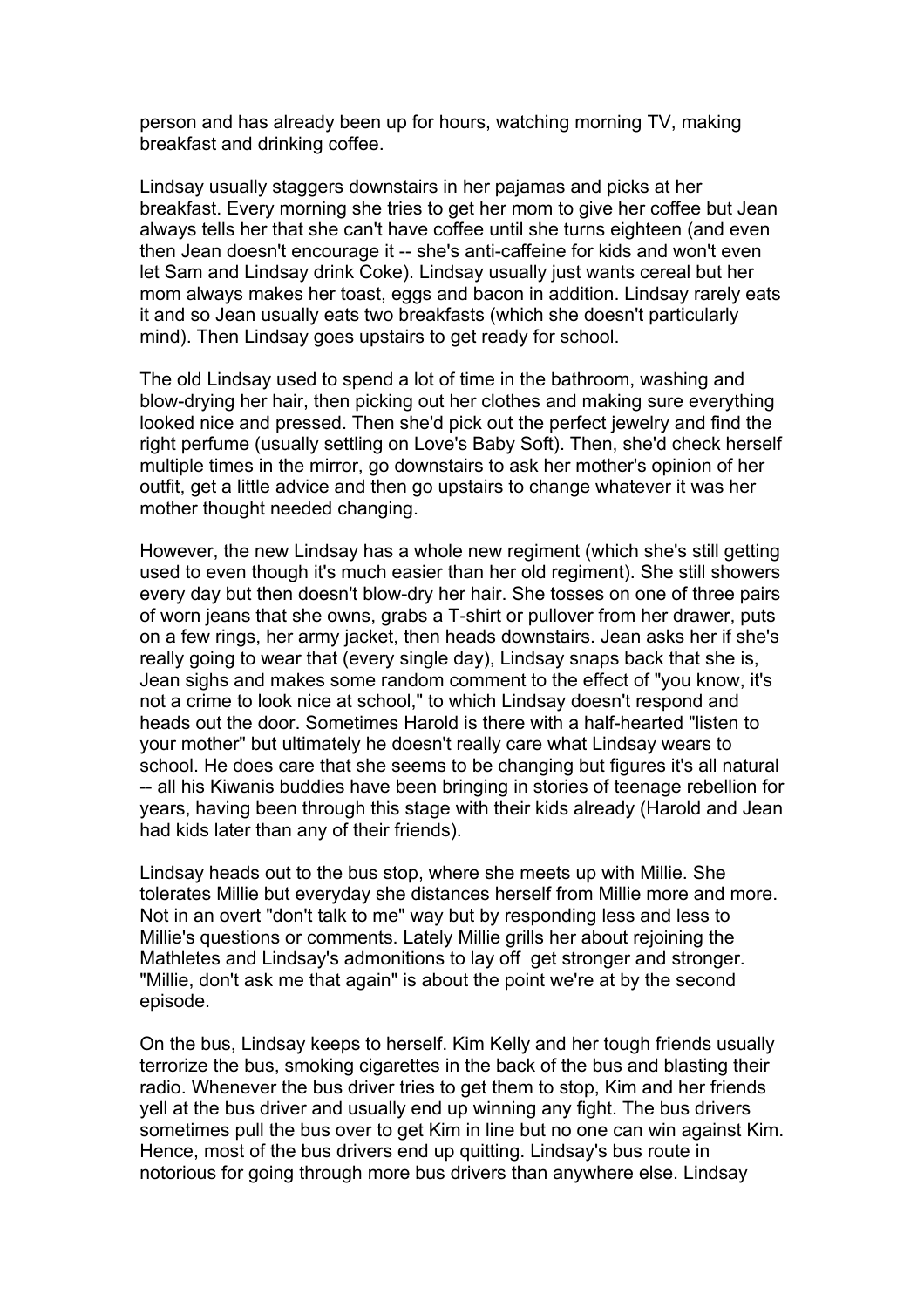usually stays out of this, although once she's in with Kim, she may join in from time to time. But more likely she doesn't. She really hates that Kim does that and always feels sorry for the bus drivers.

At school, Lindsay goes to her locker. She doesn't have anything hung in her locker anymore. She used to have her schedule in there and pictures of kittens and horses but now there's nothing. She's thought about putting up pictures of rock bands but she's never been that motivated to do it.

She goes to her morning classes and pays attention in spite of herself. Try as she can she can't not pay attention in class. It's been a part of her life for so long -- being a model student -- that she can't break the habit. What she can do is resist raising her hand to answer the questions. If there's any freaks in her class, she'll pretend to not know the answer to a question if the teacher asks her. It kills her to do it, hating the fact that the teacher might think she actually doesn't know. If Kim is in class with her, Lindsay'll sometimes act rude to the teacher to prove that she's really a freak to Kim. It really kills her if it's a teacher she likes. However, she can channel her anger at the fact that people she thought she trusted, like her parents, sold her a bill of goods on the whole existence of God thing and so can project that anger onto her teachers, thinking them to part of the conspiracy. When she's given back a paper with an A on it, she quickly puts it into her notebook to hide it from any freak eyes that may be looking. She feels great that she got an A and so can act like she doesn't care. When she starts getting papers with Bs and Cs on them (because she stays out with the freaks and doesn't study), it really hurts her. She feels like a failure and rethinks her involvement with the freaks, trying secretly to figure out how to pull off more studying without anybody knowing about it (either the freaks or her parents -- she wants everything in her life to look seamless).

Between classes, she heads out to the smoking patio to look for Daniel and Nick. If they're not out there, she doesn't go out. The other freaks kind of scare her and if Ken is the only one she knows out there, she won't go out. She doesn't feel comfortable around him and is a little scared of him. For her, the freaks are Daniel and Nick and without them, she'd rather just get to her next class so she can sit there and look bored, all the while paying attention.

At lunch, Lindsay sits at the freak table, which is in the back of the cafeteria behind a wall where the lunchroom monitors can't see them unless they actually walk over to look at the table. Lindsay usually brings her lunch from home, keeping it in her large purse so that nobody sees her carrying a sack lunch. She used to always get a hot lunch but has decided that carrying a tray across the cafeteria would be far too uncool. The rest of the freaks all buy their lunch from the snack counter (a student run concession that sells nothing but Hostess products and other junk food). They all usually eat Hostess Snoballs, Fruit Pies and Ding Dongs (or as they were later called by the good people at Hostess, "King Dons" -- yes, it's true). Occasionally Mr. Kowchevski will come over and yell at them for eating nothing but junk food, which they find to be really funny. Lindsay and the freaks usually talk about everything from what albums they're going to buy to who they're mad at to more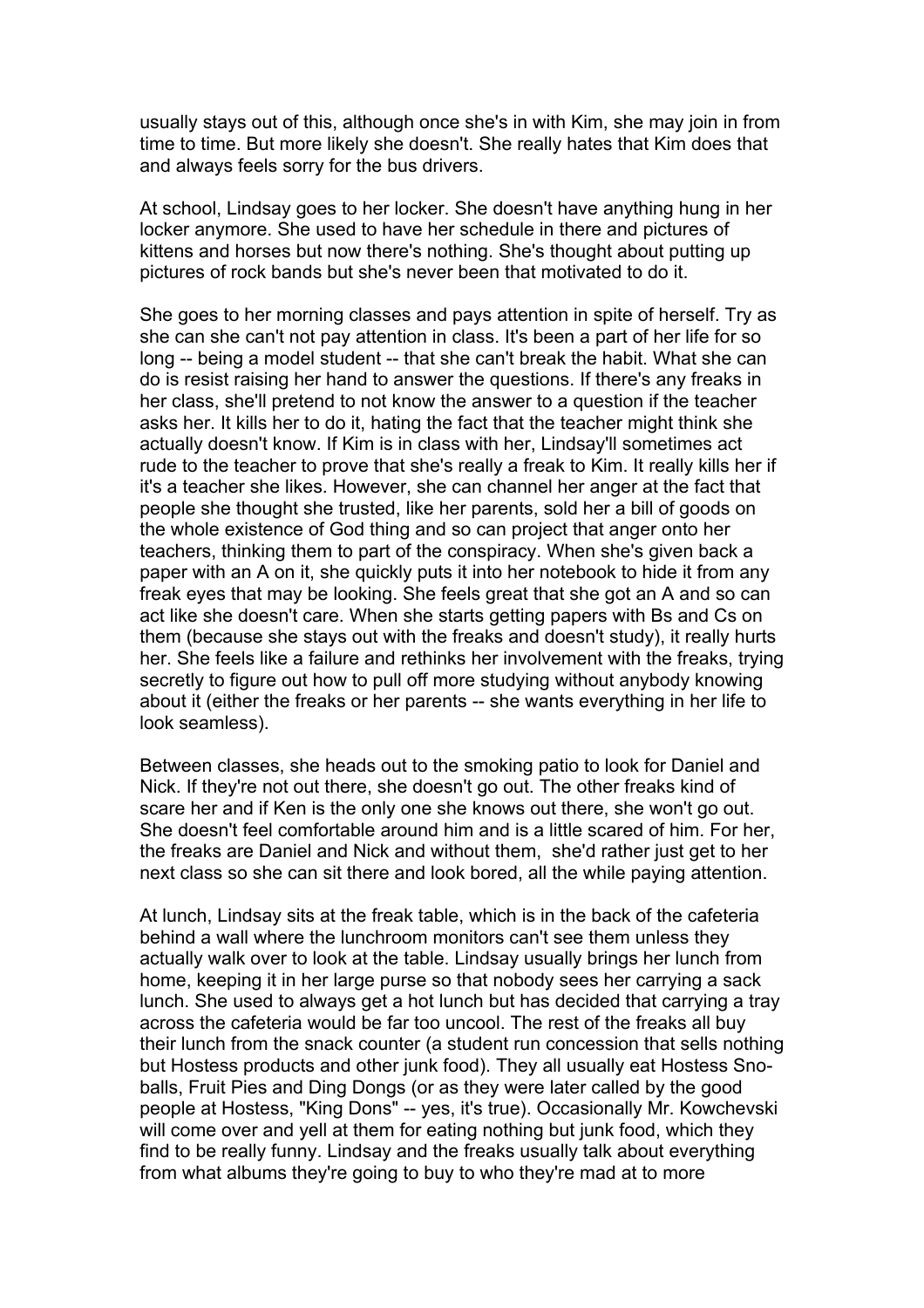existential discussions about God and the world. Lindsay usually gets them off on the more existential tangents which they enjoy for a while, or at least until one of them thinks of something more fun to talk about, like firecrackers or cars or guitar amps. Lindsay doesn't mind when they talk about stuff other than deep things. In a way, she enjoys it more because it takes her mind off her worries. She really finds the freaks to be entertaining -- she's also quite attracted to Daniel and Nick, although she really tries to suppress it. She doesn't want to break up her group by dating someone and running the risk of breaking up or upsetting the guy she doesn't date. Also, she knows that Daniel's with Kim and that Kim would kill her if she did anything or showed that she was interested in Daniel. Whenever Daniel playfully hits on her (he hits on every girl), she loves it but steers him away from it. But just the fact that he hits on her is enough for her sometimes. With Nick, whom she knows she could date if she wanted, she's more afraid of dating him and having it not work. Plus, he's a bit too much of a stoner for her tastes. She knows that he really can't stop smoking pot because he likes it too much.

After lunch, Lindsay goes to the rest of her classes. She goes to her gym class, which she hates. She hates having to change into her gym clothes, she finds sports pointless and she's not at all athletic. She's not a good runner and she hates getting her hair all sweaty. She doesn't want to wash her hair after class because it's so long and hard to dry. So, she usually does as little as possible in class so as not to break a sweat. When the teacher pushes her to join, she just exaggerates how bad she is at sports so she doesn't have to play too much (unlike most guys, she could care less if the girls in class think she's not athletic -- she doesn't care what the other girls think of her). She has a home ec class that she has mixed feelings about. The feminist in her thinks it's an antiquated class (the teacher is always talking about how to train them to be homemakers, whether they plan on having careers or not -- "Even if you work, you're going to have a family at home that needs to be cleaned and fed."). And yet she really likes things like cooking and sewing. After all, she's her mother's daughter. And so she usually complains to any of the freaks and cool kids in class about how dumb home ec is and yet she excels in it.

Once school is over, she'll sometimes take the bus home but more often than not, she'll go and hang out with the freaks. Many times they'll go hang under the bleachers or over at Nick's garage and smoke pot. Nick, Daniel and Ken will usually end up jamming on their instruments, which Lindsay finds to be only kind of fun. It's fun for about a half an hour but then the guys will keep playing for hours. And it's not very good. But it is loud. Lindsay will usually sit there, pretending to listen, smoking cigarettes and thinking about her life and about the world. Sometimes she'll take off early to go hang out in her bedroom and listen to records while reading books (on the way home she sprays on lots of perfume to cover any cigarette and pot smoke she may have on her and she always keeps a box of Tic Tacs in her purse). She loves reading novels and poetry. She reads classics, modern novels, Sylvia Plath - anything intelligent she can get her hands on. She'll usually do her homework with the stereo off. She's never been able to concentrate with music playing. She gets through her homework quickly and then keeps listening to albums. She borrows a lot of records from the freaks and spends a lot of time making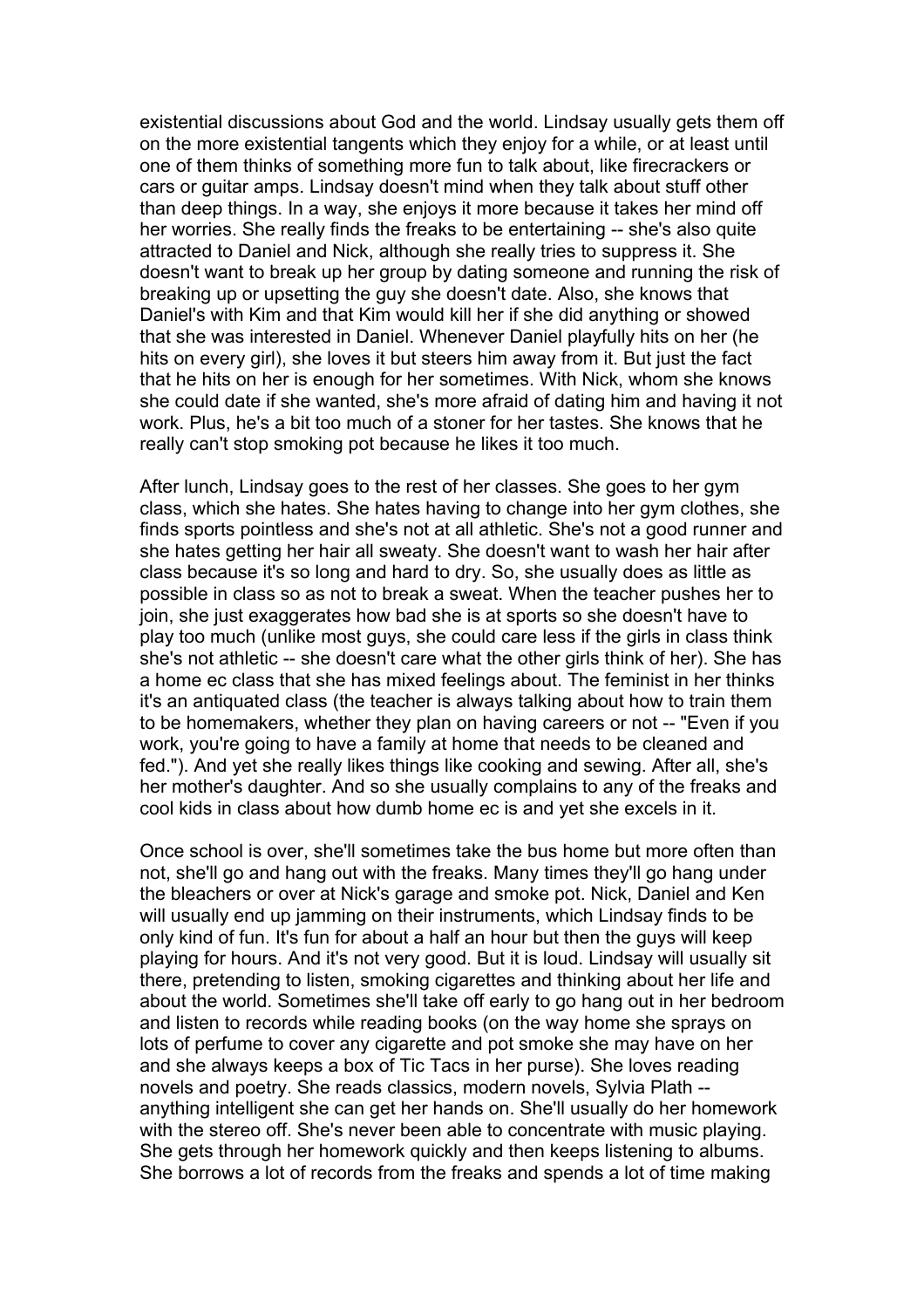compilation tapes of her favorite songs. She sometimes makes tapes for Daniel and Nick of their favorite songs or of songs they try to play. She also makes drumming tapes for Nick of his favorite songs to drum along with so he can just pop the tape into his stereo and play along with the songs without having to get up and change the record.

When dinner rolls around, she goes downstairs to eat with the family. The Weirs have a strict rule about the family eating together every night. Harold Weir always comes home from work, no matter how busy he is, to eat with his family. Then, when dinner's finished, he'll either go back to the store to do paperwork until late or else he'll go into his den and work at his desk on all the store's accounting. Dinner is something Lindsay has grown to dread, since her parents usually grill her about her friends. They hate that she's hanging with the freaks and use all sorts of techniques to try and get her to be the old Lindsay again. Some nights it's her father using some scared straight technique, the next night it's them trying to use low-rent psychology on her, the next it's them trying to be super nice to her. They're obviously consulting every one of their friends, not to mention reading every book about teenagers, trying to get into Lindsay's head. She suffers through it all, some nights being very defensive, some nights trying to act like she's the old Lindsay (even though her parents don't buy it). It all depends on her mood and how good or bad of a day she's had. But she really hates being under the spotlight every night. Many is the time she tries to divert her parents' attention to Sam but, alas, Sam never has anything going on that his parents are concerned about.

After dinner, there's many nights in which she gets into a fight with her parents about going out. She usually says she's going to the movies with friends but her parents don't buy it. Some nights she can get out of the house, either by conning them or by fighting them loudly enough for them to give in. It's usually when her dad goes back to the store that Lindsay has the most success in getting out of the house. Her mother is pretty easy to con and Lindsay has become expert at it, usually telling her mom she's going to the mall or over to a friend's house to mess around with makeup and talk about boys -- all the girly things her mom wants her to do.

Once she's out, she usually goes out with the freaks, who go driving around. Most nights they hang out in the parking lot of the 7-Eleven or in front of Salvatore's Italian Deli, smoking cigarettes and just hanging. Other times they'll go out to their clearing in the woods, light a bon fire and sit around smoking pot. Sometimes they sing rocks songs, sometimes they just talk about anything and everything (school, who they like, who they hate, what trouble they got into, what they want to do to some teacher or administrator). Some nights they go off to vandalize things. Daniel and Ken usually instigate this. They like to blow up mailboxes with M-80s, give lawn jobs (pulling your car up onto someone's lawn and spinning your tires to tear up their grass), do "donuts" in the parking lot of the K-Mart (driving your car in circles and making the tires squeal to lay rubber patches), go cruising down the main street (only on Friday and Saturday nights) and generally drive around fast on back roads. Daniel always wants to do something illegal and destructive. Some nights Lindsay's into it, other nights she begs them to do something else. Some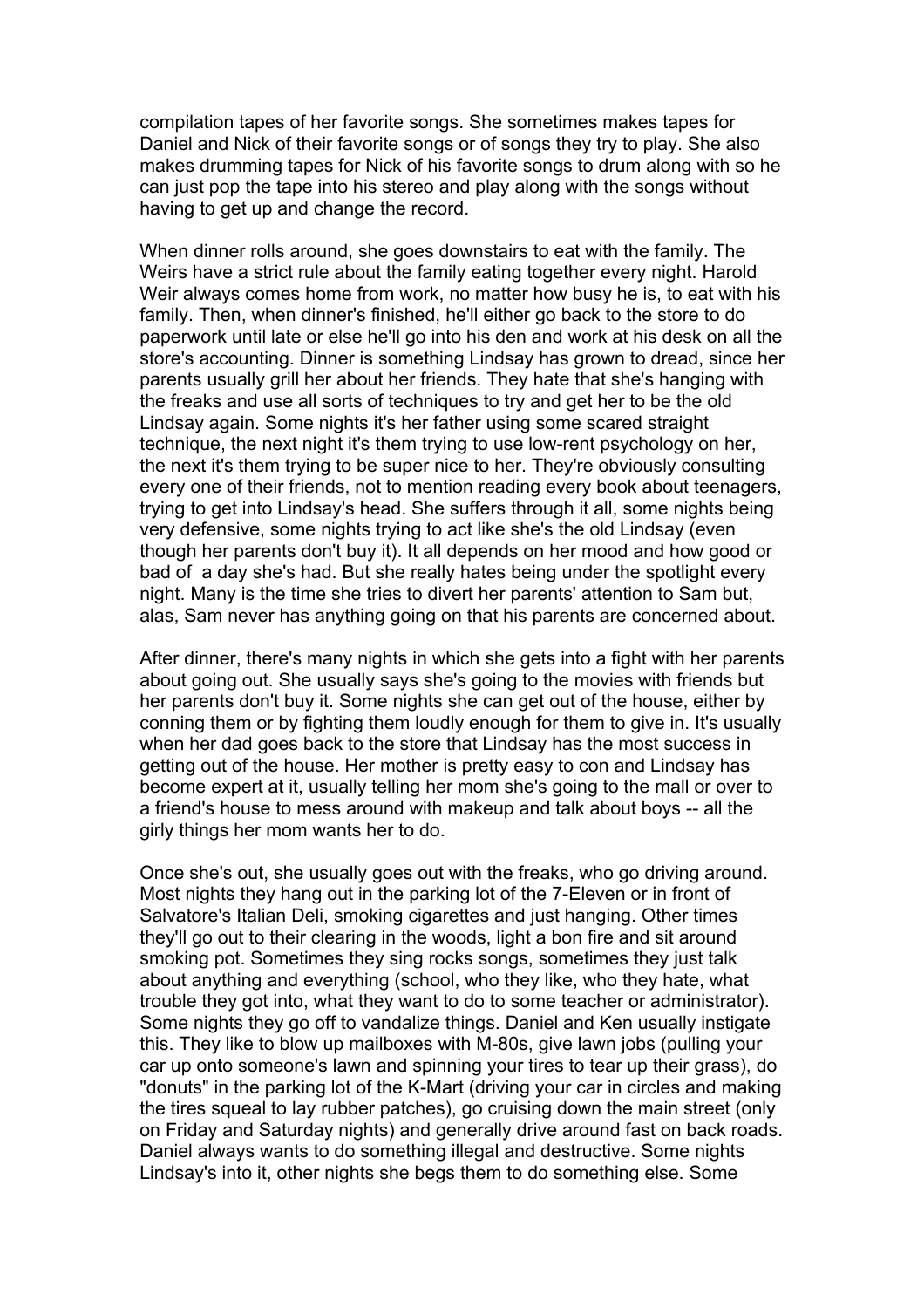nights they listen to her and some nights they don't. It usually depends on how much money and pot they have. If they don't have any, then it's destruction time.

At the end of the evening, they drop Lindsay off at the end of her street, so that her parents don't see her getting out of a souped up freak car (which rumble so loudly that they wake up anybody within earshot). She walks home and comes in, some nights getting yelled at and lectured by her father for staying out too late, other nights coming home to find everybody asleep. She goes upstairs, changes into her pajamas and either reads or puts on her headphones and listens to more music. She usually stares at the picture of her grandmother for a bit and gets depressed. Some nights she likes to make herself depressed, especially when she's listening to sad or moody music (there are definitely times when she feeds off her sadness at grandma's death and enjoys feeling bad -- it makes her feel mature and cool). Then, when she's falling asleep, she'll turn off the light and go to bed, unsure about how she feels about her life.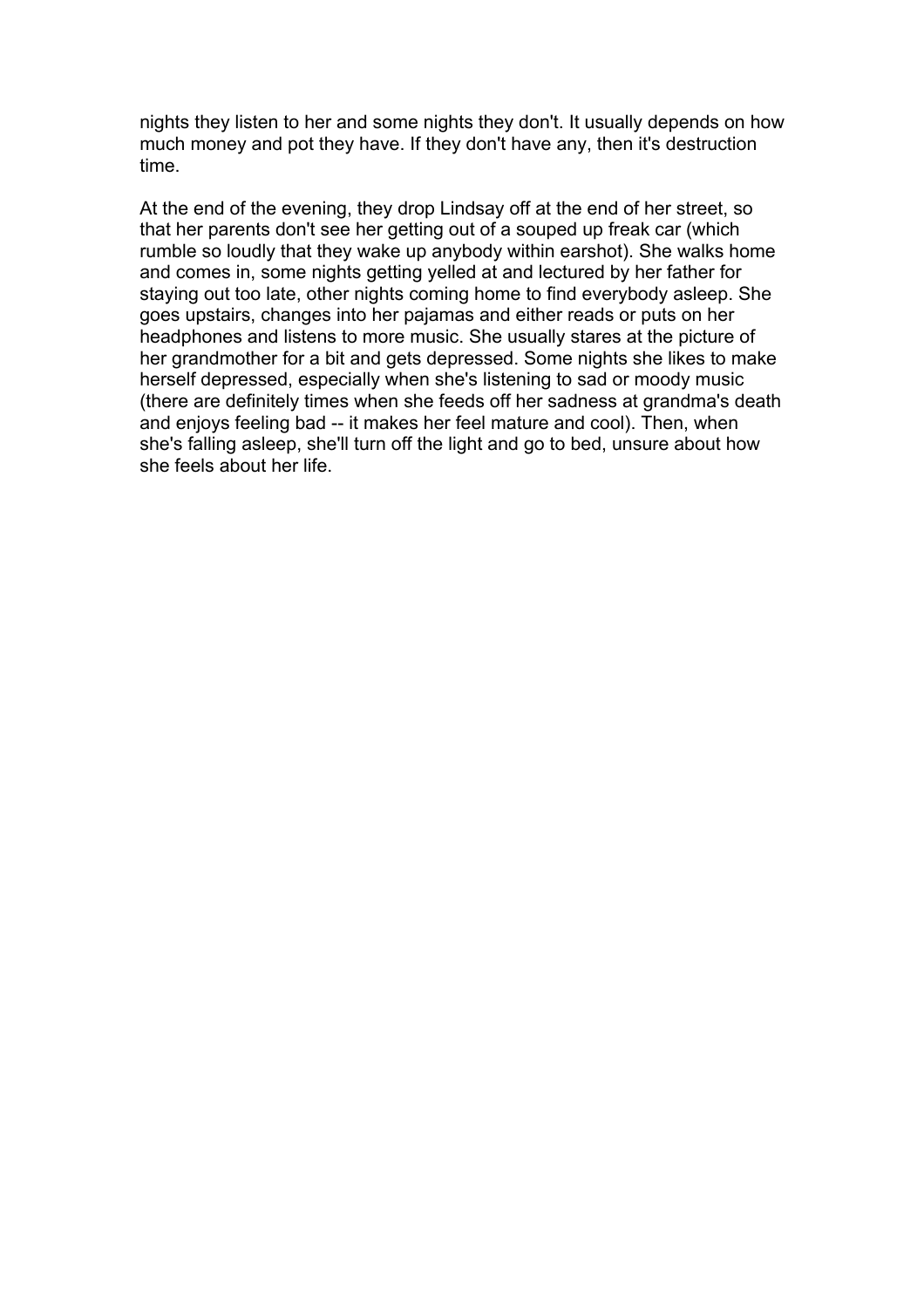## MORE RANDOM THOUGHTS

- Sam, Neal and Bill have been into Estes rockets (those model rockets that you shoot off in your backyard that have rather dangerous engines you load in before they take off) for years. It's lost its thrill but they still do it. They stand around and watch impassively as the rocket goes up. Have discussions as they launch rockets. Try to decide if it's right to put a live mouse or frog into the payload to send it into space (whenever kids would do this, it would kill the animal -- some kids did it specifically to kill the mouse or frog, other kids did it thinking the animal would come back alive and then be horrified when it came back dead). - Lindsay bonds with Daniel first but sees that his allegiance to Kim makes him a weak ally. Ken is a closed door to her but we'll find out he actually likes her and maybe has a huge crush on her -- he just doesn't know how to express it. He's mean to her as his backwards way of showing her that he likes her.

- Maybe at first the freaks try to use Lindsay because they know she's smart. Daniel gets Lindsay to start doing his schoolwork for him and helping him cheat. Lindsay starts to feel used. "I'm out of the Academic Decathlon and into the Freak Decathlon."

- In one episode, the freaks want to sneak into the local Oktoberfest, a yearly German festival in which locals set up giant beer tents and stay up drinking and singing all night long. Maybe the freaks steal a keg out of the back of the beer tent. Get chased by big scary German guys and Shriners.

- Have a lot of people in the school -- teachers, councilors, Lindsay's old friends -- very concerned about Lindsay's defection to the freaks. It's the talk of the school, or at least the academic side of the school. Lindsay becomes a cause for a lot of people. She represents the decline of youth culture to many adults. Everyone's becoming junior psychologists with their theories about what's wrong with Lindsay. Bottom line is, Lindsay's lost her faith in God and when you're brought up religiously and put all your faith and belief in your future in the idea that God is guiding you and suddenly you tell yourself there is no God, you become like an angry ship adrift on the ocean until you figure out how you're now going to run your life. The loss of God triggers the crisis and the further Lindsay tries to distance herself from her old life, the more confused and adrift she becomes.

- Mr. Rosso tries to break up a fight between Daniel and Kim. Kim says "Get away from me, hippie!" Mr. Rosso responds, "Hey, don't come down on me. I'm just lettin' my freak flag fly" and laughs, thinking himself the coolest guy in the school.

- Let's re-establish Mr. Guyevski and the auto shop. Mr. Guyevski is the father figure for all the freaks and the auto shop is the place where they all hang out and can have a lot of their interaction, because of the nature of the auto shop.